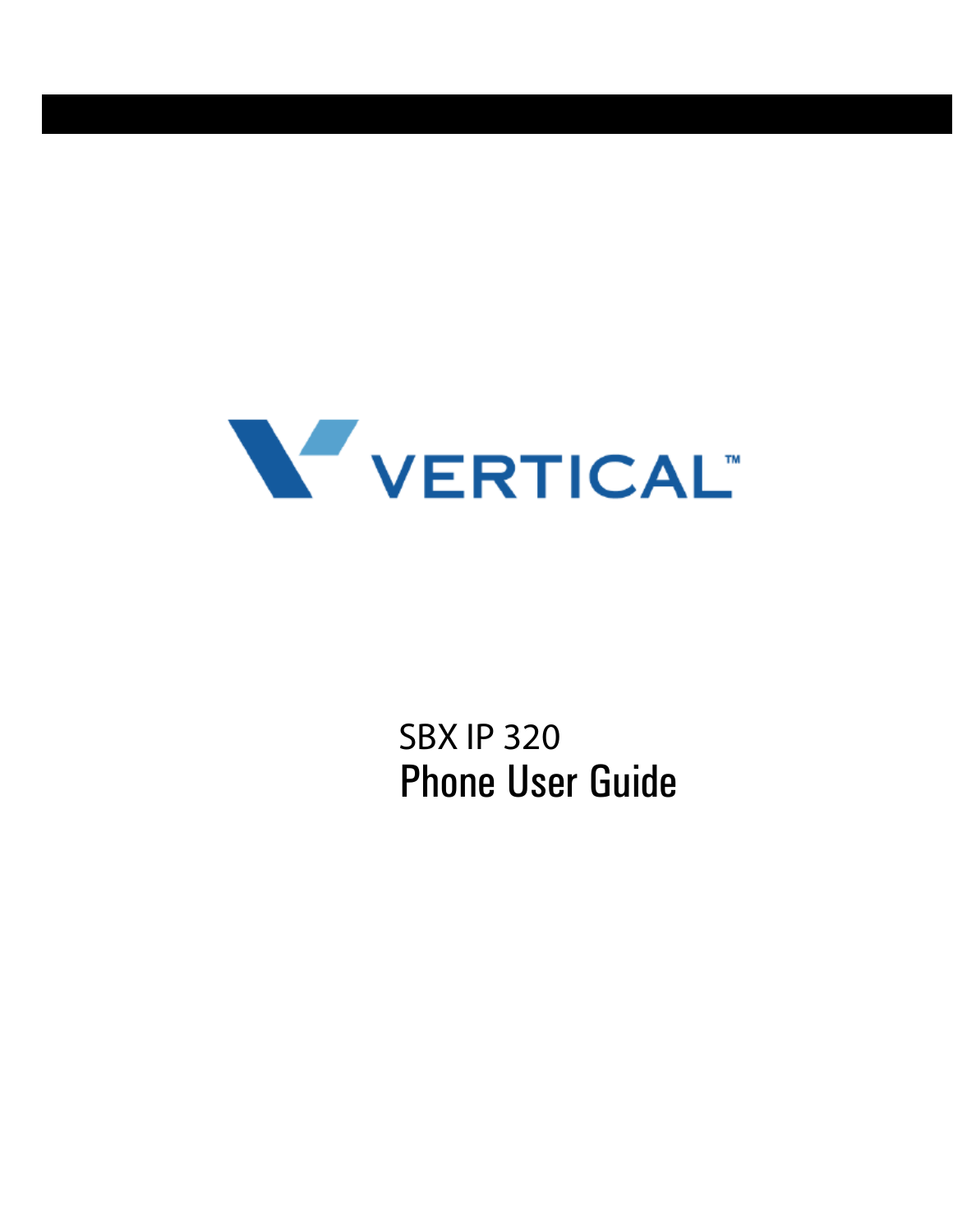Vertical Communications, Inc. reserves the right to revise this publication and to make changes in content without notice.

© 2007 by Vertical Communications, Inc. All rights reserved.

This publication contains proprietary and confidential information of Vertical Communications, Inc. The contents of this document may not be disclosed, copied or translated by third parties, in any form, or by any means known, or not now known or conceived, without prior explicit written permission from Vertical Communications, Inc.

#### LIMIT OF LIABILITY/DISCLAIMER OF WARRANTY

Vertical Communications, Inc. makes no representation or warranties with respect to the accuracy or completeness of the content of this publication and specifically disclaims any implied warranty of merchantability or fitness for any particular purpose, and shall not be liable for any loss of profit or any other commercial damage, including but not limited to, special, incidental, or consequential.

#### TRADEMARKS

Vertical Communications and the Vertical Communications logo and combinations thereof are trademarks of Vertical Communications, Inc. All other brand and product names are used for identification only and are the property of their respective holders.

#### RESTRICTED RIGHTS LEGEND

Use, duplication, or disclosure of the technical data contained in this document by the Government is subject to restrictions as set forth in subdivision (c) (1) (ii) of the Rights in Technical Data and Computer Software clause at DFARS 52.227-7013 and/or in similar or successor clauses in the FAR, or in the DOD or NASA FAR Supplement. Unpublished rights reserved under the Copyright Laws of the United States. Contractor/manufacturer is Vertical Communications, Inc., 10 Canal Park, Suite 602, Cambridge, MA 02141-2249.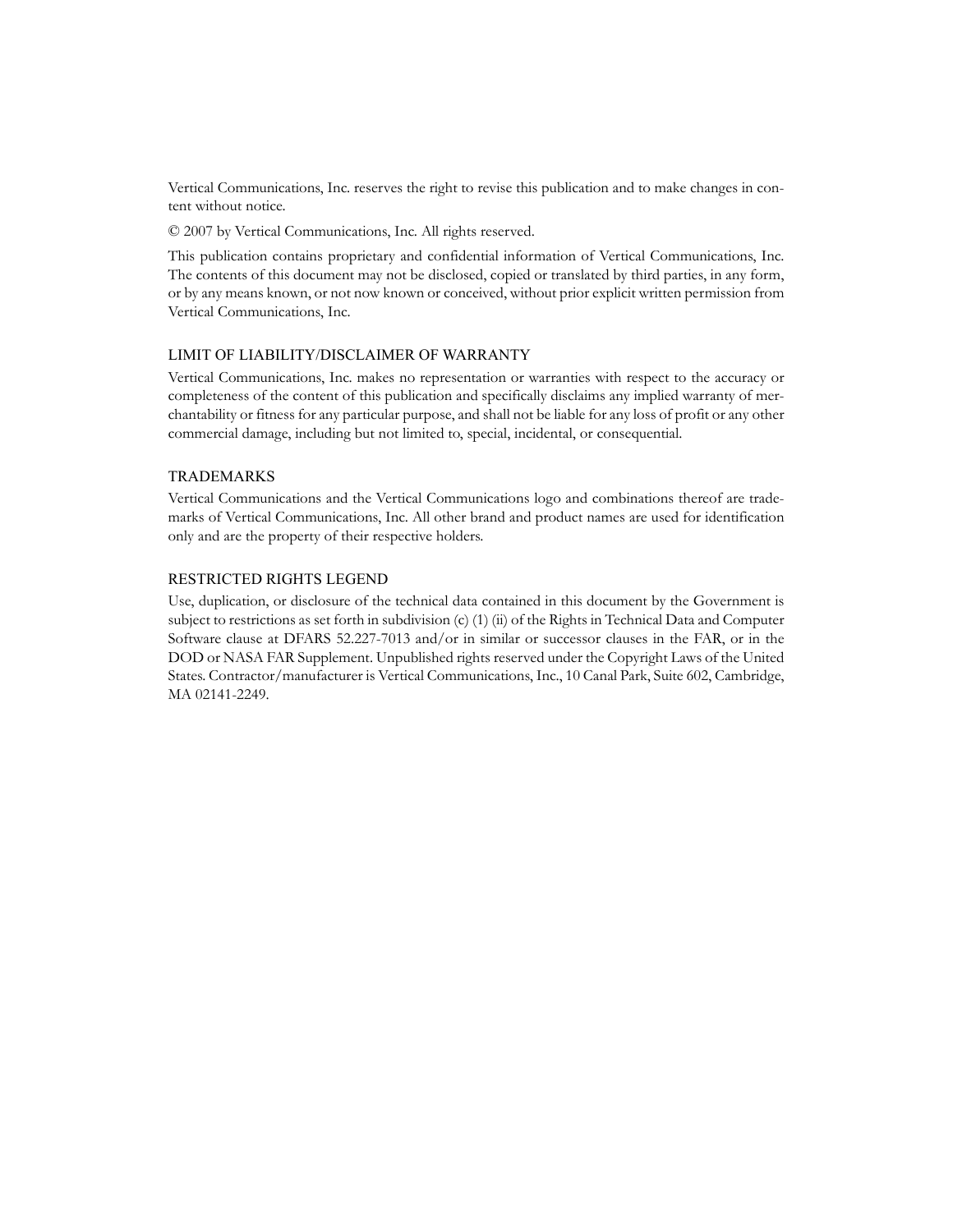#### **REVISION HISTORY**

| Release | Date  | <b>Documentation Changes</b>                                                                                                                                                                            | Page No. |
|---------|-------|---------------------------------------------------------------------------------------------------------------------------------------------------------------------------------------------------------|----------|
| 1.0     | 01-08 | Initial Release<br>NOTE: that this document contains information on ISDN,<br>DCOB, and SMS. These features are currently not supported.<br>Information pertaining to DID pertains only to SIP Trunking. |          |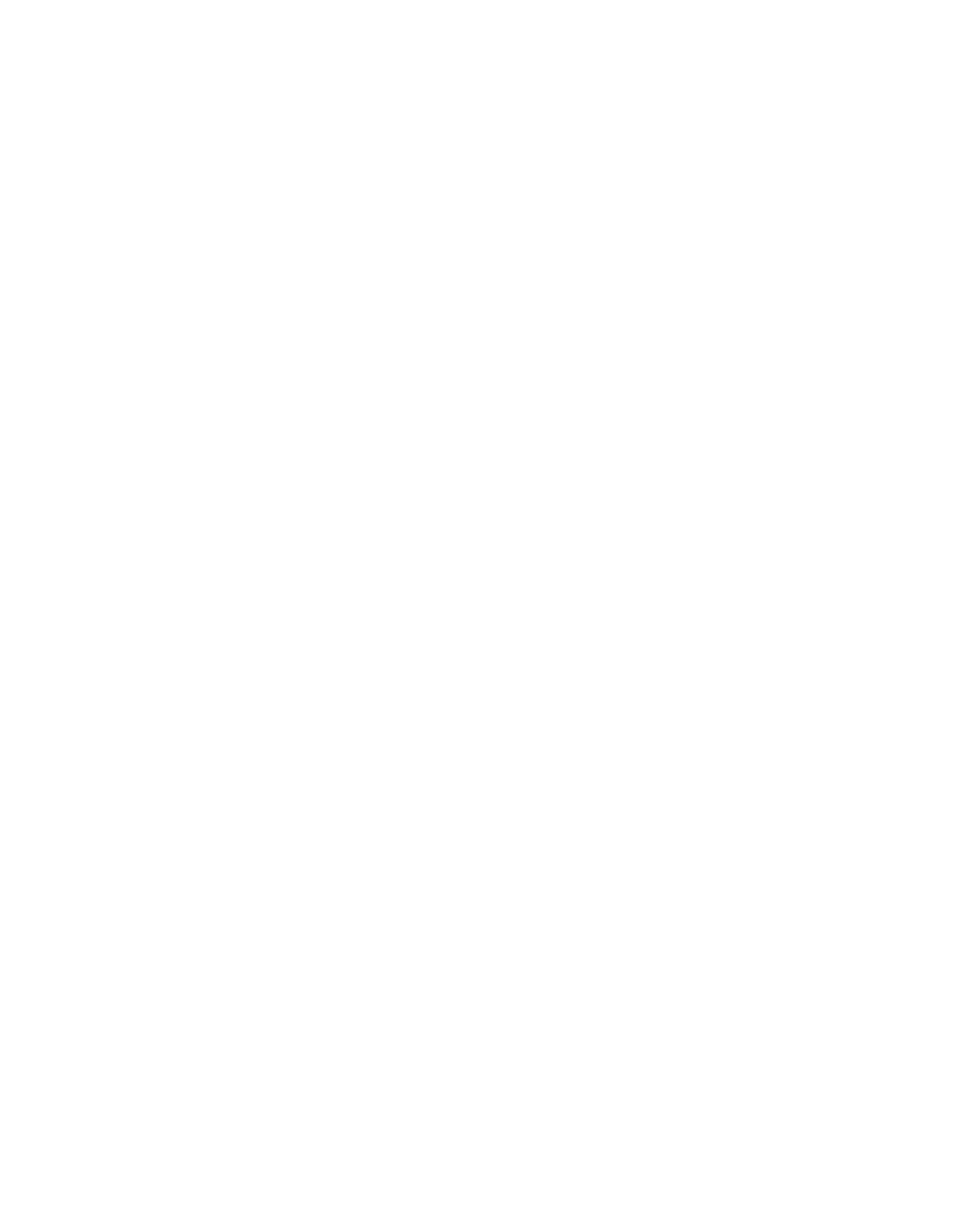## **Contents**

| <b>Chapter 1</b> | <b>7224D Digital Phone Procedures</b>                          |          |
|------------------|----------------------------------------------------------------|----------|
|                  |                                                                |          |
|                  | 7224D Input/Output Devices and Buttons ---------------- 1-2    |          |
|                  | Cable Connections ----------------------------- 1-4            |          |
|                  | Placing or Answering Calls -------------------------- 1-5      |          |
|                  |                                                                |          |
|                  | Answering a Call ------------------------------- 1-5           |          |
|                  | Station User Programming -------------------------- 1-6        |          |
|                  | Soft Buttons and Navigation Button -------------------- 1-9    |          |
|                  | Soft Buttons ----------------------------------- 1-9           |          |
|                  | Navigation Button ----------------------------- 1-9            |          |
|                  | Basic Functions --------------------------------- 1-10         |          |
|                  | Barge-In Monitor ------------------------------ 1-10           |          |
|                  |                                                                | $1 - 11$ |
|                  |                                                                | $1 - 11$ |
|                  |                                                                | $1 - 12$ |
|                  | Checking new voice mail messages (your Callback button will be |          |
|                  |                                                                | $1 - 13$ |
|                  | CO Dialing ----------------------------------- 1-13            |          |
|                  | CO Line Busy ---------------------------------                 | $1 - 14$ |
|                  |                                                                |          |
|                  | Flexible Button Programming ---------------------              | $1 - 16$ |
|                  |                                                                | $1 - 17$ |
|                  | Intercom Busy ------------------------------- 1-19             |          |
|                  | Intercom Dialing -------------------------------               | $1 - 19$ |
|                  | Intercom Dialing Error ---------------------------             | $1 - 20$ |
|                  | Intercom Do Not Disturb -------------------------              | $1 - 20$ |
|                  | Intercom Ring Back ---------------------------- 1-20           |          |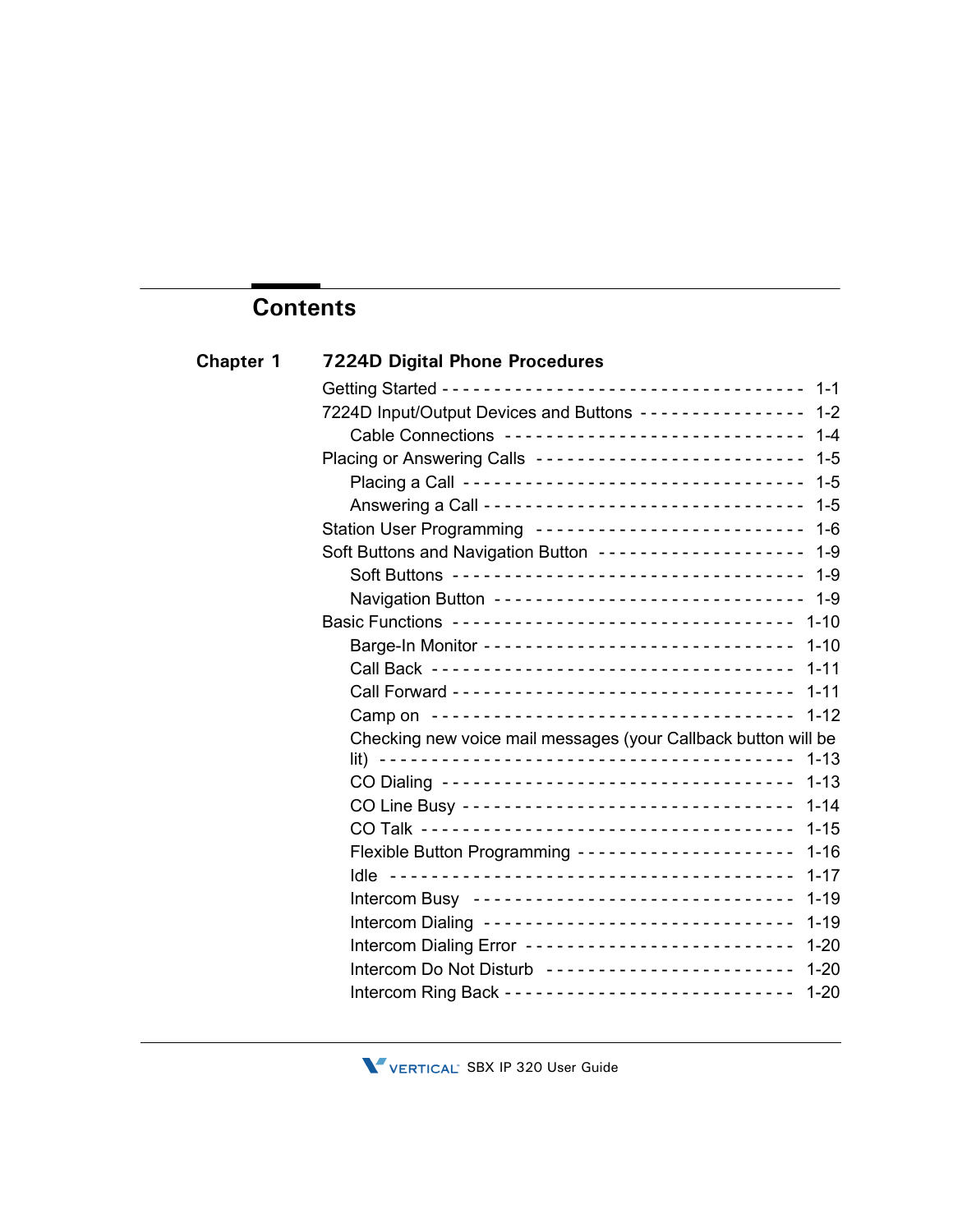| Intercom Receiving ------------------------------ 1-20                |
|-----------------------------------------------------------------------|
| Intercom Talk ---------------------------------- 1-21                 |
| Name Display On My Phone --------------------- 1-21                   |
|                                                                       |
|                                                                       |
| Park a call and Retrieve a Parked call --------------- 1-22           |
| Two way Recording ---------------------------- 1-22                   |
| Use my voice mail (VMIU card required) - - - - - - - - - - - - - 1-22 |
| Voice Over ----------------------------------- 1-24                   |
|                                                                       |
| Received Call --------------------------------- 1-25                  |
|                                                                       |
|                                                                       |
|                                                                       |
| BASIC PROGRAM (Menu 1) --------------------- 1-31                     |
| ADVANCED PROGRAM (Menu 2) - - - - - - - - - - - - - - - - - 1-38      |
| SPEED PROGRAM (Menu 3) -------------------- 1-47                      |
| CONFERENCE ROOM PROGRAM (Menu 4) ---------- 1-48                      |
| HOT DESK PROGRAM (Menu 5) ----------------- 1-50                      |
|                                                                       |
| DIAL BY ICM NAME (Nav Button Down + 1) ---------- 1-52                |
| DIAL BY STA SPD NAME (Nav Button Down Twice + 2) - - 1-53             |
| DIAL BY SYS SPD NAME (Nav Button Down Three Times + 3)                |
| $1 - 54$                                                              |
|                                                                       |
| Attendant Intrusion ----------------------------- 1-55                |
| Attendant Station Programming -------------------- 1-56               |
| Overriding an extension in DND mode --------------- 1-57              |
| Setting day/night/weekend mode ------------------- 1-58               |
| Storing system speed dial numbers ----------------- 1-58              |
| Entering Characters ------------------------------- 1-59              |
|                                                                       |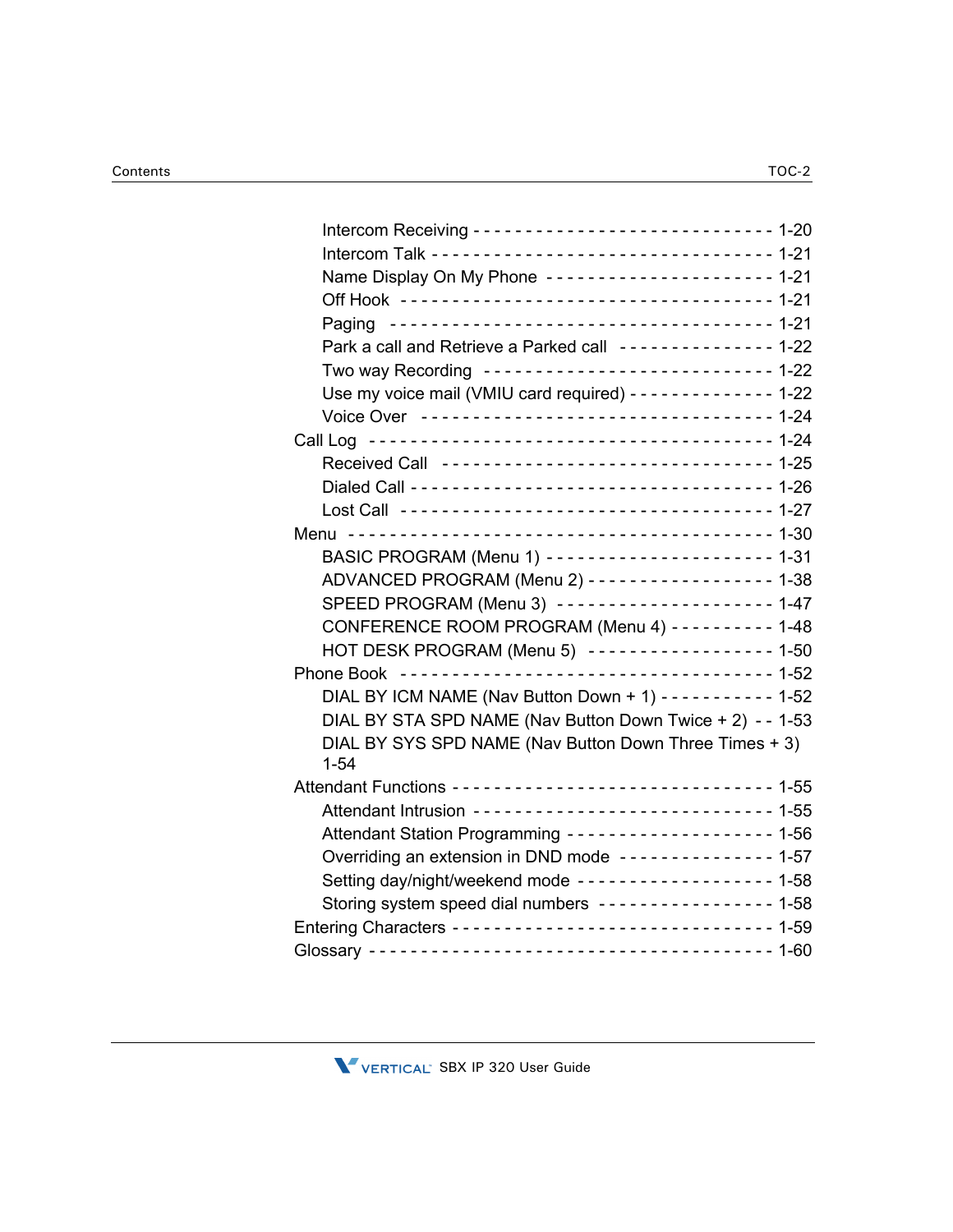| <b>Chapter 2</b> | <b>7208D Digital Phone Procedures</b>                                  |
|------------------|------------------------------------------------------------------------|
|                  | 7208D Input/Output Devices and Buttons --------------- 2-1             |
|                  | Cable Connections -------------------------------- 2-3                 |
|                  | Basic Functions ---------------------------------- 2-4                 |
|                  |                                                                        |
|                  | Flexible Button Programming --------------------- 2-5                  |
|                  | Station Speed Dial Numbers - Storing - - - - - - - - - - - - - - - 2-5 |
|                  | Station Speed Dial Numbers - Using ---------------- 2-5                |
| <b>Chapter 3</b> | <b>SLT Procedures</b>                                                  |
|                  | Basic Functions ----------------------------------- 3-1                |
|                  | Account Code Entry --------------------------- 3-1                     |
|                  | Authorization Code Programming ------------------ 3-1                  |
|                  |                                                                        |
|                  | Conference ---------------------------------- 3-5                      |
|                  | Do Not Disturb (DND) -------------------------- 3-5                    |
|                  | Handset Off-hook Alarm ------------------------ 3-5                    |
|                  | Message Waiting ----------------------------- 3-6                      |
|                  |                                                                        |
|                  |                                                                        |
|                  | Pre-selected Messages ------------------------- 3-7                    |
|                  | Programming Your Name ----------------------- 3-8                      |
|                  |                                                                        |
|                  | Returning Call to Host System -------------------- 3-8                 |
|                  |                                                                        |
|                  | Station Speed Dial Numbers - Storing --------------- 3-9               |
|                  | Station Speed Dial Numbers - Using ---------------- 3-9                |
|                  | Universal Night Answer ------------------------- 3-9                   |
|                  |                                                                        |
|                  | Voice Mail Messages ------------------------- 3-12                     |
|                  | <b>Index</b>                                                           |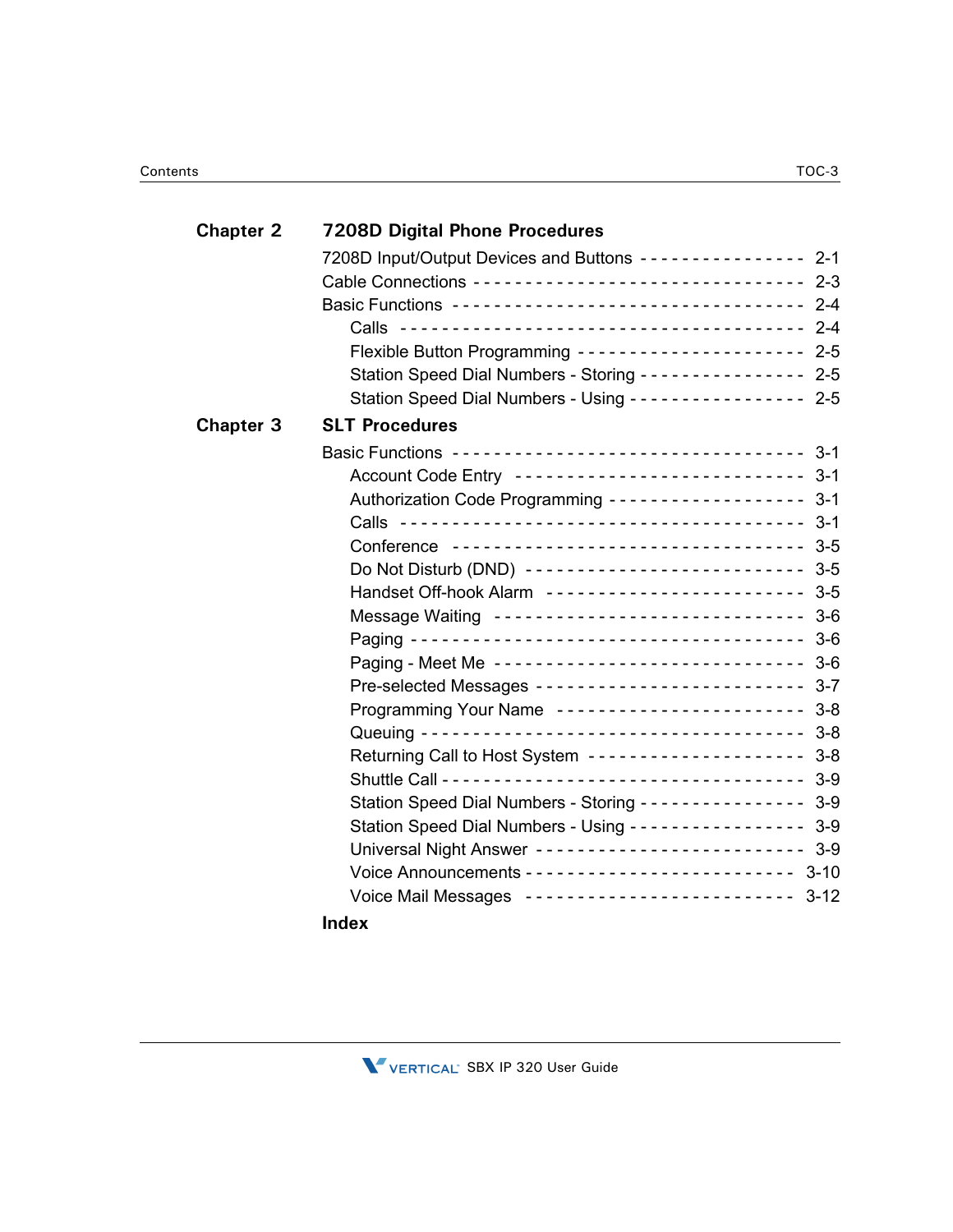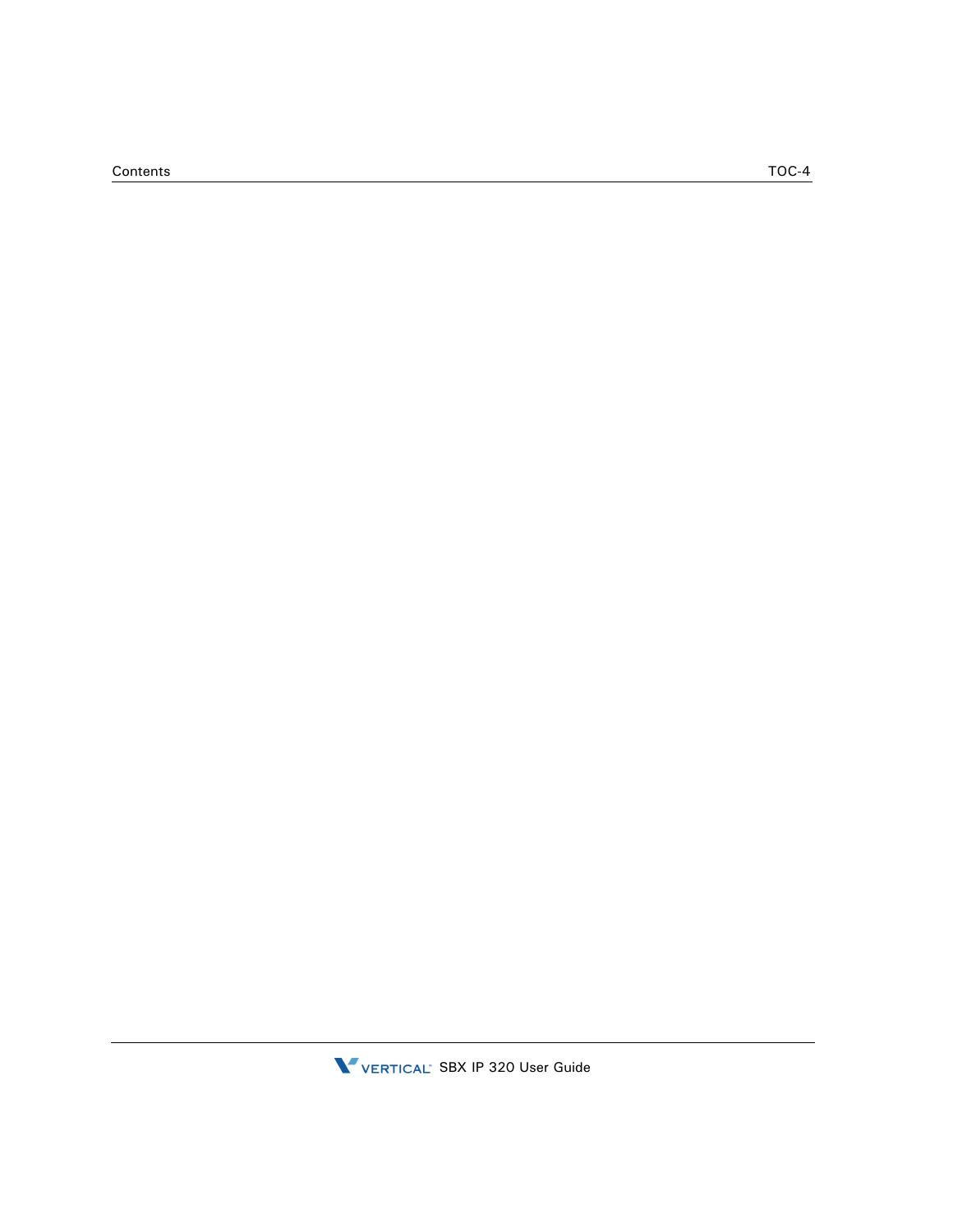### <span id="page-8-0"></span>**7224D Digital Phone Procedures**

#### <span id="page-8-1"></span>**Getting Started**

The 7224D is an advanced, user-friendly, digital keyset, offering the convenience of 3 soft buttons and a navigation key.

Features

- Multi Level 3 Line LCD (3 x 24)
- 24 Flexible buttons with dual-color LEDs
- Call Log Feature
- Wall Mountable (Bracket Optional)

**Note:** For use of the 7208D 8-button digital keyset, refer to [Chapter 2](#page-68-2).

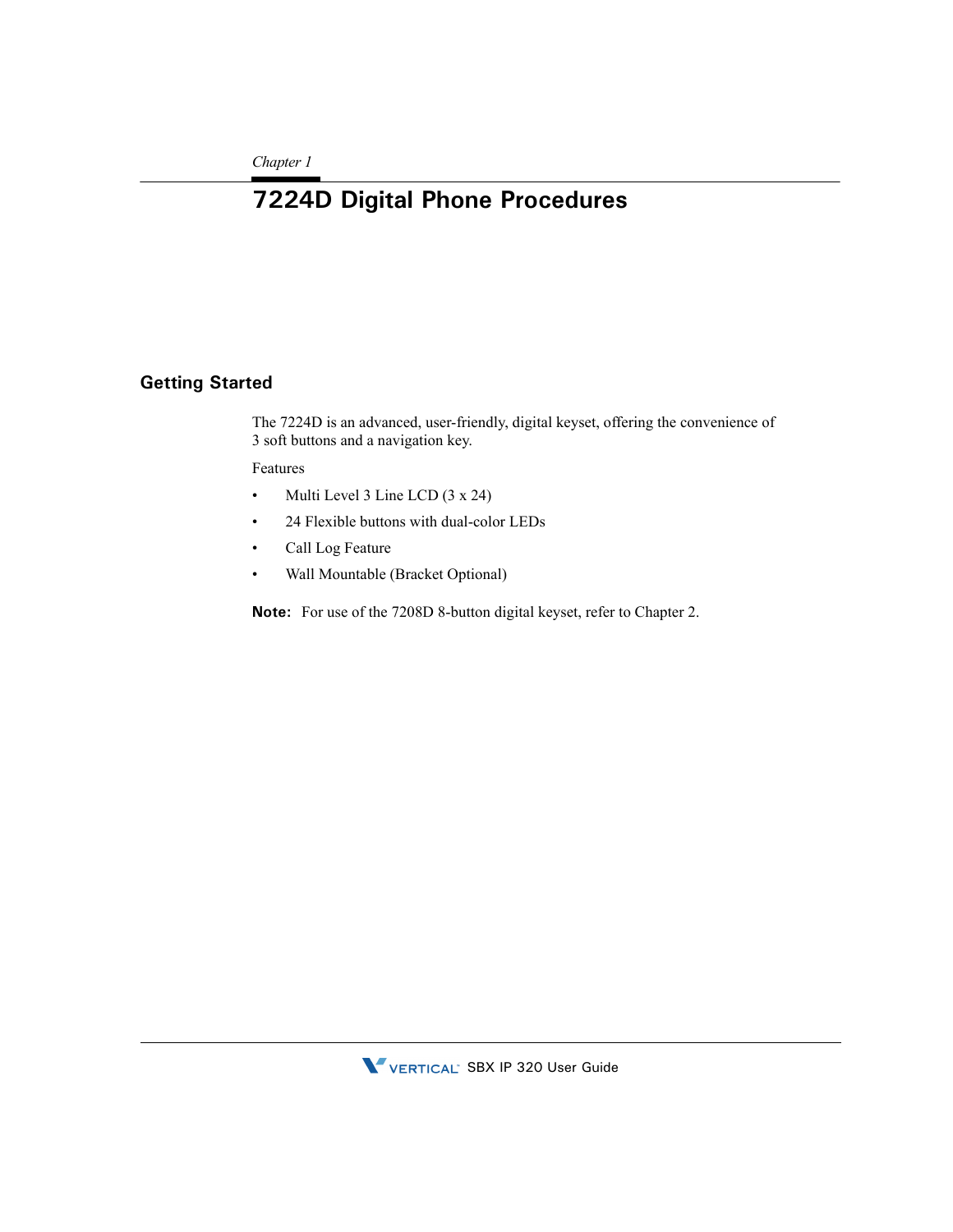

### <span id="page-9-0"></span>**7224D Input/Output Devices and Buttons**

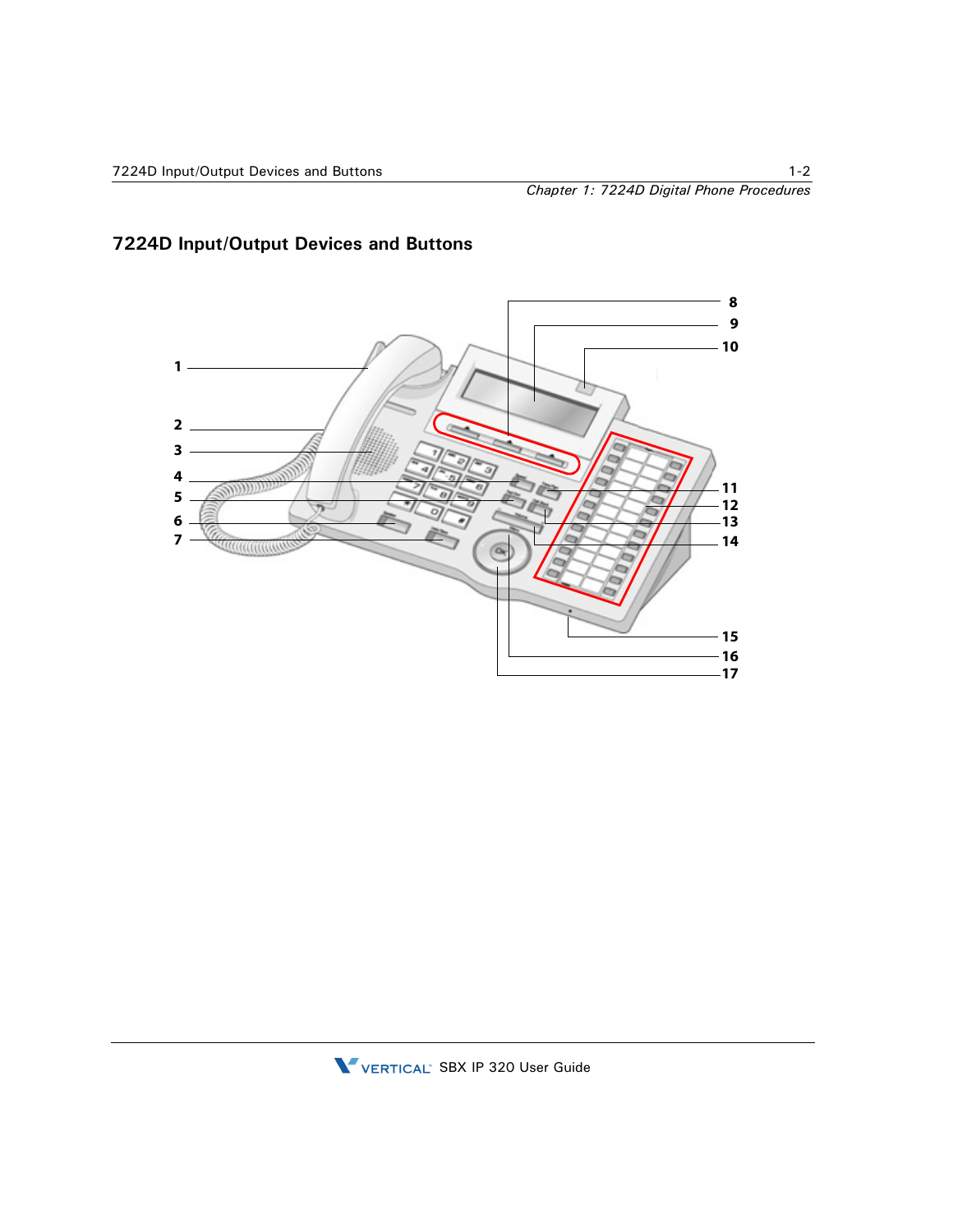Ē

| SBX IP 320 24-Button Keyset - Basic Features (4024-00) |                             |                                                                                                                                                                    |
|--------------------------------------------------------|-----------------------------|--------------------------------------------------------------------------------------------------------------------------------------------------------------------|
| $\mathbf{1}$                                           | Handset                     | Used for handset call.                                                                                                                                             |
| $\overline{2}$                                         | Headphone Jack              | This allows connection of a 2.5mm headset.                                                                                                                         |
| 3                                                      | Speaker                     | Device used to listen to a caller in a handsfree mode when in<br>speaker mode.                                                                                     |
| 4                                                      | Speed                       | Used to access speed dialing, save number redial, and last<br>number redial. Button is also used to access flexible button<br>programming.                         |
| 5                                                      | <b>DND</b>                  | The Do Not Disturb feature lets you activate a "do not ring this<br>phone" mode. When DND is active, this button is red.                                           |
| $6\phantom{1}$                                         | Speaker Button              | Speaker toggles speakerphone state between speaker mode and<br>handset mode. The button is red when speakerphone is active.                                        |
| $\overline{7}$                                         | Hold/Save                   | This button puts a call on hold or saves the PGM.                                                                                                                  |
| 8                                                      | 3 Soft Buttons              | Used to work in conjunction with fixed and flexible features.                                                                                                      |
| 9                                                      | <b>LCD Display</b>          | Displays phone status information, dialing directories, and test<br>message information.                                                                           |
| 10                                                     | Ring LED                    | Illuminates when the phone is ringing.                                                                                                                             |
| 11                                                     | Trans/PGM                   | This button is used to set up a conference call or transfer a call.                                                                                                |
| 12                                                     | Flexible                    | 24 Flexible buttons are available for CO line, DSS/BLF, or feature<br>code assignment.                                                                             |
| 13                                                     | Call back                   | A station can initiate a call back request to another busy station.<br>Once that station becomes idle, the station that left the call back<br>request is signaled. |
| 14                                                     | Volume                      | The volume button adjusts the audio level.                                                                                                                         |
| 15                                                     | MIC                         | Microphone used to speak to a caller in a handsfree mode when in<br>speaker mode.                                                                                  |
| 16                                                     | Menu (个 key)                | Use the menu button to move to the desired option (Dial, MSG,<br>Program) and use for arrows key.                                                                  |
| 17                                                     | Phone Book ( $\psi$<br>key) | Use this button to save a phone number and to make calls with<br>saved information.                                                                                |

٦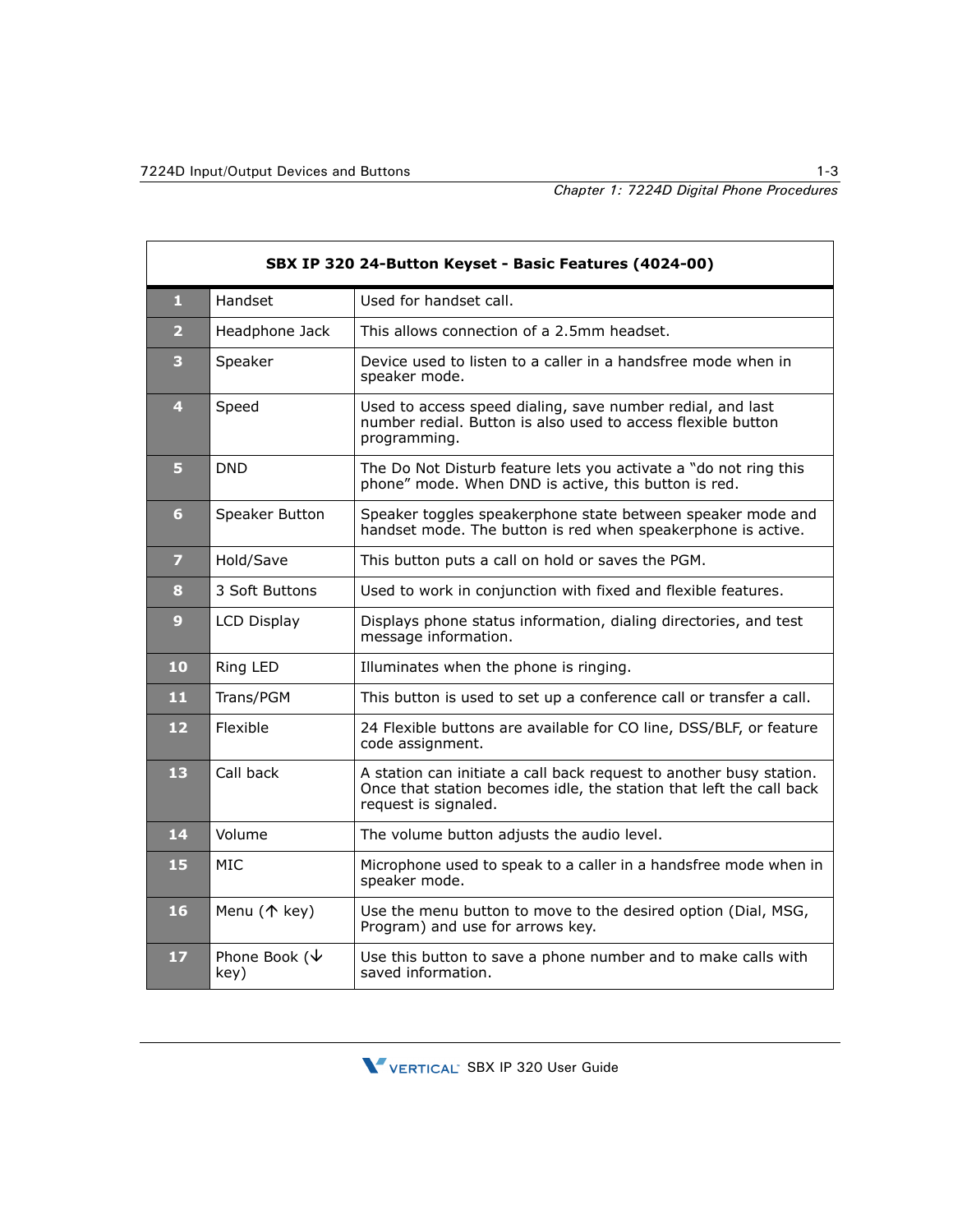#### <span id="page-11-0"></span>**Cable Connections**



- handset jack at the bottom of the telephone.
- B Connect the line cable to the port at the bottom of telephone and the other end to the wall socket.
- C Connect the Headphone to the headphone jack on the left side of the telephone. (As viewed from the front.)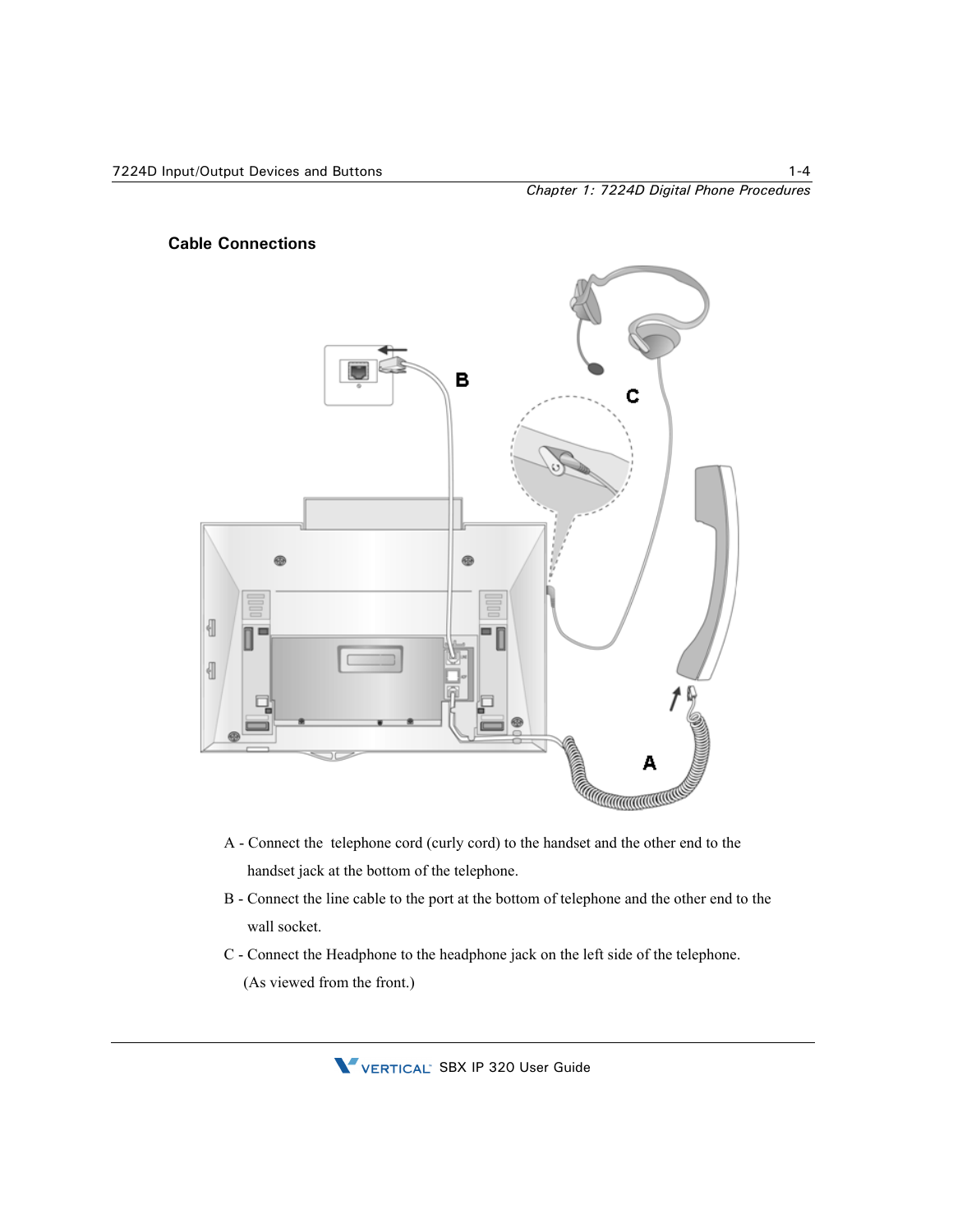#### <span id="page-12-1"></span><span id="page-12-0"></span>**Placing or Answering Calls**

#### **Placing a Call**

#### **Intercom**

- 1. Lift the handset or press [SPEAKER].
- 2. Enter the station number.
- 3. Talk.

-or-

- 1. Dial the station number or press a preprogrammed DSS button.
- 2. Talk.

#### **CO Line**

- 1. Lift the handset or press [SPEAKER].
- 2. Dial [9] or press CO line flexible button.
- 3. Enter desired phone number.

#### <span id="page-12-2"></span>**Answering a Call**

#### **Intercom**

- 1. Lift the handset or press [SPEAKER].
- 2. Talk.

#### **CO Line**

- 1. Lift the handset or press [SPEAKER].
- 2. Press the flashing CO line flexible button or Loop key.\*
- 3. Talk.
- \* = If PLA is enabled (default), you only need to lift the handset or press the Speaker button.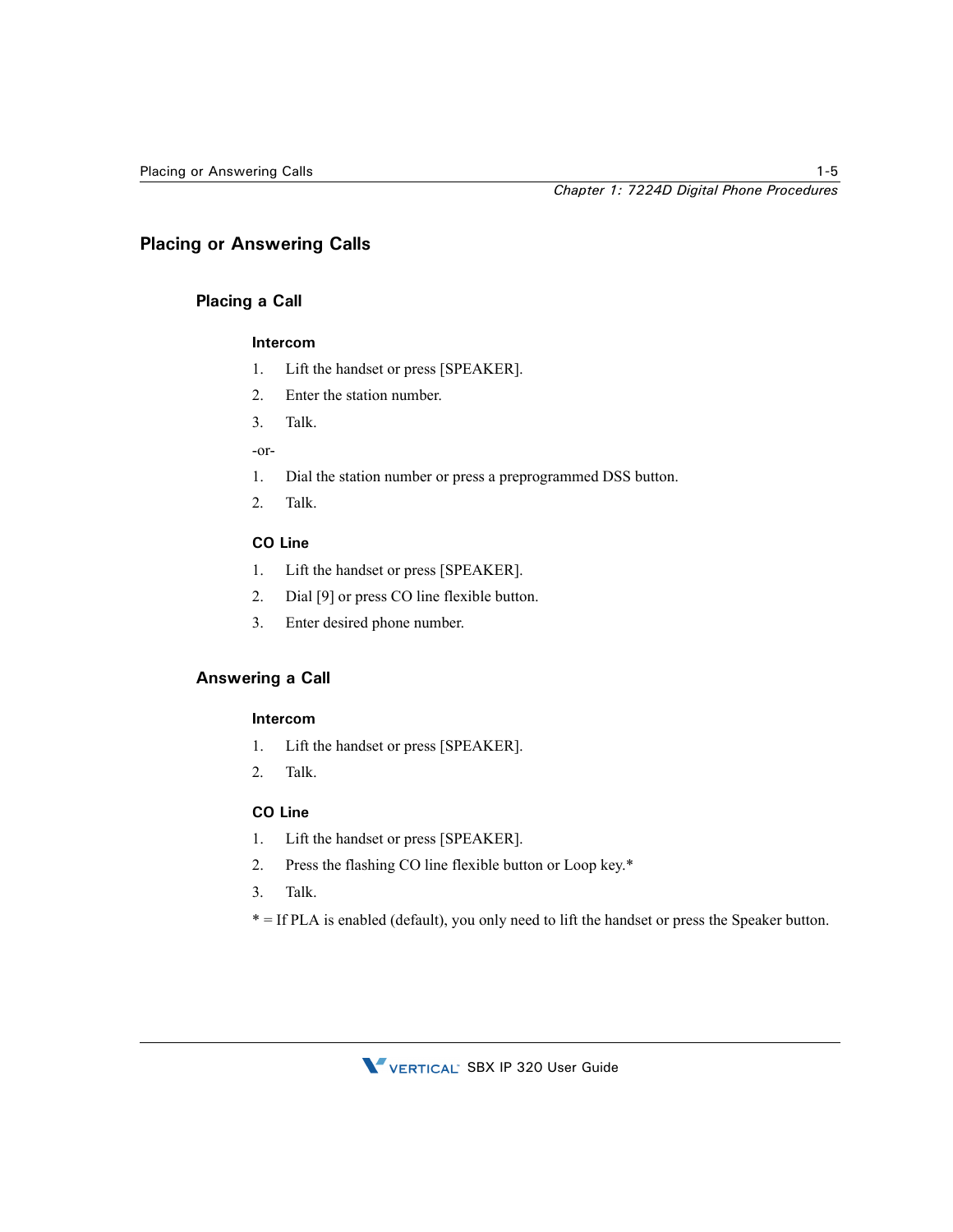#### <span id="page-13-0"></span>**Station User Programming**

A Station User Program Menu Display is provided on the keyset LCD to assist you in programming the User Program Code features and functions.

- After pressing the [Trans/Pgm] button, items are available by dialing the Program Code directly or by either using the [VOL  $\blacktriangle$   $\blacktriangledown$ ] buttons or the up/down navigation buttons to scroll through the keyset menu items.
- Dial pad keys are used to enter selected options.

Press the [Trans/Pgm] to enter the Station User Program Menu. The various levels of the display menu are indicated by indentation.

[1] Ring

- [1] Station Ring Type dial (1-4)
- [2] Answer Mode dial (1-3); HTP
- [3] SMS Msg Display
- [4] Enblock Mode dial 1, ON; dial 0, OFF
- [5] SMS / Notice Display (Invalid)
- [6] Scroll Speed (Invalid)
- [7] Ear-Mic Headset dial 1, ON; dial 0, OFF
- [8] ICM Bell dial (01-15)
- [9] CO Bell dial (01-15)
- [#] PTT Group (Invalid)

[2] COS

- [1] COS Down
- [2] COS Restore
- [3] Walking COS enter COS override code
- [4] COS Change (Invalid)
- [5] SMS Inbox (000/000) (Invalid)
- [6] Del All SMS Msgs (Invalid)

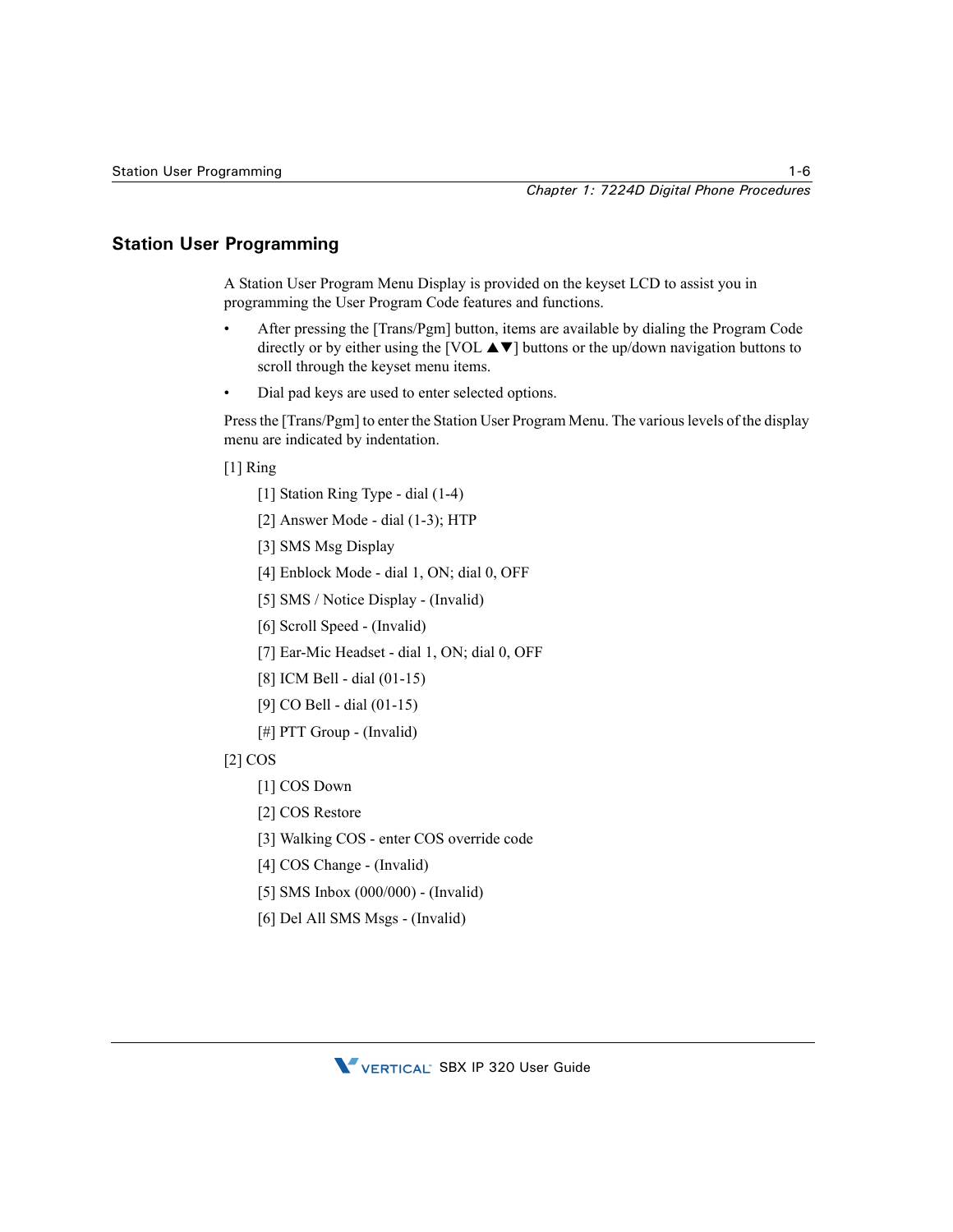[3] Auth / Mobile-Ext

[1] Auth Register - (Invalid)

[2] Auth Change - enter current password

[3] Reg Mobile-Ext - (Access Denied)

[4] Active Mobile-Ext - (Access Denied)

[5] Reg Mobile-Ext CLI - (Access Denied)

[6] Active Mobile Hunt - (Access Denied)

[7] MW to Mobile-Ext - dial 1, ON; dial 0, OFF

[4] Time / Conf-Room

[1] Set Wake Up Time - dial HH:MM

[2] Wake Up Disable - dial HH:MM

[3] Active Conf-Room - dial 1-9 and password

[4] Deactive Conf-Room - dial 1-9 and password

[5] Call Cover Attr

[1] Call Coverage Mode - dial 1, ON; dial 0, OFF

[2] Delay Ring Cycle - dial 0-9

[5] Message

[1] Set Preselected Msg - enter Msg number

[2] Set Custom Msg - enter Msg 00 (refer to ["Entering Characters" on page 1-59\)](#page-66-0)

[6] Announcement

[1] Rec User Greeting

[2] Listen Time / Date

[3] Listen Station Number

[4] Listen Station Status

[5] Record Page Msg

[6] Erase User Greeting

[7] Erase Page Msg

[8] Outbound Notify - dial 1, ON; dial 0, OFF

[9] Outbound Number - dial outbound telephone number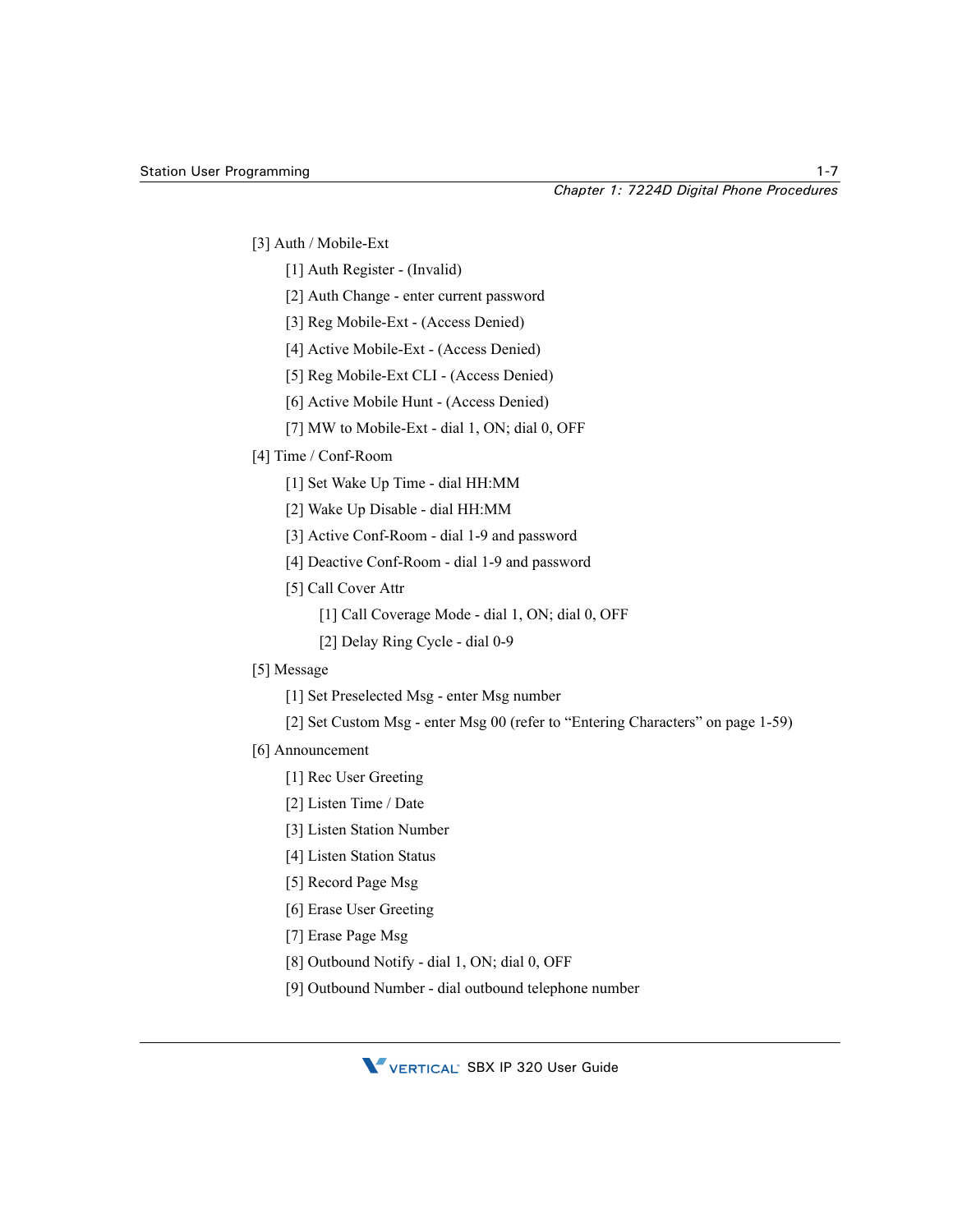[7] Supplementary

- [1] LCD Display Language
- [2] MPB Version Display
- [3] BGM dial 00-08
- [4] Register Sta Name enter name (refer to ["Entering Characters" on page 1-59\)](#page-66-0)
- [5] Spk / Headset dial 1, SPK; dial 0, Headset
- [6] Headset Ring Mode dial 1, S; dial 2, H; dial 3, both
- [8] Serial Number
- [9] PC Phone Lock Key
- [\*] System
	- [#] Enter Admin
	- [1] Relocation Out
	- [0] Hotdesk Login
	- [\*] Hotdesk Logout

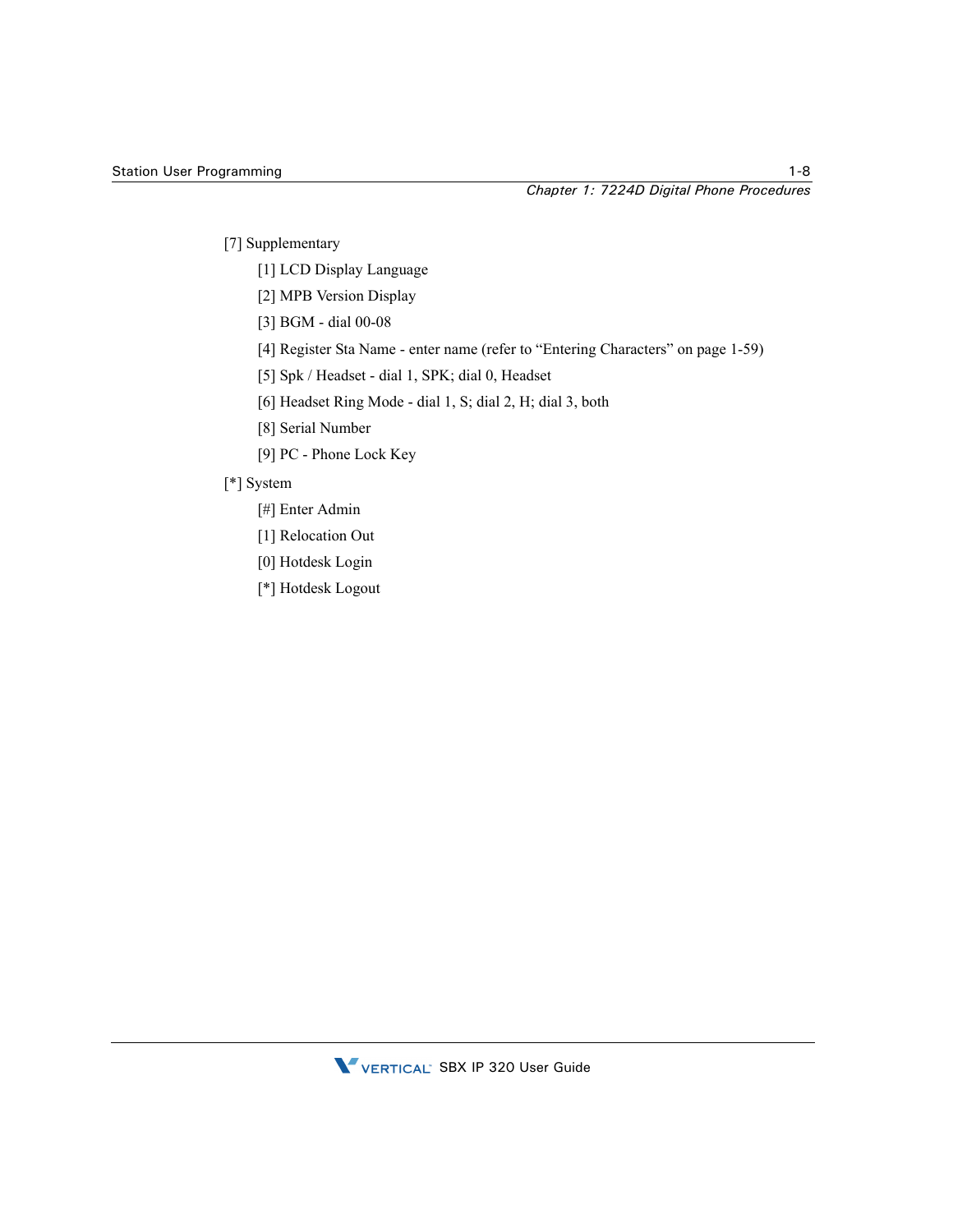#### <span id="page-16-1"></span><span id="page-16-0"></span>**Soft Buttons and Navigation Button**

#### **Soft Buttons**

The 3 Soft Buttons are located on the bottom of the LCD display. The function of each button changes, subject to call status and progress. The current functions are displayed on the LCD screen, directly above each button. For example, if the user calls a busy extension, busy tone will be heard and the busy status displayed. The LCD screen will display the busy message along with the different options available - "Message Wait", "Camp-On" and "Flash". By pressing the relevant button the desired feature is activated.



#### <span id="page-16-2"></span>**Navigation Button**

In some instances, more than 3 current functions are available to the user, and this is indicated by the appearance of a left  $(\leftarrow)$  or right  $(\rightarrow)$  arrow in the LCD screen, (see below). By pressing the navigation key (located below the volume button), in the direction corresponding to the arrow, any additional functions will be displayed.

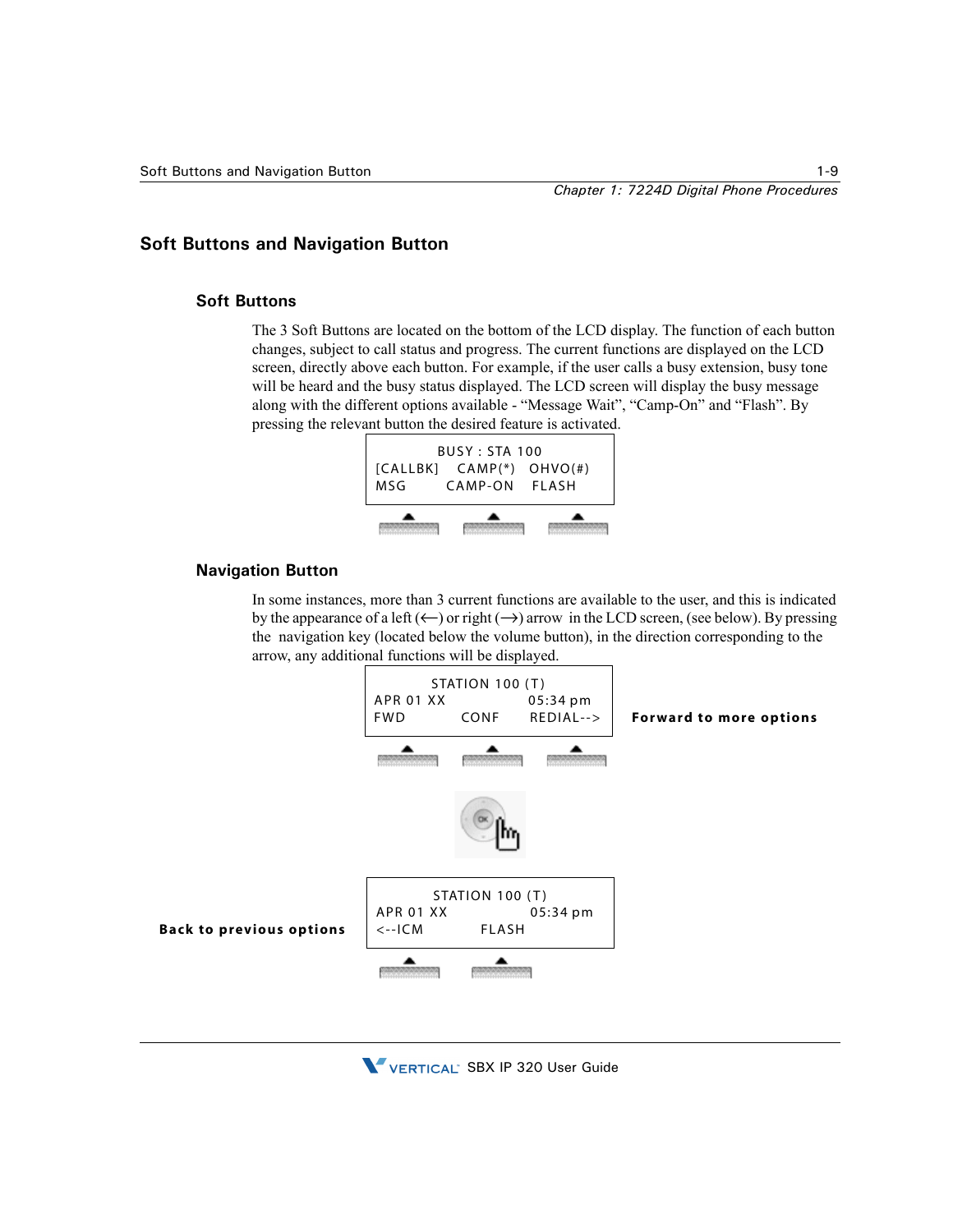#### <span id="page-17-1"></span><span id="page-17-0"></span>**Basic Functions**

#### **Barge-In Monitor**

Barge-in permits an authorized extension to intrude into other existing outside/internal calls. Between intruding extension and parties on initial calls, a conference call is established. (refer to the Programming Guide for detail).



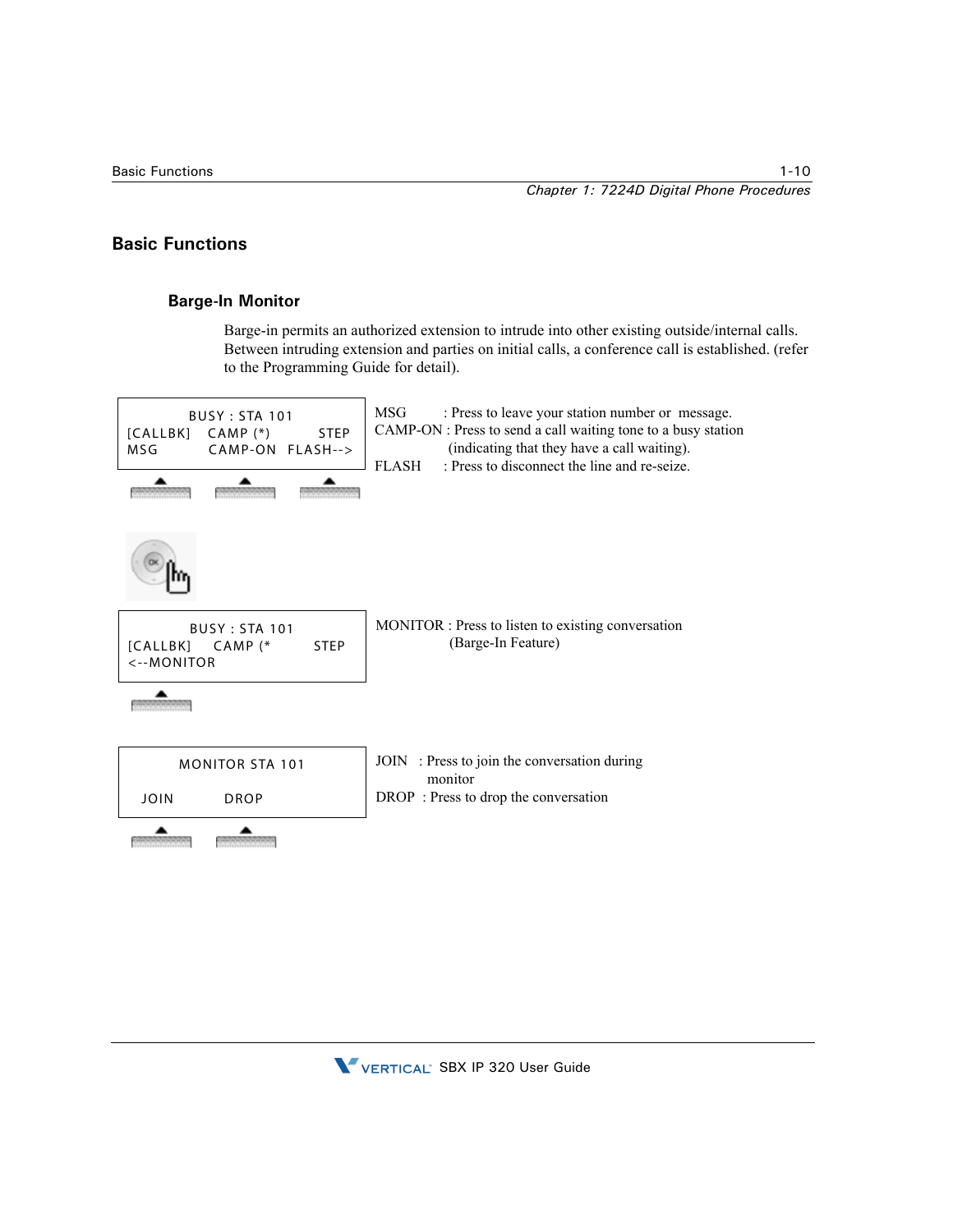#### <span id="page-18-0"></span>**Call Back**

When a called station is busy, call back can be requested.

| BUSY : STA 105    | MSG | : Press to request call back.                                         |
|-------------------|-----|-----------------------------------------------------------------------|
| [CALLBK] CAMP (*) |     | STEP   CAMP-ON : Press to send a call waiting tone to a busy station. |
| MSG               |     | CAMP-ON FLASH-->   FLASH : Press to disconnect the call and re-seize. |

#### **Call Forward**

<span id="page-18-1"></span>ENTER FORWARD TYPE  $(0 - 9, #)$ 

Press [ SPEAKER ] button. Press [ DND/FWD ] button.

#### **Follow-me Forward**

FOLLOW-ME FORWARD ENTER STATION NO.

Dial 0. Enter follow-me station number.

#### **Unconditional, Busy, No Answer, Busy/No Answer Forward**

UNCONDITIONAL FORWARD ENTER STA/HUNT/#( VMIB)

Enter forward type. 1: Unconditional 2: Busy 3: No answer 4: Busy/No answer Enter forward destination (STA/HUNT/VMIB). STA: station number, 100-132. HUNT: Hunt group, 620-629. VMIB: # ( Forward to VMIU)

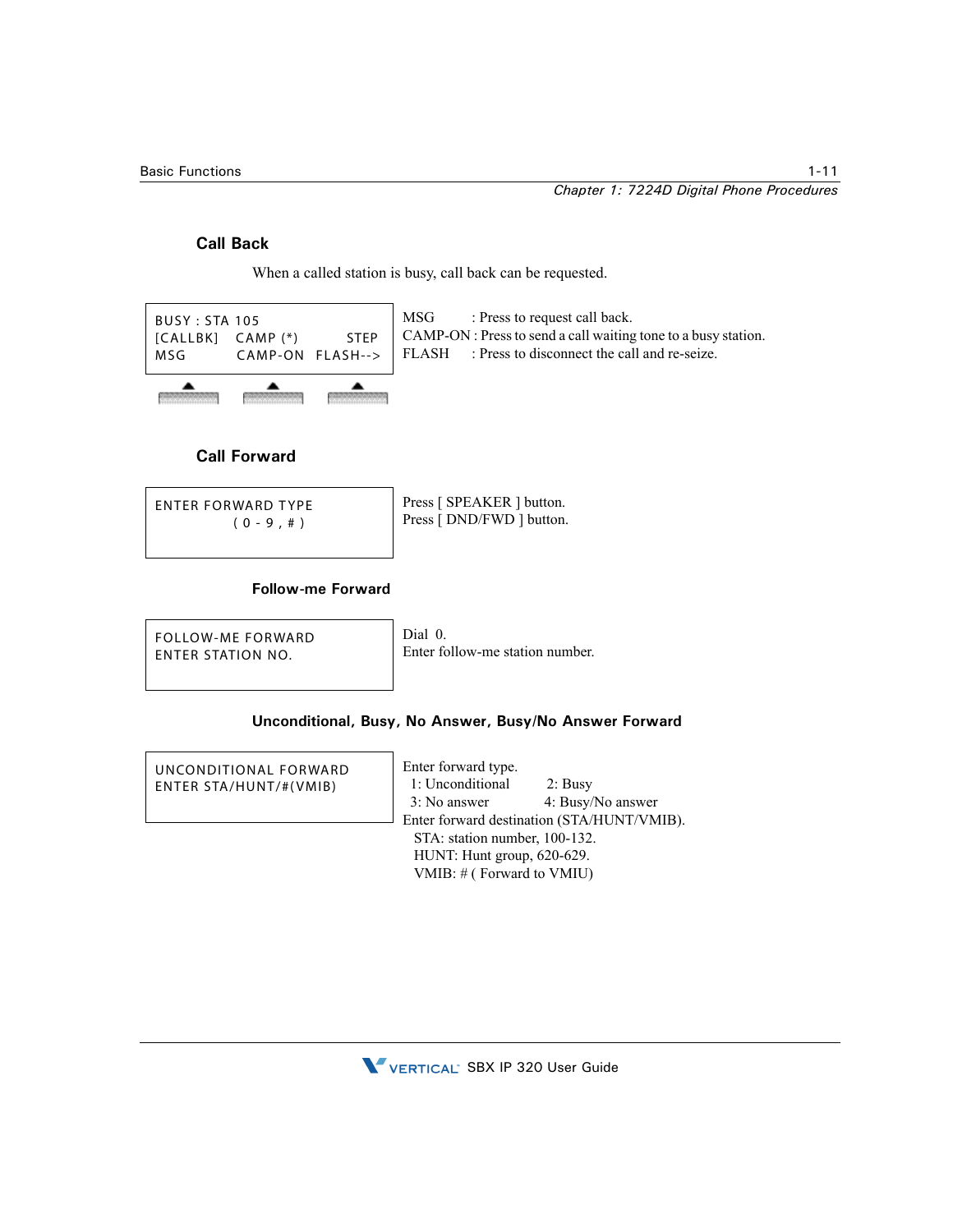#### **Unconditional, No Answer Off-net Forward with speed bin**

| FORWARD TO OFF-_NET<br><b>ENTER CO BTN/SPD-BIN</b> | Enter off-net forward type.<br>5: Unconditional 6: No answer<br>Press desired CO button for off-net(This can be skipped.) |
|----------------------------------------------------|---------------------------------------------------------------------------------------------------------------------------|
|                                                    | Enter speed bin number.                                                                                                   |
|                                                    | (station speed bin :000-099, system speed bin: $2000-2499$ )                                                              |

#### **Unconditional, No Answer Off-net Forward telephone number**

| FORWARD TO OFF-_NET<br><b>LENTER CO BTN/SPD-BIN</b> | Enter off-net forward type.<br>8: Unconditional 9: No answer<br>Press desired CO button for off-net (This can be skipped.) |
|-----------------------------------------------------|----------------------------------------------------------------------------------------------------------------------------|
|                                                     | Enter telephone number.                                                                                                    |

#### **Camp on**

<span id="page-19-0"></span>

| <b>BUSY: STA 105</b> |                 |             |  |  |
|----------------------|-----------------|-------------|--|--|
| $[CALLBK]$ $CAMP(*)$ |                 | <b>STEP</b> |  |  |
| MSG                  | CAMP-ON FLASH-> |             |  |  |
|                      |                 |             |  |  |



When a called station is in a busy state, a camp-on can be requested.

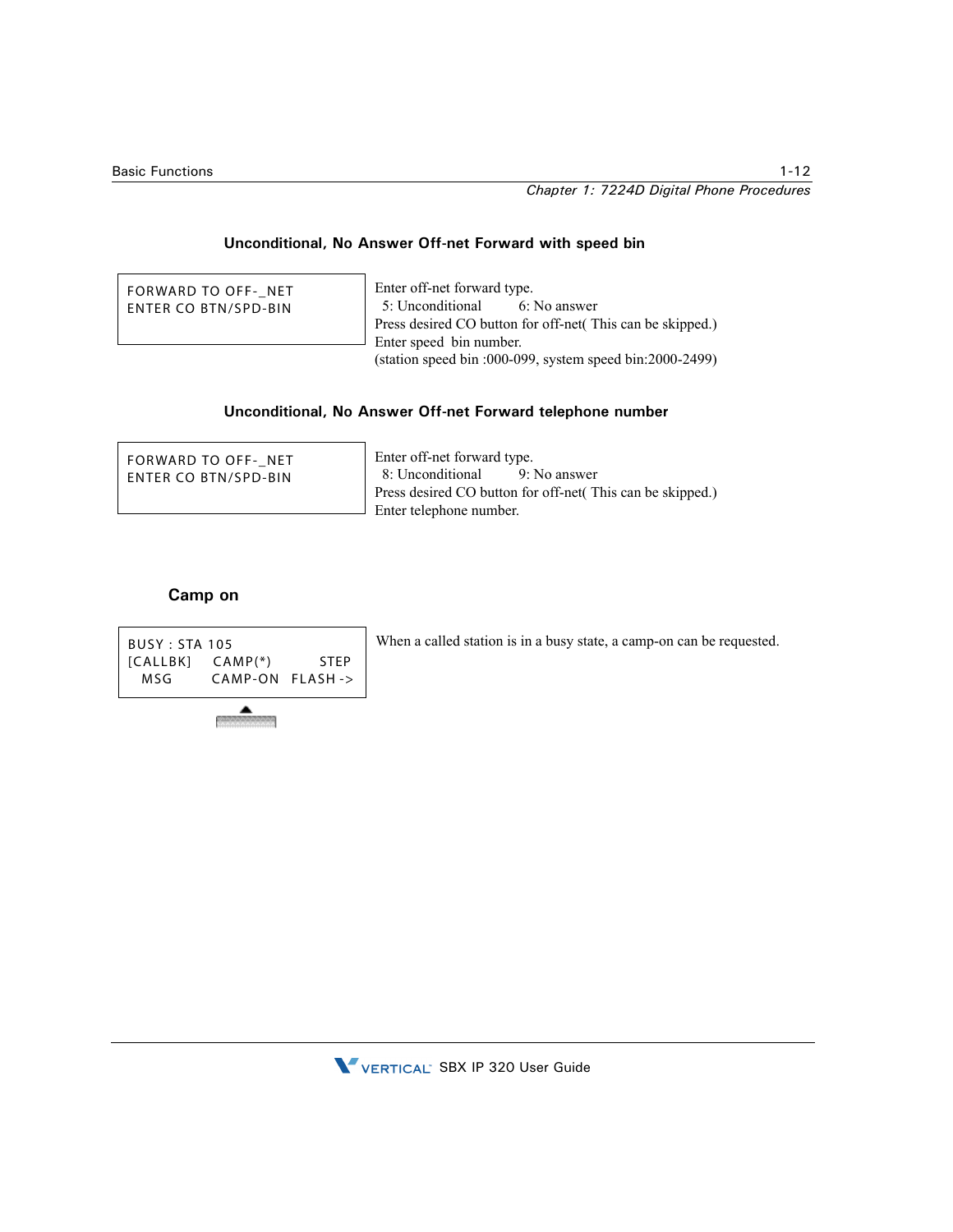#### **Checking new voice mail messages (your Callback button will be lit)**

<span id="page-20-0"></span>

| <b>VMIB MSG FROM EXTERNAL</b> |                         | : Press to move to the next message and save the<br>NEXT<br>current message.                                                                                                                                                 |
|-------------------------------|-------------------------|------------------------------------------------------------------------------------------------------------------------------------------------------------------------------------------------------------------------------|
| <b>NEXT</b><br>REPEAT         | DELETE-->               | REPEAT : Press to repeat the current message.                                                                                                                                                                                |
|                               |                         | DELETE: Press to erase the current message.                                                                                                                                                                                  |
|                               |                         | Note: Voice mail message can be transferred to a desired station by<br>dialing a station number while the message is playing.<br>Note: If you have saved voice mails, press the Callback button to access<br>those messages. |
|                               |                         |                                                                                                                                                                                                                              |
| <b>VMIB MSG FROM EXTERNAL</b> |                         | <b>ADD</b><br>: Press to tag the current message with your comment<br>before forwarding.                                                                                                                                     |
| $\leftarrow$ -ADD             | <b>CALLBK</b><br>REWIND | REWIND : Press to repeat part of current message.<br>CALLBK : Press to request a call back to the caller who leaved                                                                                                          |
|                               |                         | message.                                                                                                                                                                                                                     |

#### <span id="page-20-1"></span>**CO Dialing**

CO access codes "9" or "88XX" can be changed by PGM 107 depending on the user's needs.

#### **Manual Dialing**

|         | STATION 100 (T) |          |
|---------|-----------------|----------|
| LINE 08 |                 | 00:00:03 |
| TRANS   | CONF            | $MUTE--$ |

Press programmed flexible button for CO. (CO can be accessed by dialing CO access code 9 or individual CO access code 88XX. XX : CO line number, 01-12) Dial telephone number.

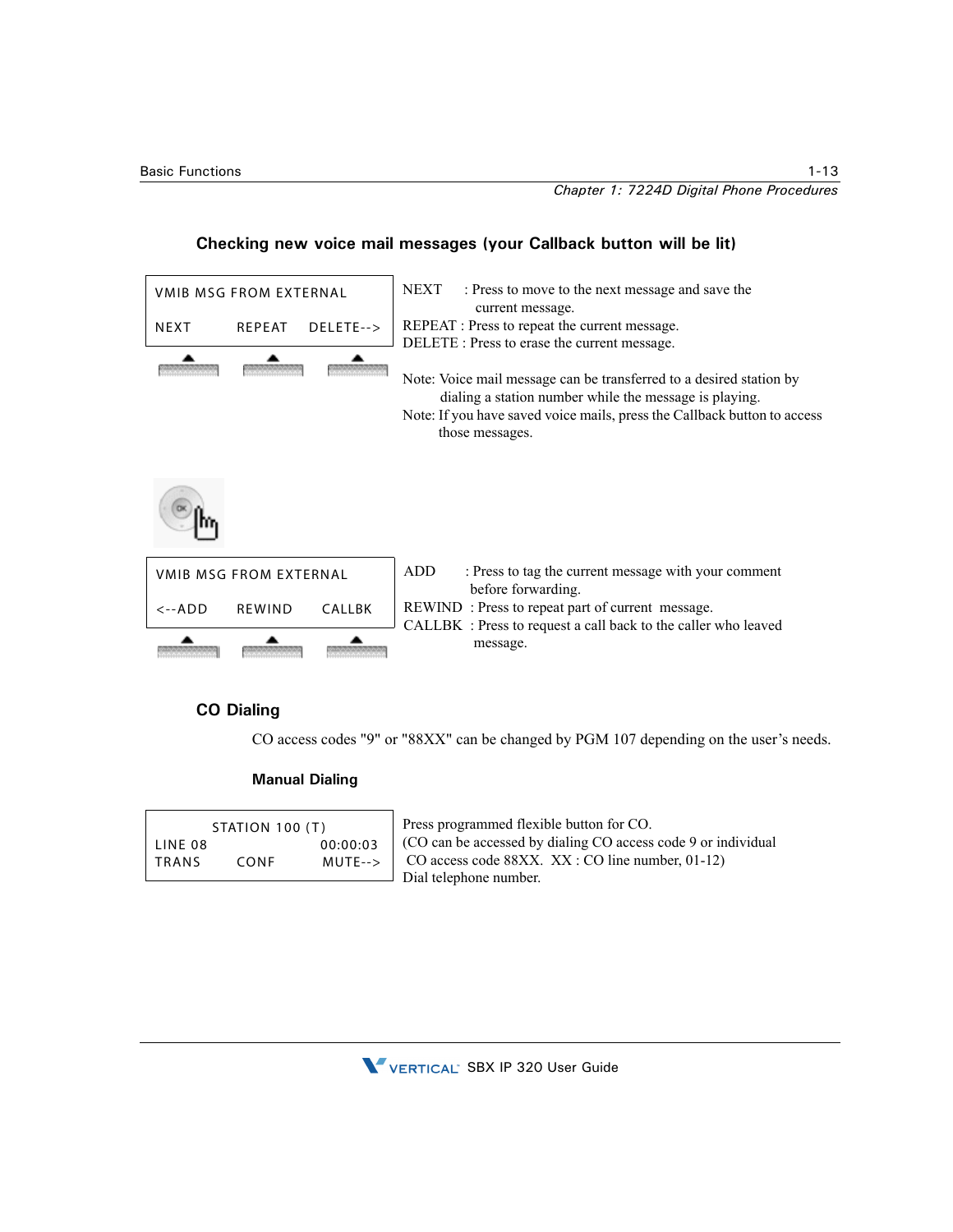#### **Speed Dialing**

| SPD NO LAST(*)<br>SAVE(H)<br>DIAL BY NAME([SPEED])<br><b>SPEED</b> | Press [SPEED] button.<br>Dial speed bin number.<br>(Station speed bin:000-099, System speed bin:2000-2499) |
|--------------------------------------------------------------------|------------------------------------------------------------------------------------------------------------|
| SAVE(H)<br>SPD NO LAST(*)<br>DIAL_BY_NAME([SPEED])<br><b>SPEED</b> | Press SPEED to search speed dial by name.                                                                  |
|                                                                    |                                                                                                            |
| 1. DIAL BY ICM NAME                                                | Press OK to enter DIAL BY STA / SYS SPD NAME.                                                              |

2. DIAL BY STA SPD NAME OK

e.<br>Kon

Refer to ["Phone Book" on page 1-52.](#page-59-0)

#### **CO Line Busy**

-----------------

<span id="page-21-0"></span>

| <b>CO LINE 001 BUSY</b> | CALLBK: If, after dialing '9' for a CO line, busy tone indicates |
|-------------------------|------------------------------------------------------------------|
| QUEUEING ([CALLBK])     | no lines are available, press [CALLBK] to reserve a              |
| CALLBK                  | $CO$ line.                                                       |
|                         |                                                                  |

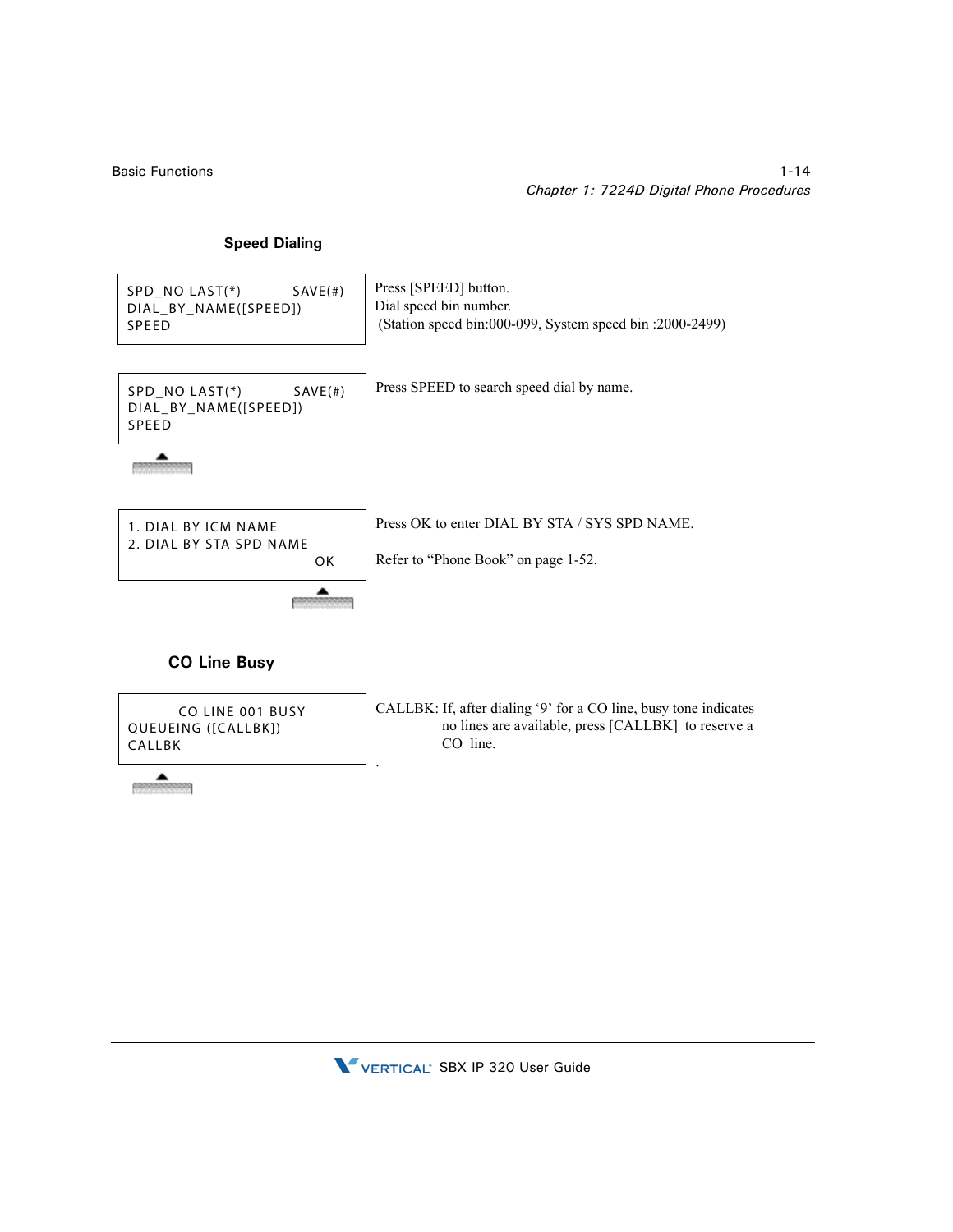#### **CO Talk**

<span id="page-22-0"></span>

| 12345678<br>LINE 08<br><b>TRANS</b> | CONF | 00:00:03<br>$MUTE--$ | TRANS: Press to transfer a call to another station.<br>CONF: Press to initiate a conference call.<br>MUTE : Press to mute the handset, speakerphone, or headset<br>microphone. Press the [SPEAKER] button to re-activate |
|-------------------------------------|------|----------------------|--------------------------------------------------------------------------------------------------------------------------------------------------------------------------------------------------------------------------|
|                                     |      |                      | the microphone.                                                                                                                                                                                                          |



| 12345678<br>LINE 08<br>RECORD | <b>FIASH</b> | 00:00:03<br>$ACNR--$ |
|-------------------------------|--------------|----------------------|
|                               |              |                      |

| RECORD : Press to record the current conversation. (if outfitted) |  |
|-------------------------------------------------------------------|--|
| FLASH: Press to disconnect the line and re-seize.                 |  |

ACNR : Press to set automatic called number redial.

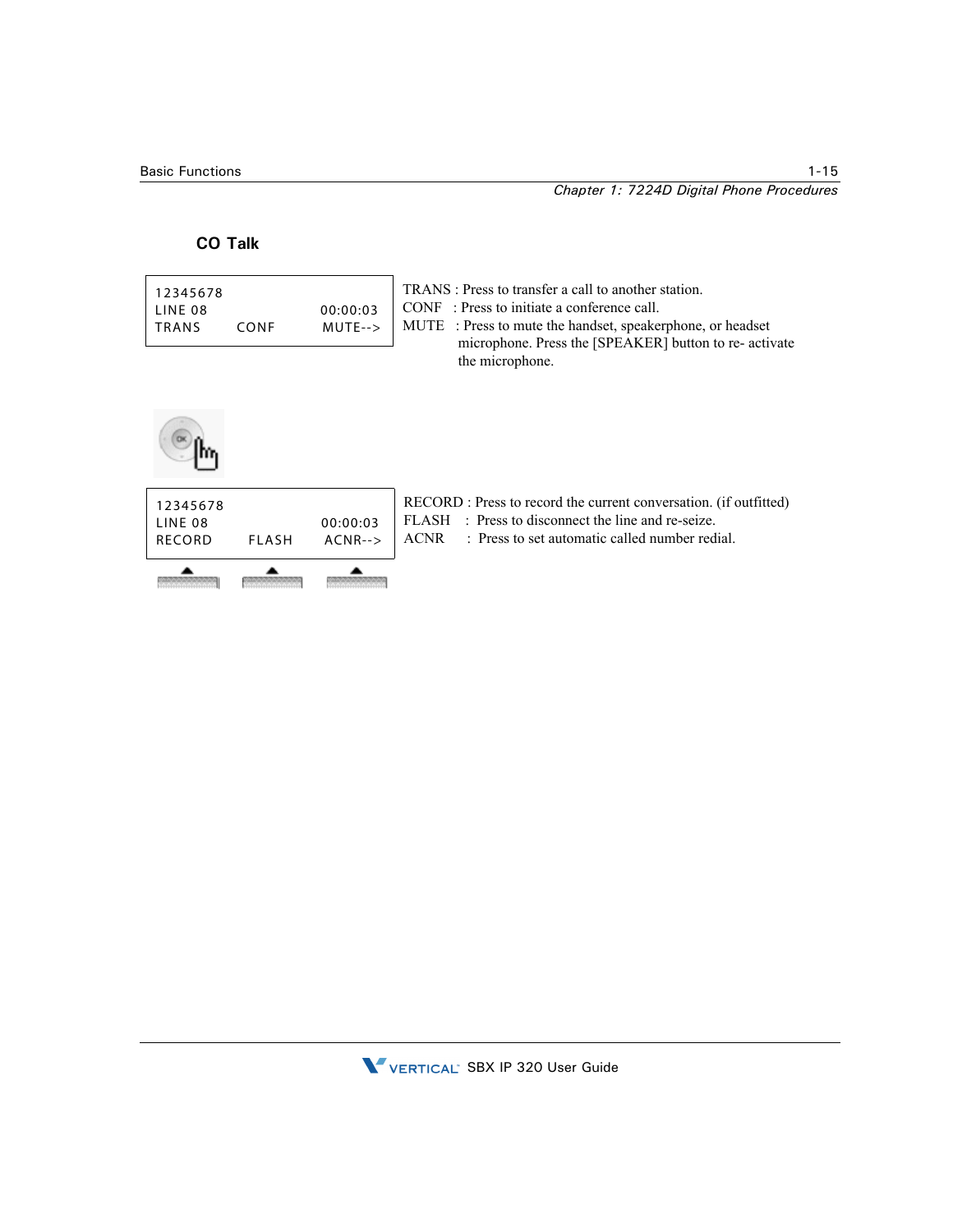#### <span id="page-23-0"></span>**Flexible Button Programming**

- 1. Press the [TRANS/PGM] button.
- 2. Press the flexible button to be programmed.
- 3. Enter the desired feature code from the following table.
- 4. Press the [HOLD/SAVE] button to save.

The following Numbering Plan code can be changed in PGM 104-107, 109 depending on the user's needs.

|                               |                  | Numbering plan is applicable to both 8- and 24-button models, except as noted |                       |
|-------------------------------|------------------|-------------------------------------------------------------------------------|-----------------------|
| Account Code                  | TRANS/PGM + 80   | Record Page MSG                                                               | $TRANS/PGM + 65$      |
| Alarm Reset                   | 565              | <b>Record User Greeting</b>                                                   | $TRANS/PGM + 61$      |
| Auth. Code Change             | $TRANS/PGM + 32$ | <b>Register Station Name</b>                                                  | $TRANS/PGM + 74$      |
| Auth. Code Register           | $TRANS/PGM + 31$ | Ring Answer Mode                                                              | $TRANS/PGM + 12$      |
| <b>Background Music</b>       | $TRANS/PGM + 73$ | Ring Type                                                                     | $TRANS/PGM + 11$      |
| Call Log                      | $TRANS/PGM + 57$ | <b>Set Customer MSG</b>                                                       | $TRANS/PGM + 52$      |
| Call Park                     | 601-608          | Set Pre-selected MSG                                                          | $TRANS/PGM + 51$      |
| Camp-on                       | $TRANS/PGM + 85$ | Set Wake-up Time                                                              | $TRANS/PGM + 41$      |
| COS Down                      | $TRANS/PGM + 21$ | Speakerphone/Headset                                                          | $TRANS/PGM + 75$      |
| COS Restore                   | $TRANS/PGM + 22$ | <b>Speed Dial</b>                                                             |                       |
| <b>Direct Station Select</b>  | $100 - 132$      | Station speed dial                                                            | $SPEED + 000-099$     |
| Erase Page MSG                | $TRANS/PGM + 67$ | System speed dial                                                             | $SPEED + 2000 - 2449$ |
| <b>Erase User Greeting</b>    | $TRANS/PGM + 66$ | Two way recording                                                             | $TRANS/PGM + 54$      |
| Group Call Pick-up            | $TRANS/PGM + 71$ | Universal Night Answer                                                        | 569                   |
| <b>Headset Ring Mode</b>      | $TRANS/PGM + 76$ | Wake-up Disable                                                               | $TRANS/PGM + 42$      |
| Hunt Group                    | 620-629          | Walking COS                                                                   | $TRANS/PGM + 23$      |
| <b>ICM Hold</b>               | $TRANS/PGM + 83$ | <b>Button Assignment unique to 7208D</b>                                      |                       |
| LCD Display Language          | $TRANS/PGM + 71$ | <b>CALLBK button</b>                                                          | $TRANS + 92$          |
| <b>Listen Station Number</b>  | $TRANS/PGM + 63$ | <b>CONF</b> button                                                            | $TRANS + 91$          |
| <b>Listen Station Status</b>  | $TRANS/PGM + 64$ | DND button                                                                    | $TRANS + 93$          |
| Listen Time & Date            | $TRANS/PGM + 62$ | <b>FLASH button</b>                                                           | $TRANS + 94$          |
| <b>LOOP</b> button            | $TRANS/PGM + 84$ | <b>MUTE</b> button                                                            | $TRANS + 95$          |
| <b>MPB Version Display</b>    | $TRANS/PGM + 72$ | <b>SPEAKER button</b>                                                         | $TRANS + 96$          |
| <b>Outside Line Access</b>    |                  | <b>REDIAL button</b>                                                          | $TRANS + 97$          |
| Group                         | 801-808          | $H - T - P$                                                                   | $TRANS/PGM + 12$      |
| Group access                  | 9                |                                                                               |                       |
| <b>Individual Line Access</b> | 8801-8812        |                                                                               |                       |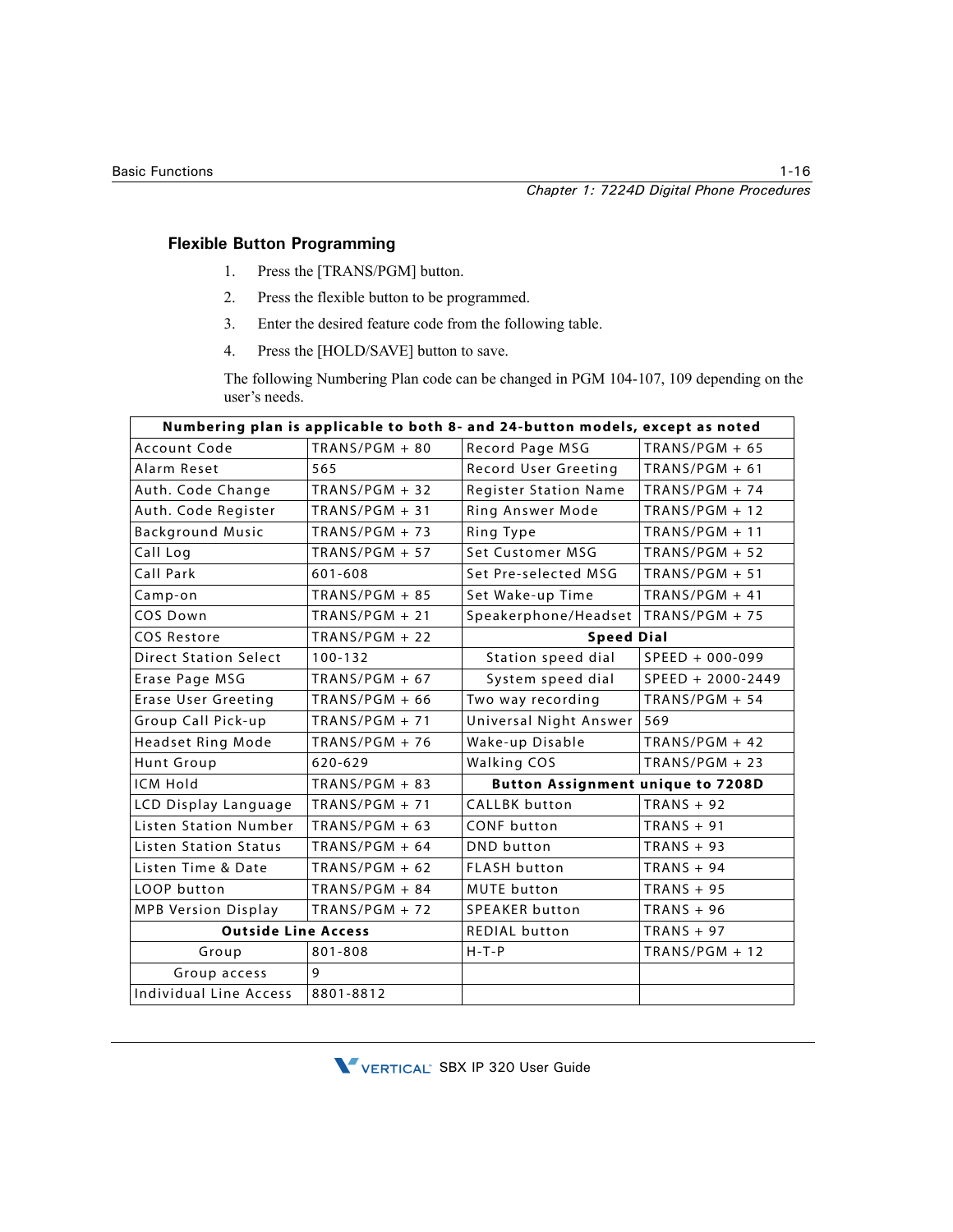<span id="page-24-0"></span>**Idle**

Three Soft Buttons are located below the LCD display.

By pressing one of the 3 soft buttons you are able to select the indicated function. For instance, if you want to select call pickup (as shown below), press the first button on the left. If there are more than three functions available at any point, an arrow will be displayed on the LCD display. Use the navigation key to move to the next or previous screen to display additional functions.

|           | <b>STATION 100 (T)</b> |                    | PICKUP: press to pickup a call ringing within the same pickup                                      |
|-----------|------------------------|--------------------|----------------------------------------------------------------------------------------------------|
| FEB 01 08 |                        | $05:34 \text{ am}$ | group.                                                                                             |
| PICKUP    | CONF                   | REDIAL-->          | : press to initiate $\&$ activate a conference (displayed, but not<br><b>CONF</b><br>used at Idle) |
|           |                        |                    | REDIAL : press to redial last number called.                                                       |

#### **Conference**

You can establish a Conference with up to 15 parties. The other parties in the Conference may be internal or external.

| CALL TO STA 100 |              |                             | Dial the desired station number. |
|-----------------|--------------|-----------------------------|----------------------------------|
| FEB 01 08       |              | 05:34 am $\left($ (e.g.100) |                                  |
| MSG             | <b>FLASH</b> |                             | Station 100 answers the call.    |

| CALL TO STA 100 |      |            |
|-----------------|------|------------|
| FFB 01 08       |      | $05:34$ am |
| TRANS           | CONF | MUTF       |

Press the [CONF] button.

| conconcon |
|-----------|
|           |
|           |
|           |

|            | CONFFRENCE |            |
|------------|------------|------------|
| FFB 01 08  |            | $05:34$ am |
| <b>FWD</b> | CONF       | $RFDIAL--$ |

Dial the phone number of the next desired station (e.g.104).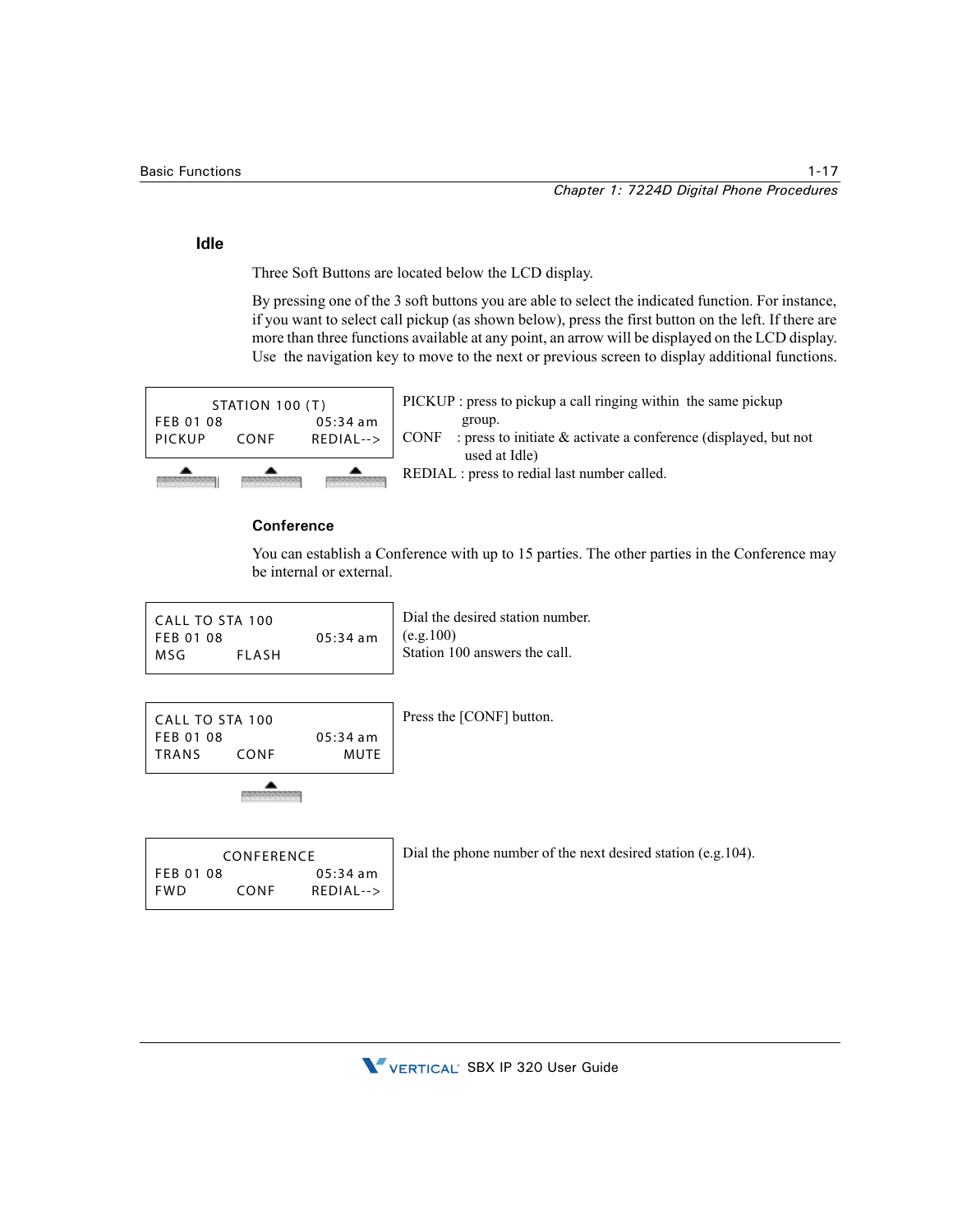| CALL TO STA 104<br>FEB 01 08<br>MSG<br><b>FLASH</b> | $05:34$ am                       | Station 104 answers the call.            |
|-----------------------------------------------------|----------------------------------|------------------------------------------|
| CALL TO STA 104<br>FEB 01 08<br>TRANS<br>CONF       | $05:34$ am<br>MUTE               | Press the [CONF] button twice.           |
|                                                     |                                  |                                          |
| FEB 01 08<br>CONF                                   | CONFERENCE<br>$05:34$ am<br>MUTE | A 3-party conference is now established. |

#### **Pickup**

A station can pickup a call ringing to an unattended station within the same pickup group by using the pickup procedure.

**Note:** Refer to the SBX IP 320 Programming Guide.

|           | <b>STATION 100 (T)</b> |            |
|-----------|------------------------|------------|
| FFB 01 08 |                        | $05:34$ am |
| PICKUP    | CONE                   | REDIAL     |

Press the [PICKUP] button.

| CALL TO STA 104 |      |                     | Talk. |
|-----------------|------|---------------------|-------|
| <b>FROM 100</b> |      |                     |       |
| TRANS           | CONF | 05:34 am<br>MUTE--> |       |

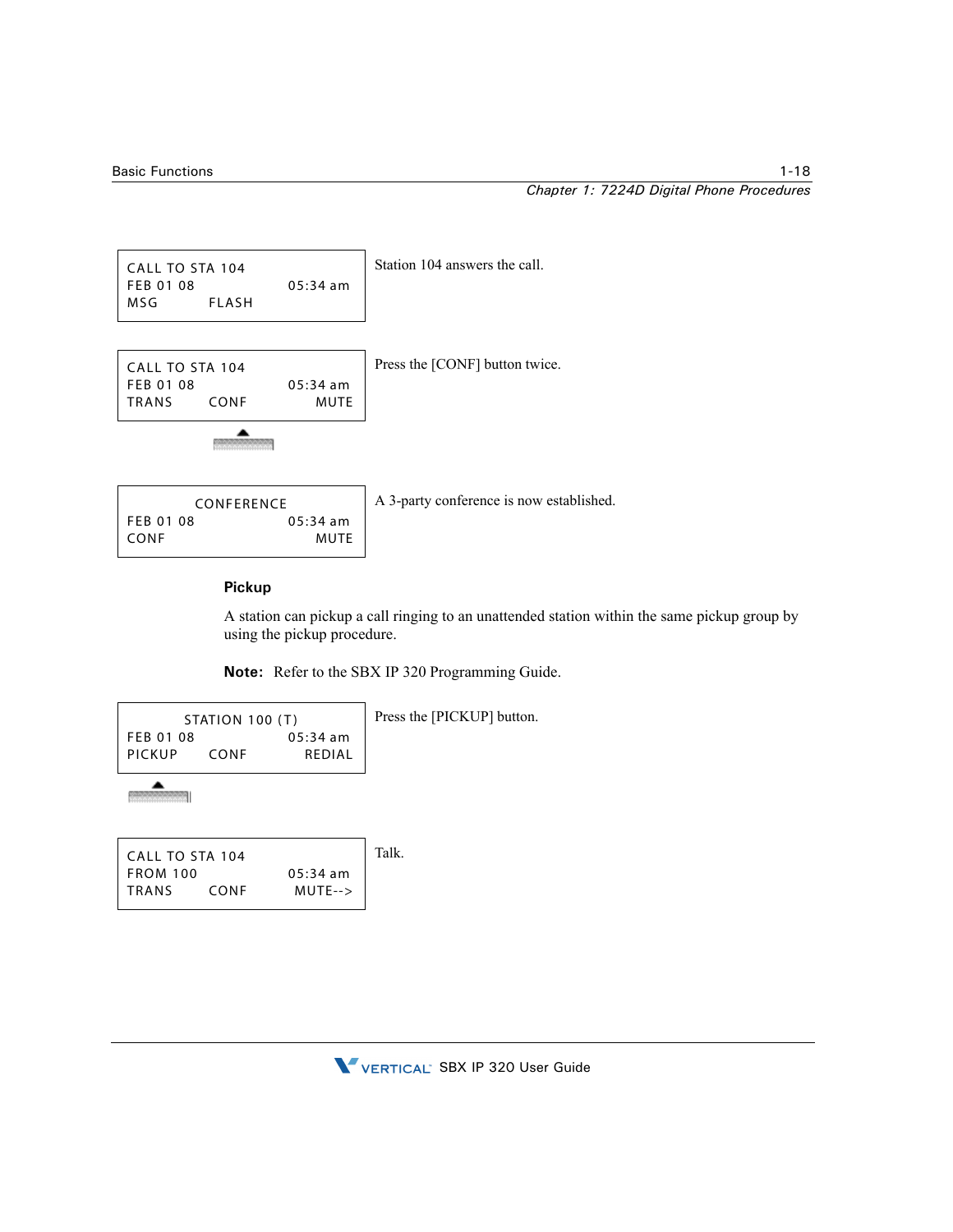#### **Redial**

The last number dialed on an external call is automatically saved in the LAST Number& Redial (LNR) buffer or Call Log buffer.

Press the [REDIAL] button.

|           | STATION 100 (T) |            |
|-----------|-----------------|------------|
| FFB 01 08 |                 | $05:34$ am |
| PICKUP    | CONF            | REDIAL     |
|           |                 |            |

| >1234567                 |               |                  |              |
|--------------------------|---------------|------------------|--------------|
| FFB 01 08<br><b>BACK</b> | <b>DELETE</b> | $05:34$ am<br>OK | $\mathbf{I}$ |
|                          |               |                  |              |

Press the [OK] button to call the number listed or press the  $\sqrt{2}$ down navigation key to view scroll through additional numbers dialed recently.

| >1234567         |      |                     | Talk. |
|------------------|------|---------------------|-------|
| <b>I INF 008</b> |      |                     |       |
| TRANS            | CONF | 00:00:10<br>MUTE--> |       |

#### **Intercom Busy**

<span id="page-26-0"></span>

|                  | <b>BUSY: STA 105</b> |             |  |
|------------------|----------------------|-------------|--|
| [CALLBK] CAMP(*) |                      | <b>STEP</b> |  |
| MSG              | CAMP-ON FLASH->      |             |  |
|                  |                      |             |  |

| MSG          | : Press to leave your station number or message.              |
|--------------|---------------------------------------------------------------|
|              | CAMP-ON : Press to send a call waiting tone to a busy station |
|              | (indicating that they have a call waiting).                   |
| <b>FLASH</b> | : Press to disconnect the line and re-seize.                  |

#### **Intercom Dialing**

<span id="page-26-1"></span>

|           | <b>STATION 100 (T)</b> |            |
|-----------|------------------------|------------|
| FEB 01 08 |                        | $05:34$ am |
| I PICKUP  | CONF                   | REDIAL     |

Dial a Station number or press a programmed flexible button for a station number.

SBX IP 320 User Guide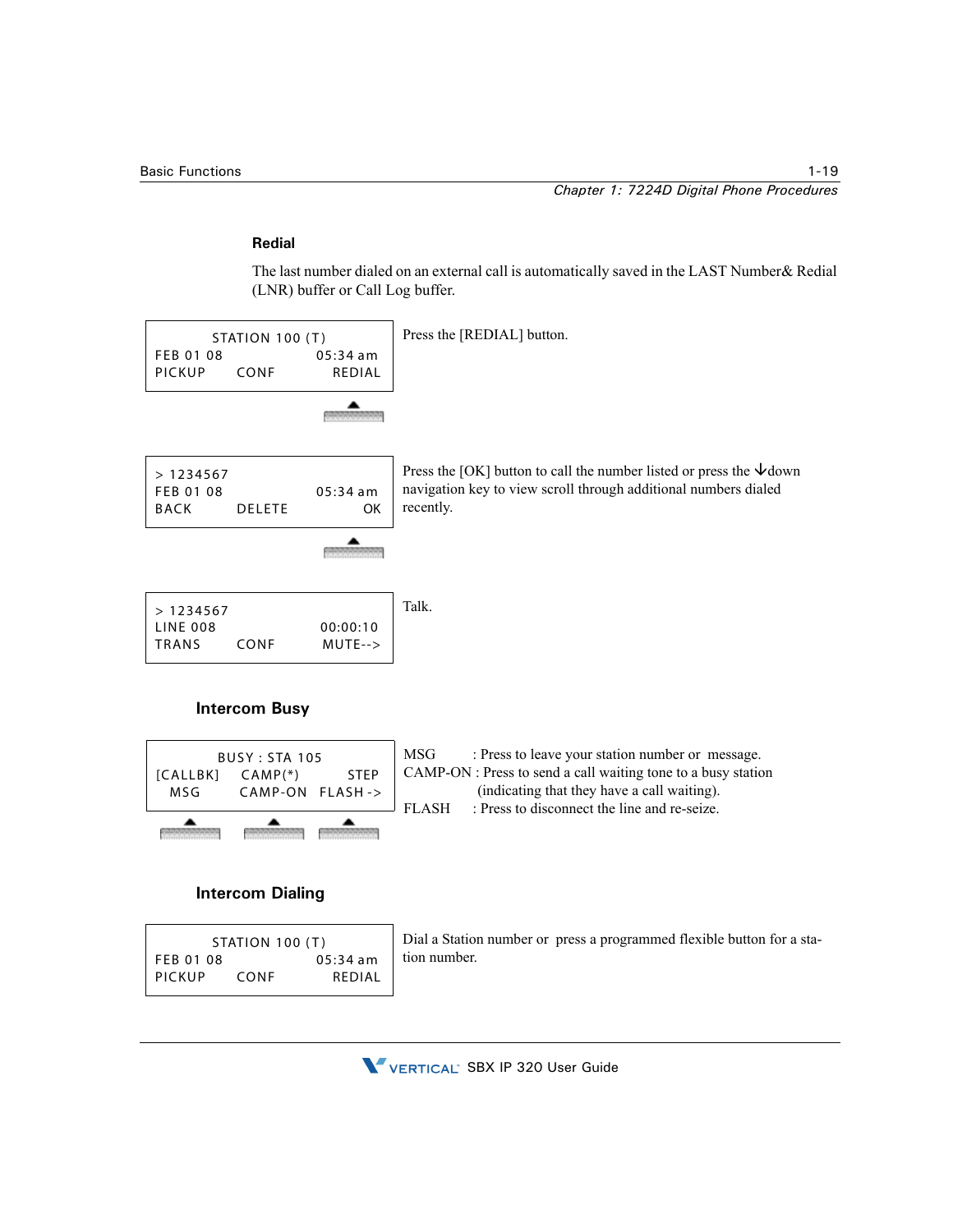#### **Intercom Dialing Error**

<span id="page-27-0"></span>

|           | <b>INVALID</b> |            |
|-----------|----------------|------------|
| FEB 01 08 |                | $05:34$ am |
| FLASH     |                |            |
|           |                |            |

#### **Intercom Do Not Disturb**

<span id="page-27-1"></span>

CALLBK : Press leave a call back request or message. FLASH : Press to disconnect the line and re-seize.

FLASH: Press to disconnect the line and re-seize.

#### **Intercom Ring Back**

<span id="page-27-2"></span>

MSG : Press to leave your station number or message.

FLASH : Press to disconnect the line and re-seize.

#### **Intercom Receiving**

<span id="page-27-3"></span>

| <b>CALL FROM STA 104</b> |            |  |
|--------------------------|------------|--|
| FFB 01 08                | $05:34$ am |  |
| <b>DND</b>               |            |  |

DND : Press to block all incoming calls. (Do Not Disturb)

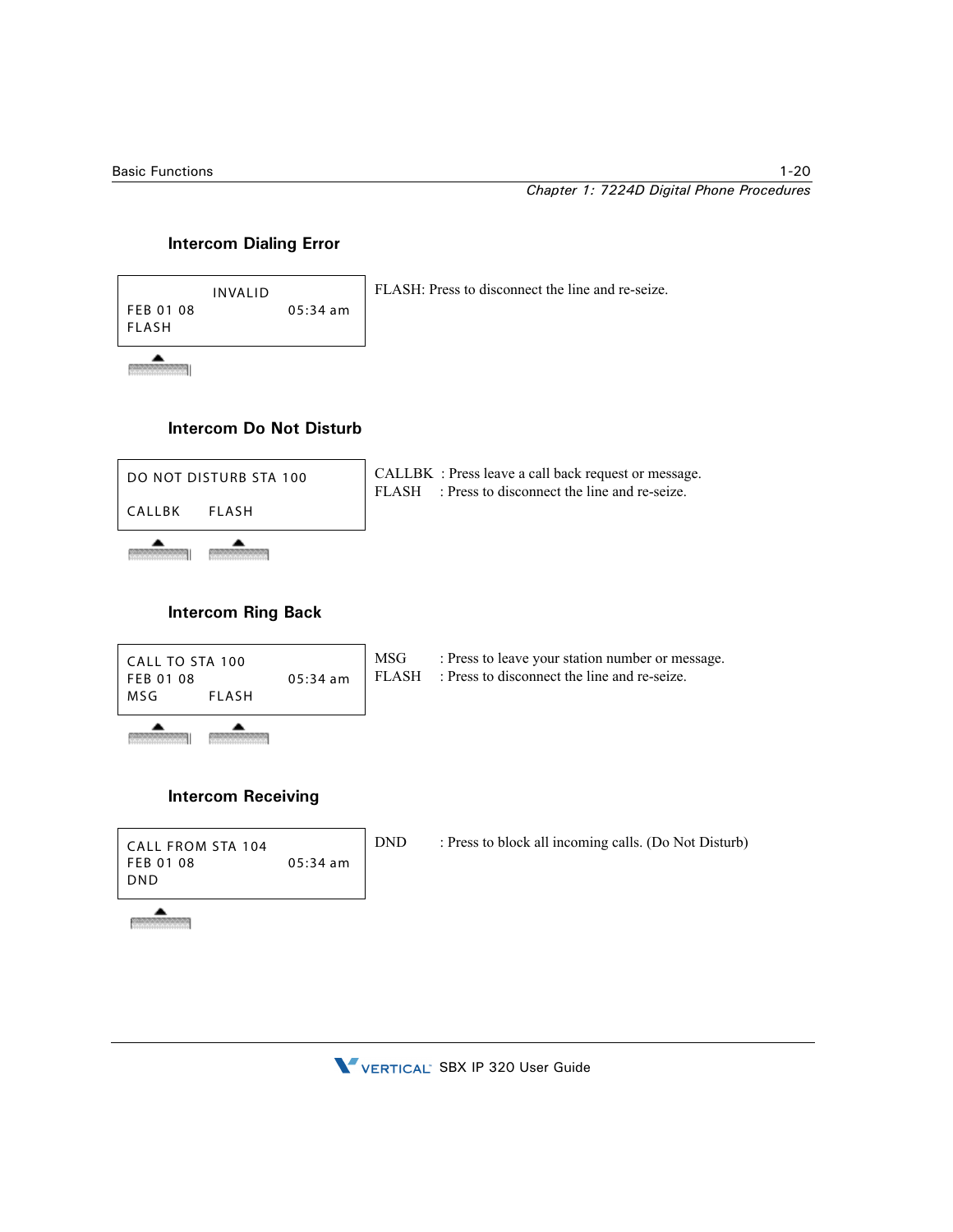or headset re- activate

#### **Intercom Talk**

<span id="page-28-0"></span>

| <b>CALL FROM STA 104</b><br>FEB 01 08<br>TRANS | CONF | $05:34$ am<br><b>MUTE</b> | TRANS: Press to transfer an incoming call to another station.<br>CONF: Press to initiate a conference call.<br>MUTE : Press to mute the handset, speakerphone, or headset<br>microphone. Press the [SPEAK] button to re-activate |
|------------------------------------------------|------|---------------------------|----------------------------------------------------------------------------------------------------------------------------------------------------------------------------------------------------------------------------------|
|                                                |      |                           | microphone.                                                                                                                                                                                                                      |

#### <span id="page-28-1"></span>**Name Display On My Phone**

A name can be displayed on your LCD instead of your station number.

- 1. Press the [TRANS/PGM] button.
- 2. Dial "74".
- 3. Enter your name (see Entering character table in page 55).
- 4. Press the [HOLD/SAVE] button.

#### **Off Hook**

<span id="page-28-2"></span>

FWD : Press the [FWD] button to forward calls to another station, Voicemail, etc. CONF : Press the [CONF] button to initiate a conference call. REDIAL : Press the [REDIAL] button to call the last number dialed.

#### <span id="page-28-3"></span>**Paging**

You may receive announcements from other stations and/or external speakers. Stations are assigned to one or more of the Internal Page Zones. The system has one External Page Zone that can be connected to external speakers.

```
PAGE FROM STA 103
FEB 01 08 05:34 am
MEET ME
```
MEET ME : Press to answer a paging request.



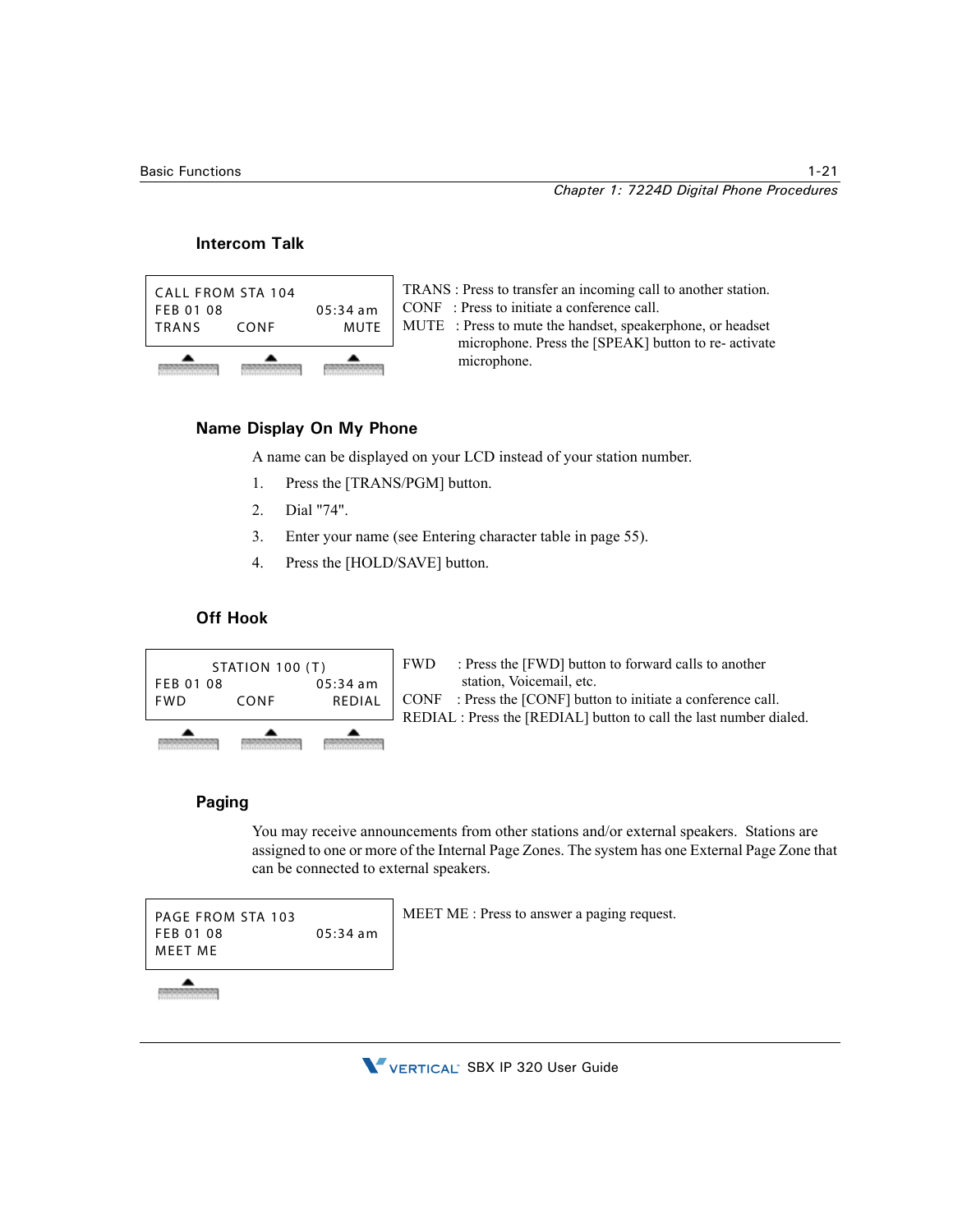#### <span id="page-29-0"></span>**Park a call and Retrieve a Parked call**

A call can be parked in a parking location and the call can be retrieved by dialing the location number (The call can also be picked up by another extension.).

To park a call:

Press [TRANS/PGM] and dial the Park Location(601-608).

To retrieve a parked call at any station:

Dial the Park Location (601-608).

#### **Two way Recording**

<span id="page-29-1"></span>

| 1234567<br><b>LINE 008</b><br>--RECORD FLASH | 00:00:10<br><b>ACNR</b> | Press RECORD or press a programmed Two way record button to<br>record a CO conversation on the VMIU.<br>If the Phone has a Two way record button, the LED flashes |
|----------------------------------------------|-------------------------|-------------------------------------------------------------------------------------------------------------------------------------------------------------------|
|                                              |                         | while recording.                                                                                                                                                  |

Two way record button: [TRANS/PGM] + Flexible button + [TRANS/PGM] + 54

#### <span id="page-29-2"></span>**Use my voice mail (VMIU card required)**

When a VMIB is installed, the voice mail service can be used.

To record a personal greeting:

- 1. Press the [TRANS/PGM] button and dial "61".
- 2. Press # to start recording.

To forward my phone to voice mail:

- 1. Press the [SPEAKER] button
- 2. Press the [DND/FWD] button
- 3. Dial the type of forwarding you want:

 $1 =$  Unconditional  $3 =$  No Answer

 $2 = Busy$   $4 = Busy$  and/or No Answer

4. Dial "#" (confirmation tone will be heard if forwarding has been set).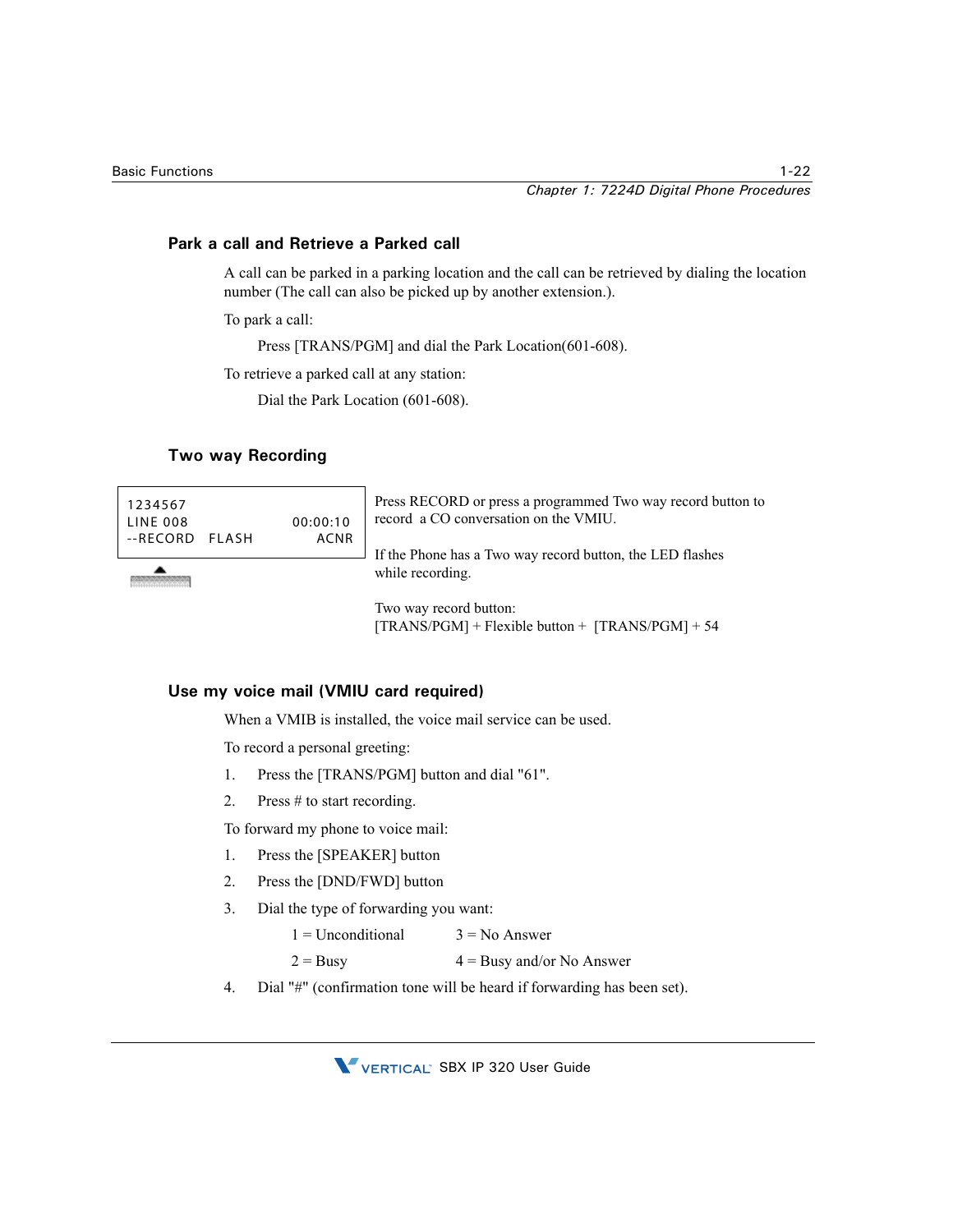To retrieve messages:

When a voice message is left on the station, the phone LCD will display as shown below.



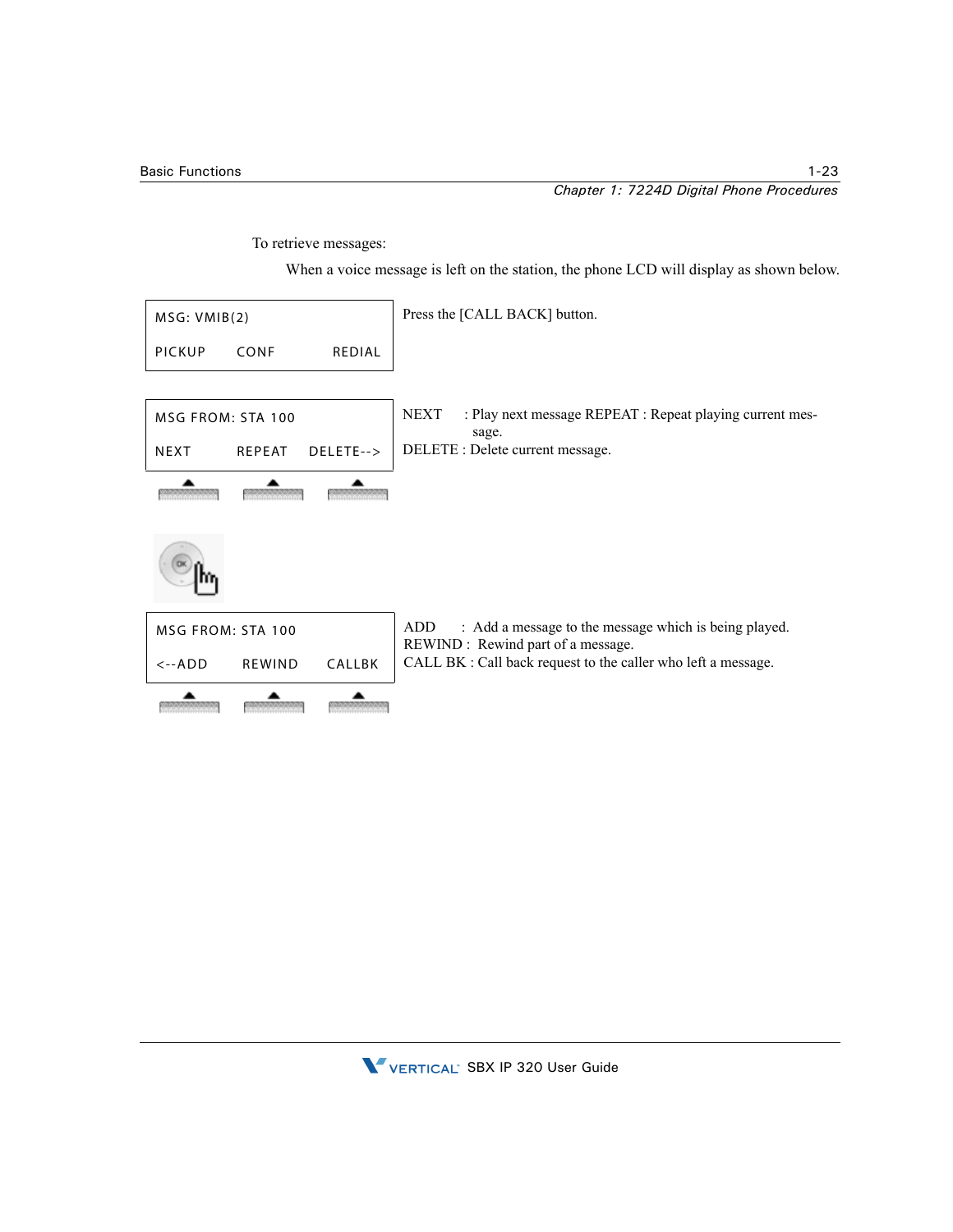#### **Voice Over**

<span id="page-31-0"></span>

#### <span id="page-31-1"></span>**Call Log**

The call log feature enables the digital phone user to view a log of the last (15-50) incoming and outgoing CO calls. The user can scroll through the list of stored numbers, select a number, and activate a redial to that number.

Call Log Button =  $PGM + flexible$  button +  $PGM$  "57"

Press the [Call Log] button.

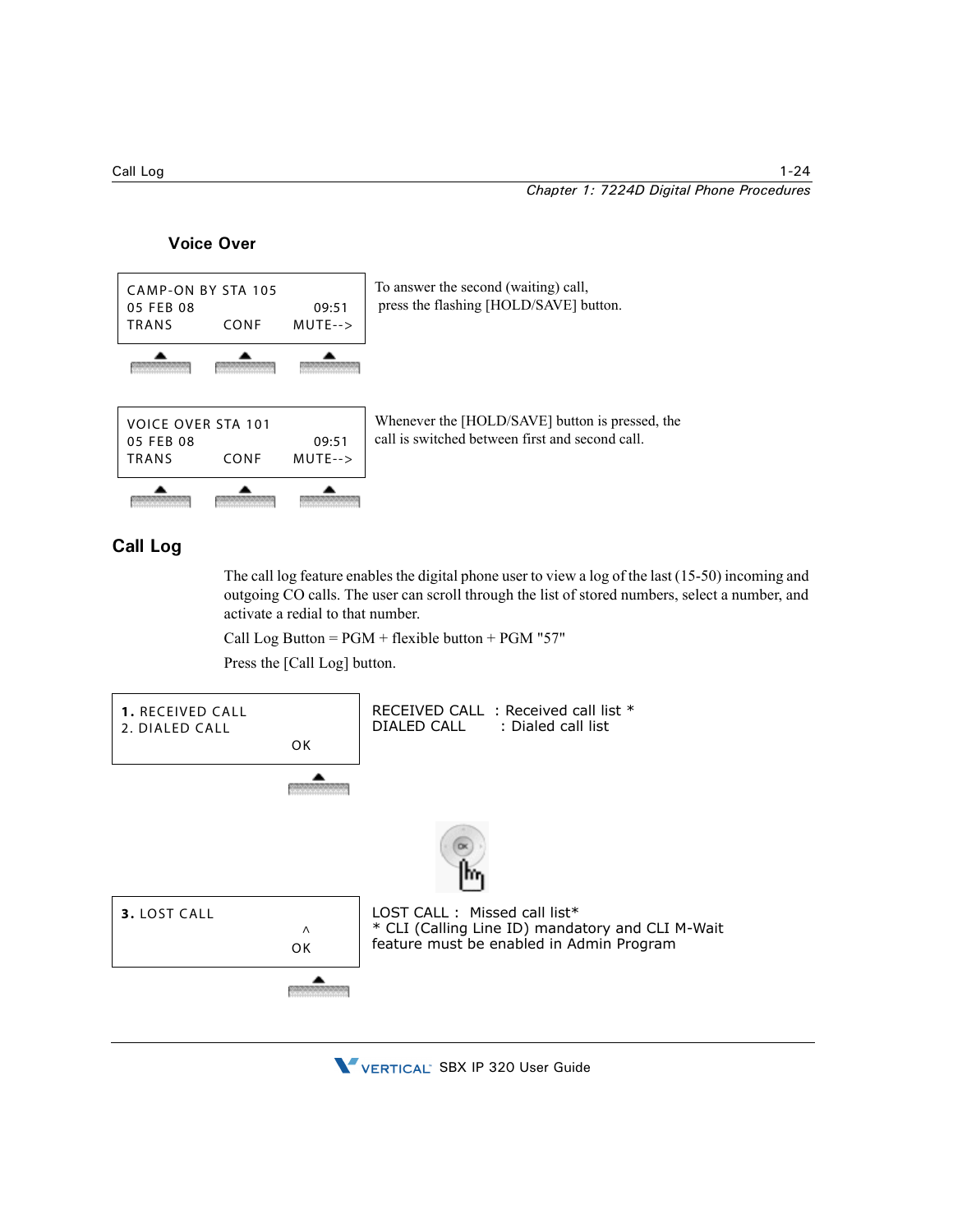#### **Call Log - Continued**

#### **Received Call**

<span id="page-32-0"></span>

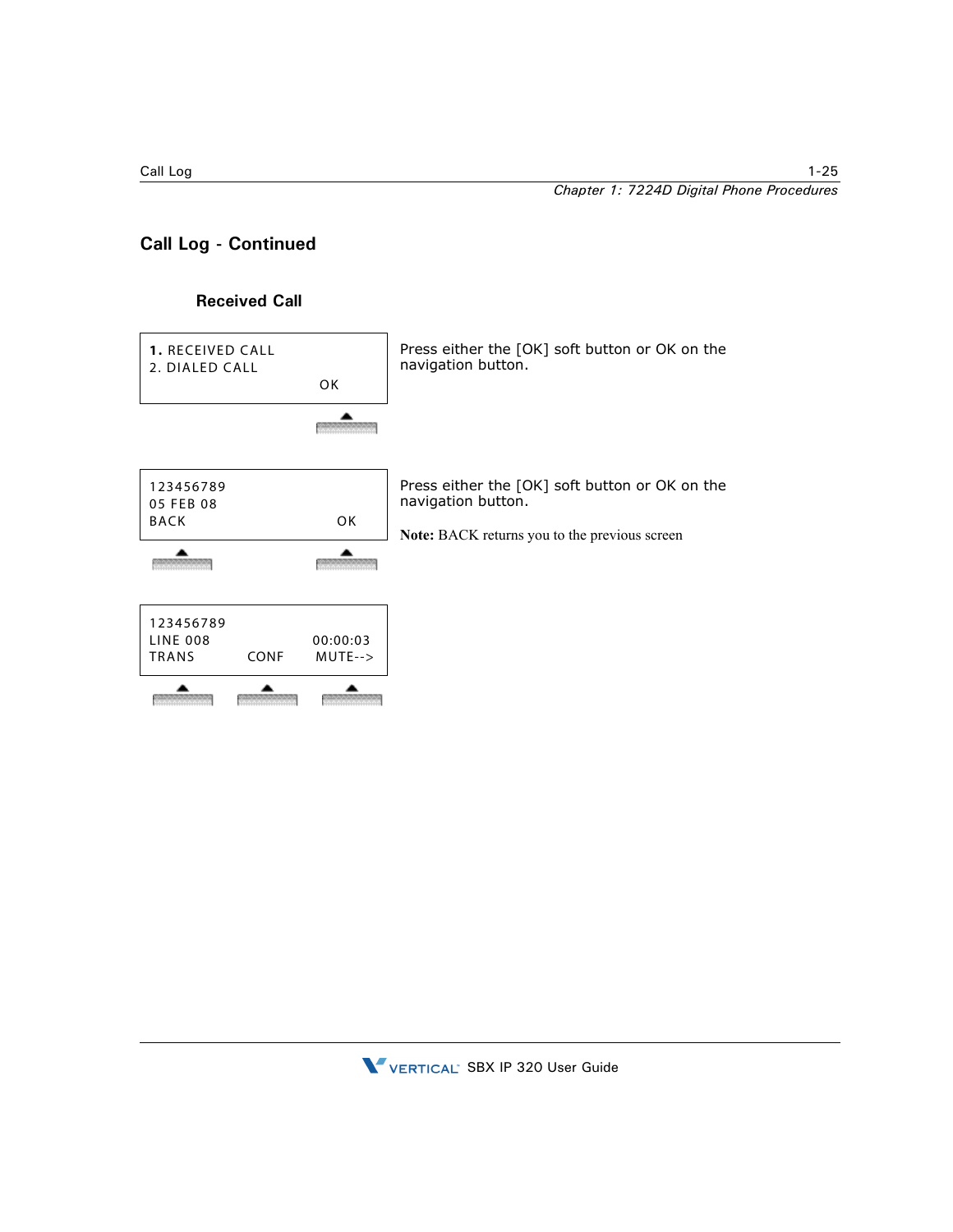#### **Call Log - Continued**



<span id="page-33-0"></span>

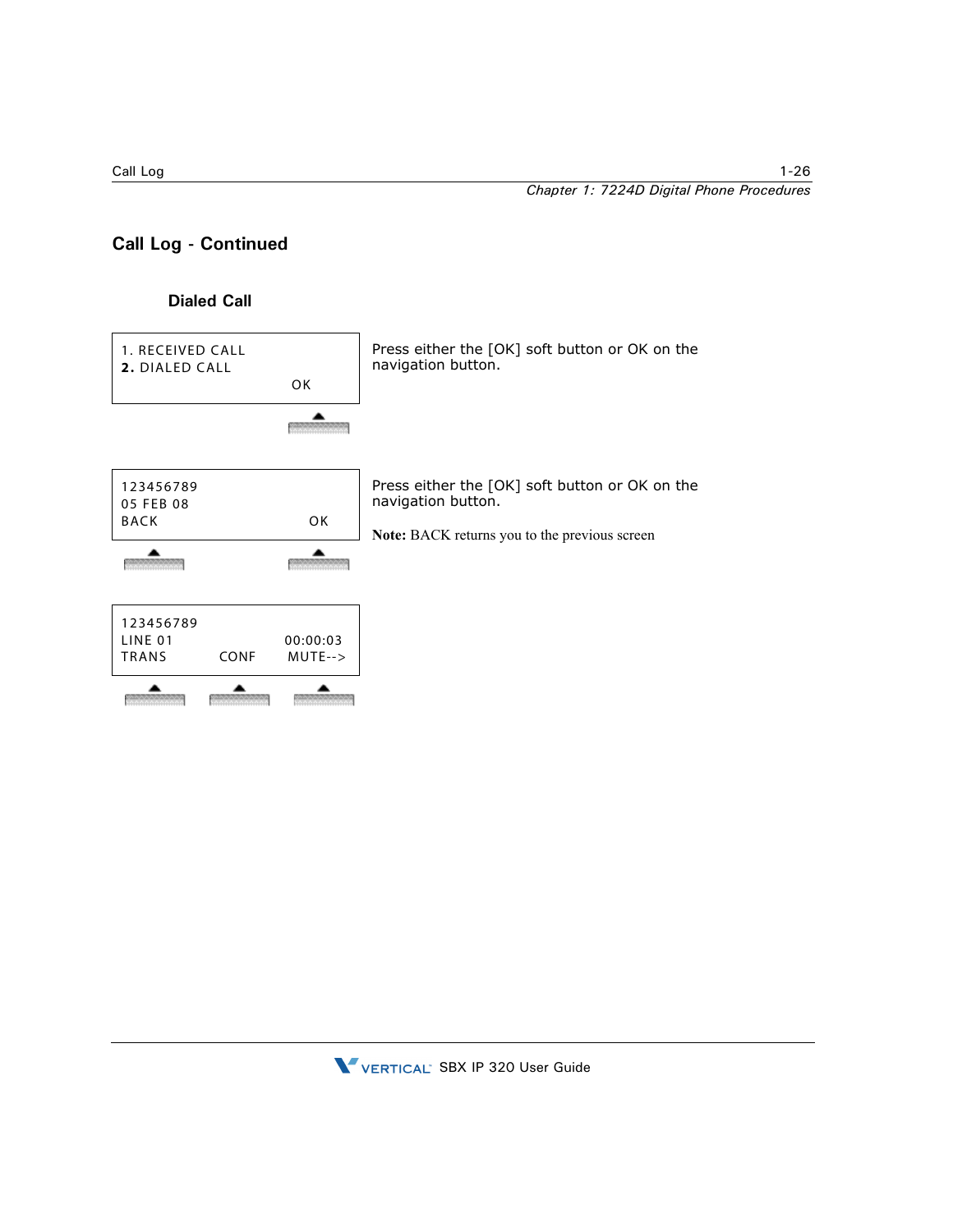#### **Call Log - Continued**

#### **Lost Call**

<span id="page-34-0"></span>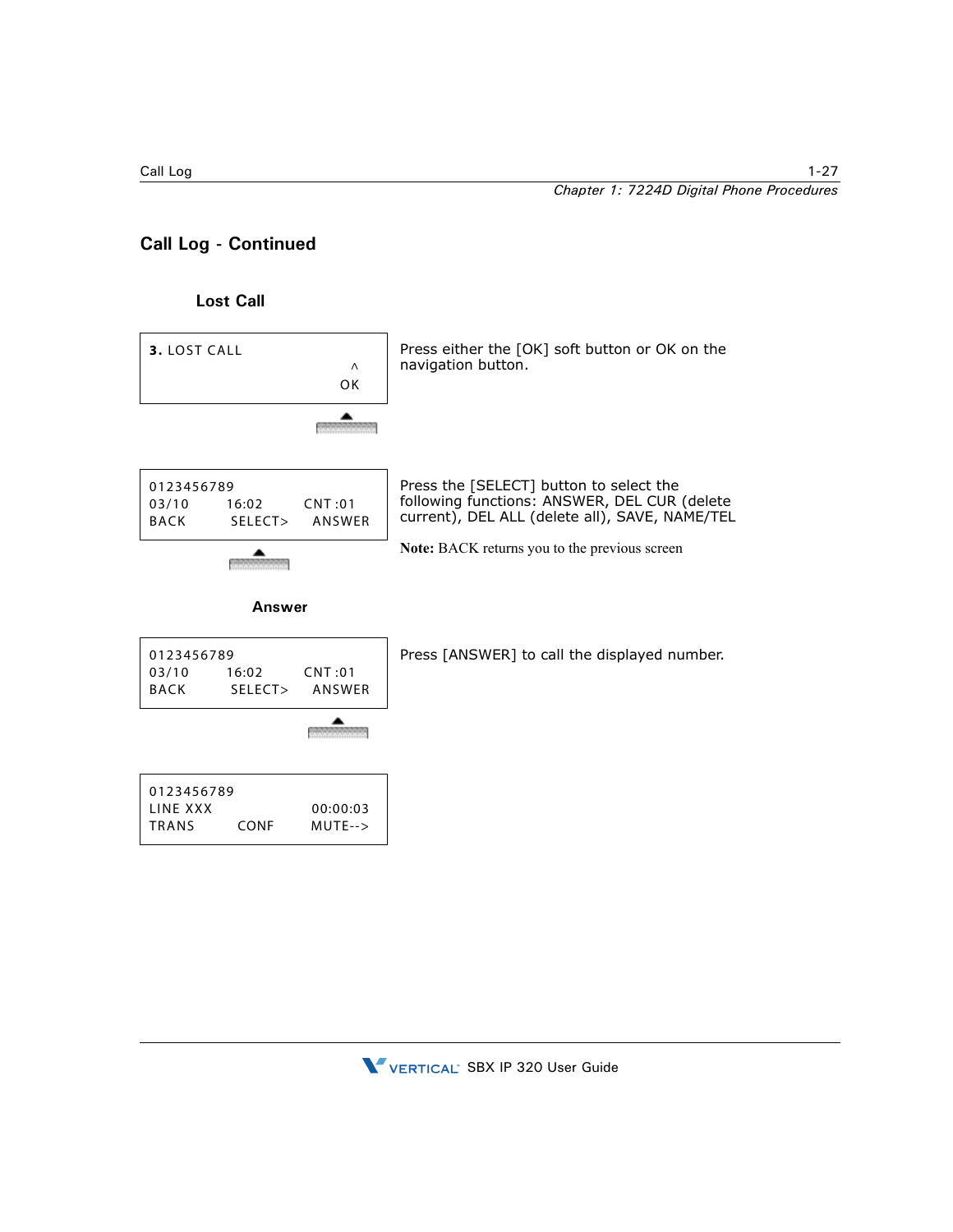#### **Call Log - Continued Lost Call - Continued**

#### **Delete Current**

| 0123456789<br>03/10<br>CNT:01<br>16:02<br><b>BACK</b><br>SELECT><br>DEL CUR | Press [DEL CUR] to erase the currently<br>displayed number. |
|-----------------------------------------------------------------------------|-------------------------------------------------------------|
|                                                                             |                                                             |
| STATION 100 (T)                                                             |                                                             |
| FEB 01 08<br>$05:34$ am                                                     |                                                             |
| PICKUP<br>CONF<br><b>REDIAL</b>                                             |                                                             |
|                                                                             |                                                             |
| <b>Delete All</b>                                                           |                                                             |
| 0123456789                                                                  | Press [DEL ALL] to erase all numbers.                       |
| 03/10<br>16:02<br>CNT:01                                                    |                                                             |
| BACK<br>SELECT><br>DEL ALL                                                  |                                                             |
|                                                                             |                                                             |
| ALL CLI DELETE                                                              | Press the [HOLD] button to confirm the "delete              |
| Press HOLD Key                                                              | all" function. All numbers are erased.                      |
| SELECT><br><b>BACK</b><br>DEL ALL                                           |                                                             |
|                                                                             |                                                             |

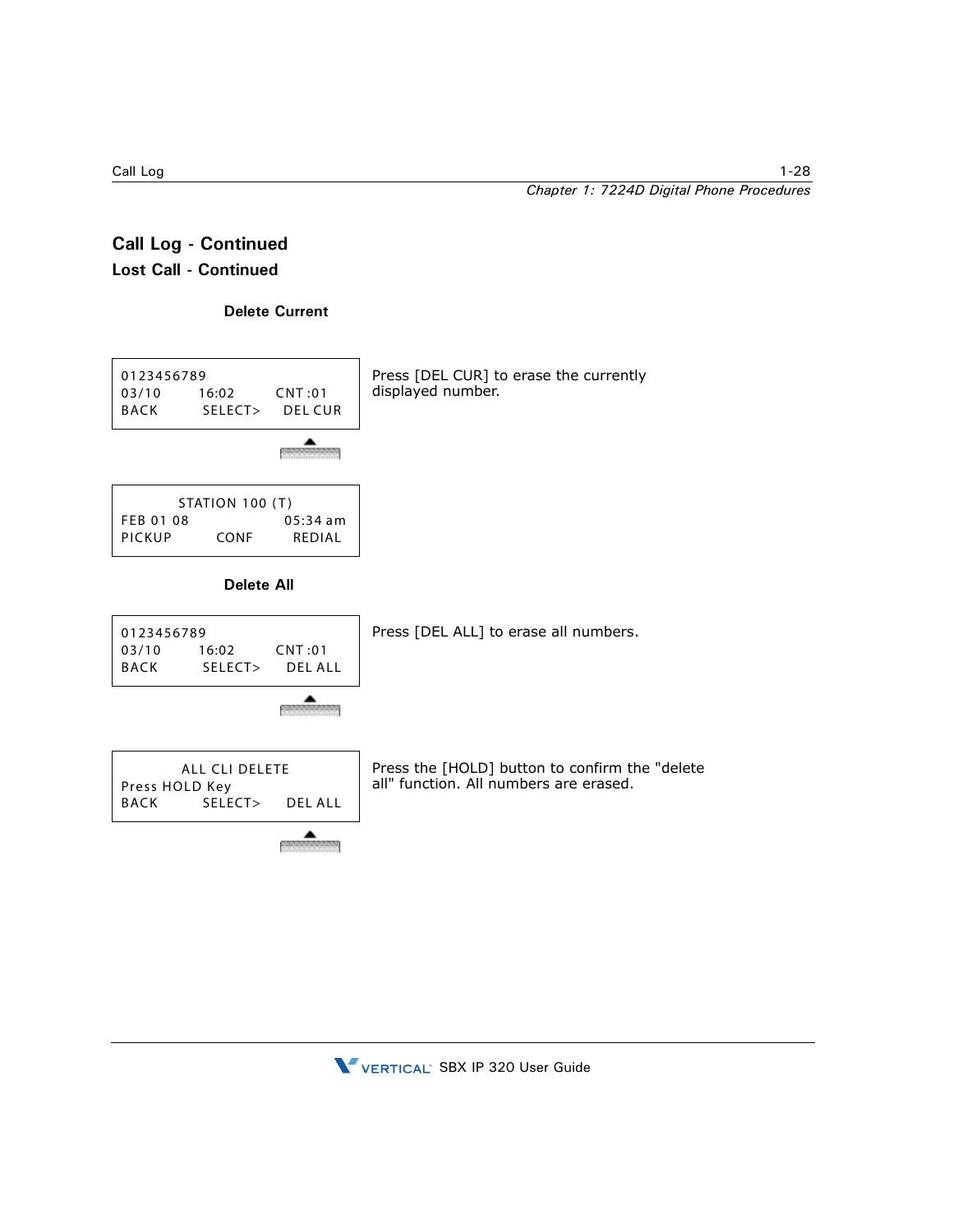# **Call Log - Continued Lost Call - Continued**

**Save**

| 0123456789  |         |             |  |
|-------------|---------|-------------|--|
| 03/10       | 16:02   | CNT:01      |  |
| <b>BACK</b> | SELECT> | <b>SAVF</b> |  |
|             |         |             |  |

ess the [SAVE] button to save the CLI.

|             | ENTER SPD BIN NO (000) |              |
|-------------|------------------------|--------------|
| CLLMSG USED |                        |              |
| PAUSE       |                        | FLASH D-TONE |

Press the [HOLD] button or OK on the navigation button to register the number in a speed dial bin (refer to ["SPEED PROGRAM](#page-54-0)  [\(Menu 3\)" on page 1-47](#page-54-0)).

## **Name/Telephone Number**

63333

| 0123456789  |       |                  |
|-------------|-------|------------------|
| 03/10       | 16:02 | CNT:01           |
| <b>BACK</b> |       | SELECT> NAME/TEL |
|             |       |                  |

To check the name of the selected number, press the [NAME/TEL] button.

| FDWARD      |       |                  |
|-------------|-------|------------------|
| 03/10       | 16:02 | CNT:01           |
| <b>BACK</b> |       | SELECT> NAME/TEL |
|             |       |                  |

To check the associated number if a name is displayed, press the [NAME/TEL] button.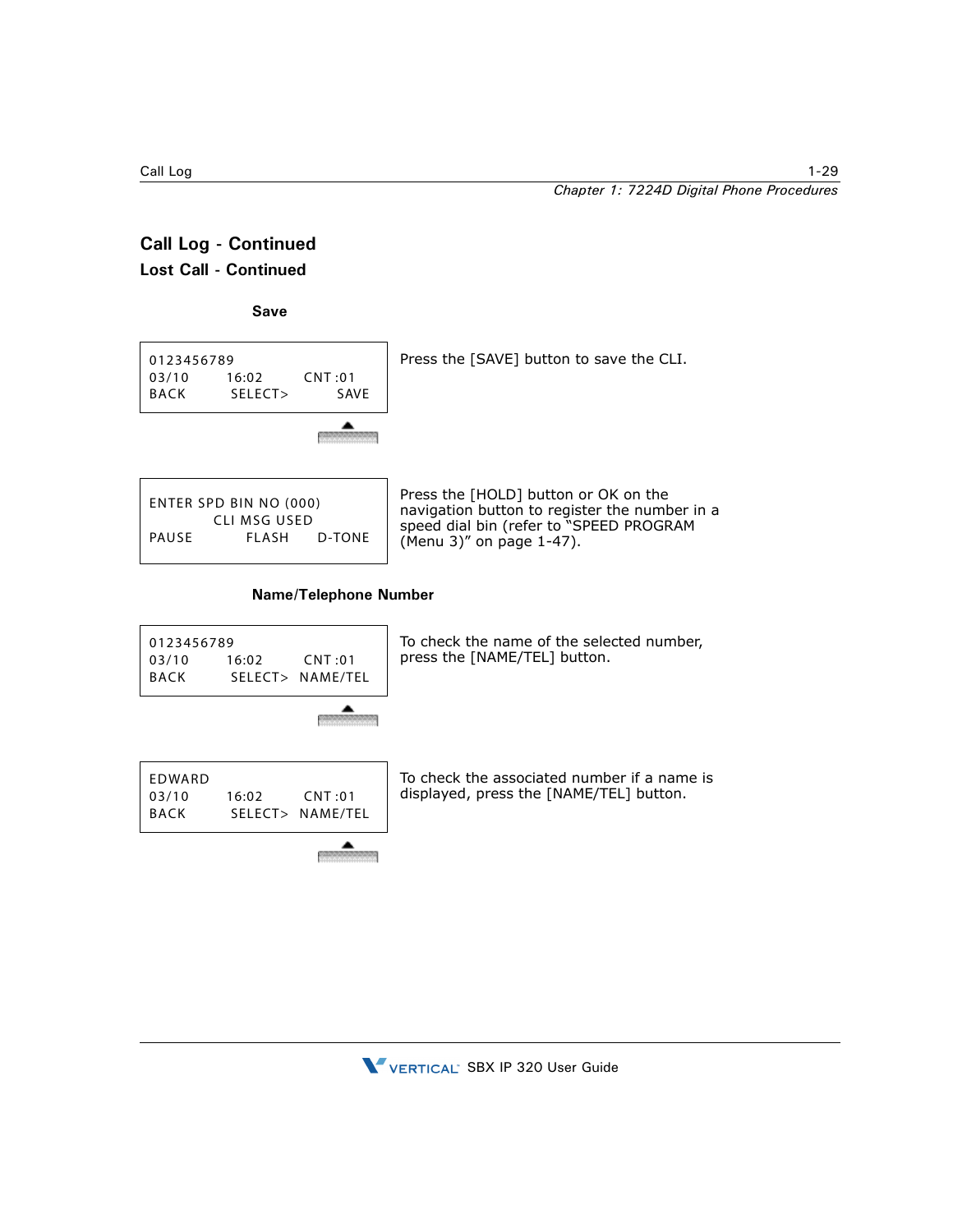# **Menu**

Press the "Up" position of the navigation button to access the programming Menu.

**1. BASIC PROGRAM**

2. ADVANCED PROGRAM

**OK** 

**OK** 

Press the "Down" position of the navigation button to scroll through the Menu options.

1. BASIC PROGRAM **2. ADVANCED PROGRAM**

Press the "Down" position of the navigation button to scroll through the Menu options.

| <b>3. SPEED PROGRAM</b> |    |
|-------------------------|----|
| 4. MOBIL EXTENSION PGM  |    |
|                         | OK |

Press the "Down" position of the navigation button to scroll through the Menu options.

| 3. SPEED PROGRAM              |    |
|-------------------------------|----|
| <b>4. MOBIL EXTENSION PGM</b> |    |
|                               | OK |

Press the "Down" position of the navigation button to scroll through the Menu options.

**5. HOT DESK PROGRAM** OK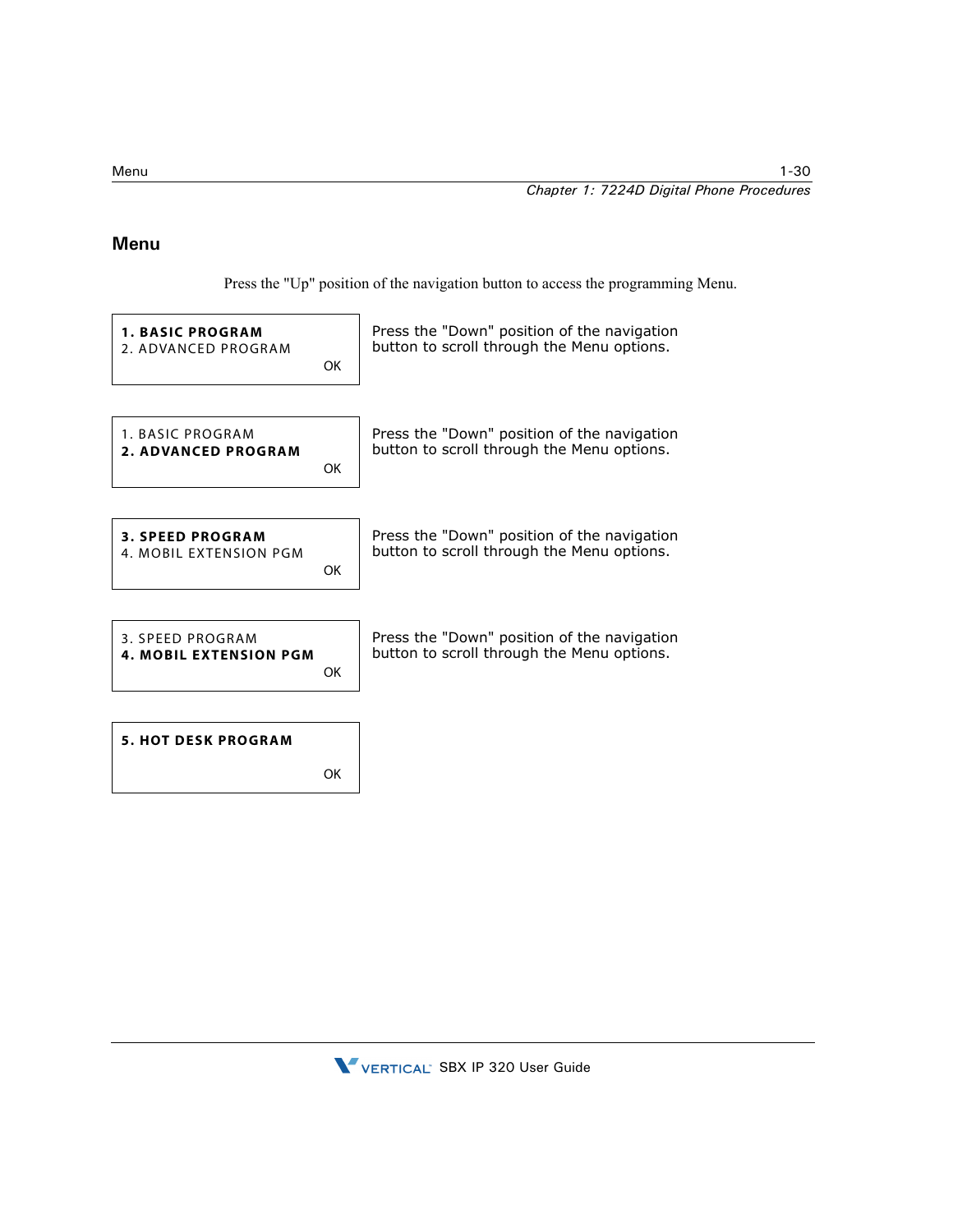#### *Chapter 1: 7224D Digital Phone Procedures*

## **BASIC PROGRAM (Menu 1)**



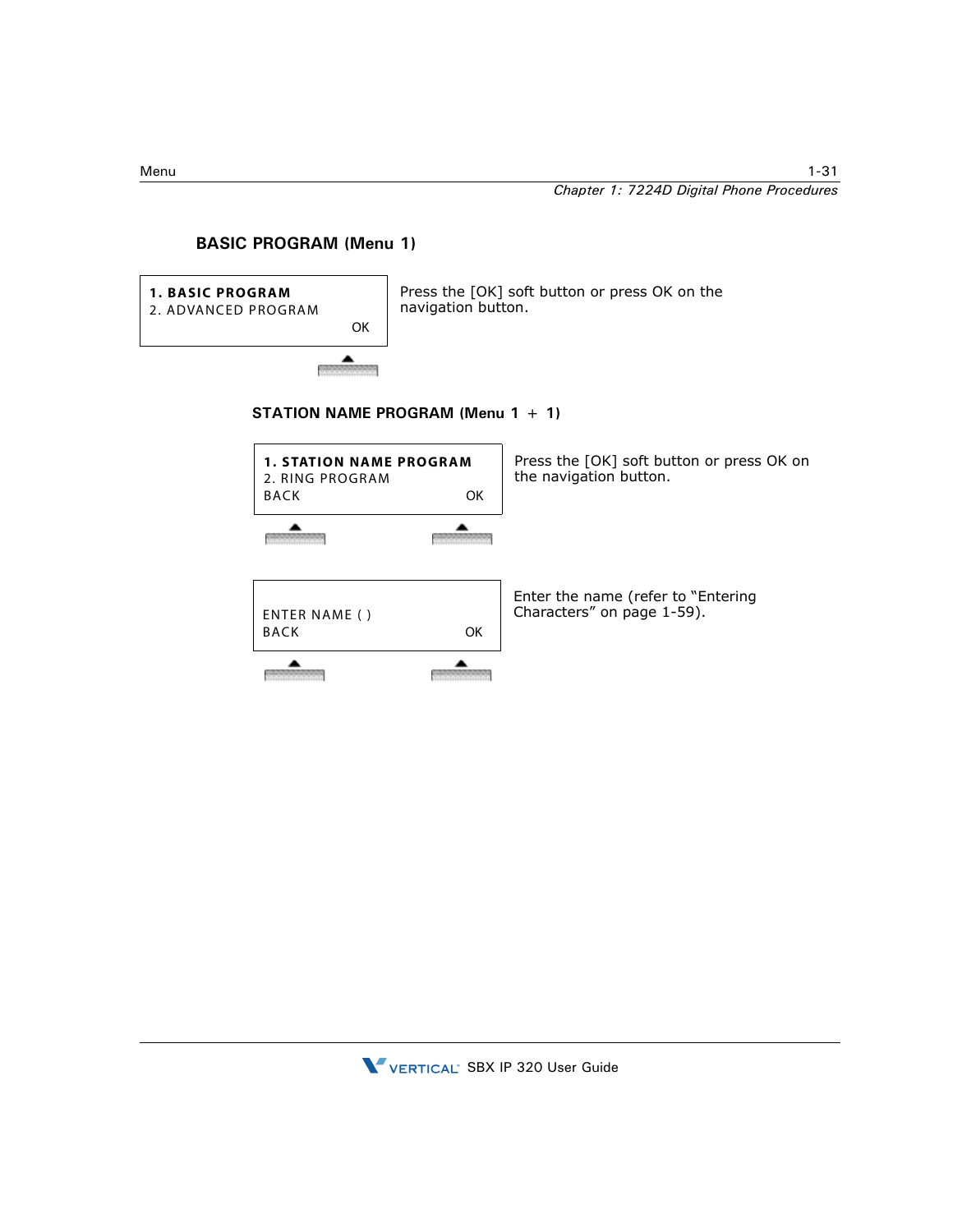#### *Chapter 1: 7224D Digital Phone Procedures*

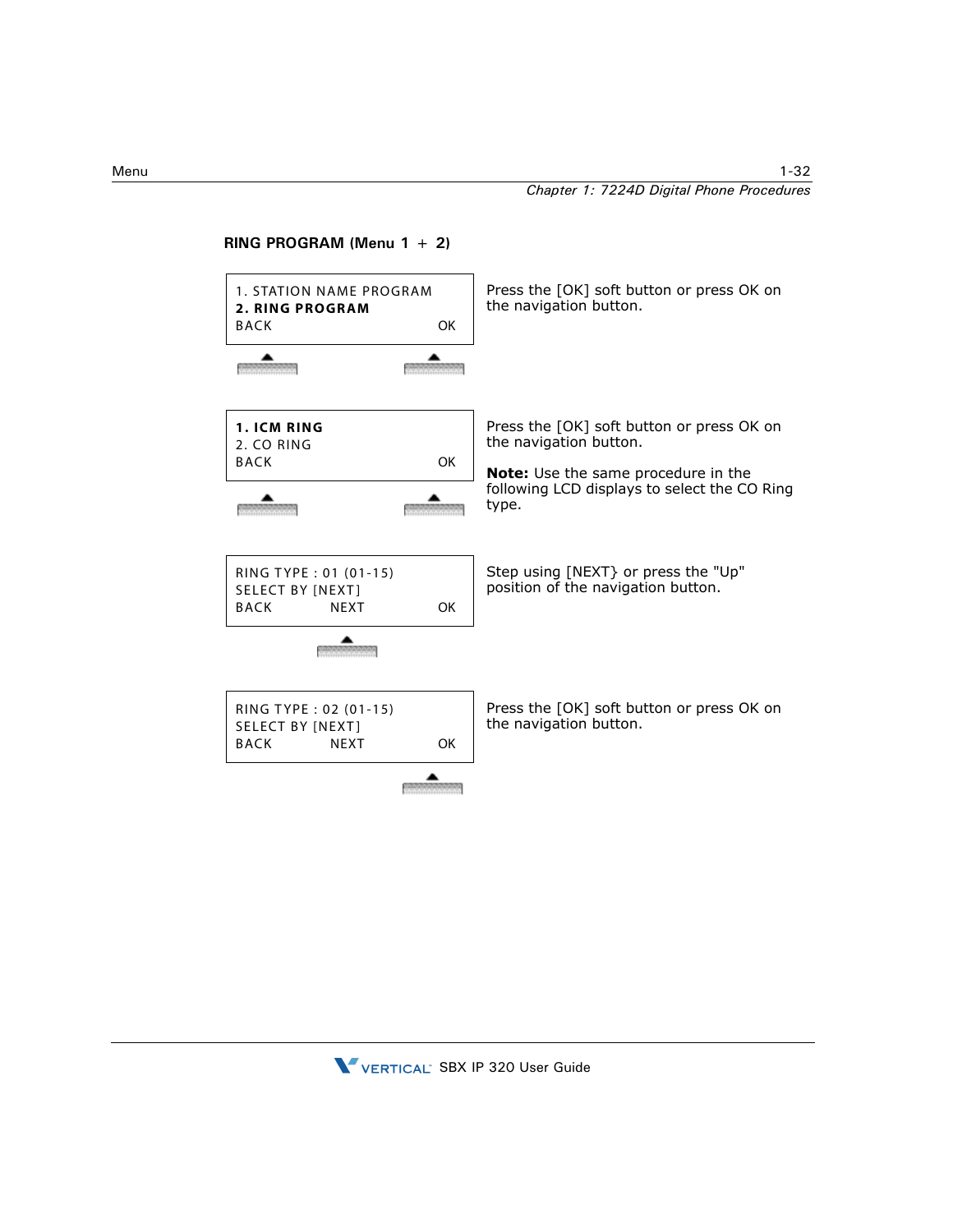## **MODE (H/T/P) PROGRAM (Menu 1 + 3)**

**Handsfree** - You will hear three bursts of tone and an announcement. Reply handsfree or lift handset for privacy. The calling party can hear any conversation in progress.

**Tone** - You will hear repeated bursts of intercom ring tone and the HOLD button slow flashes. Lift the handset or press the SPEAKER button to answer.

**Private** - You will hear three bursts of tone and a one-way announcement. The calling party cannot hear any conversation in progress.

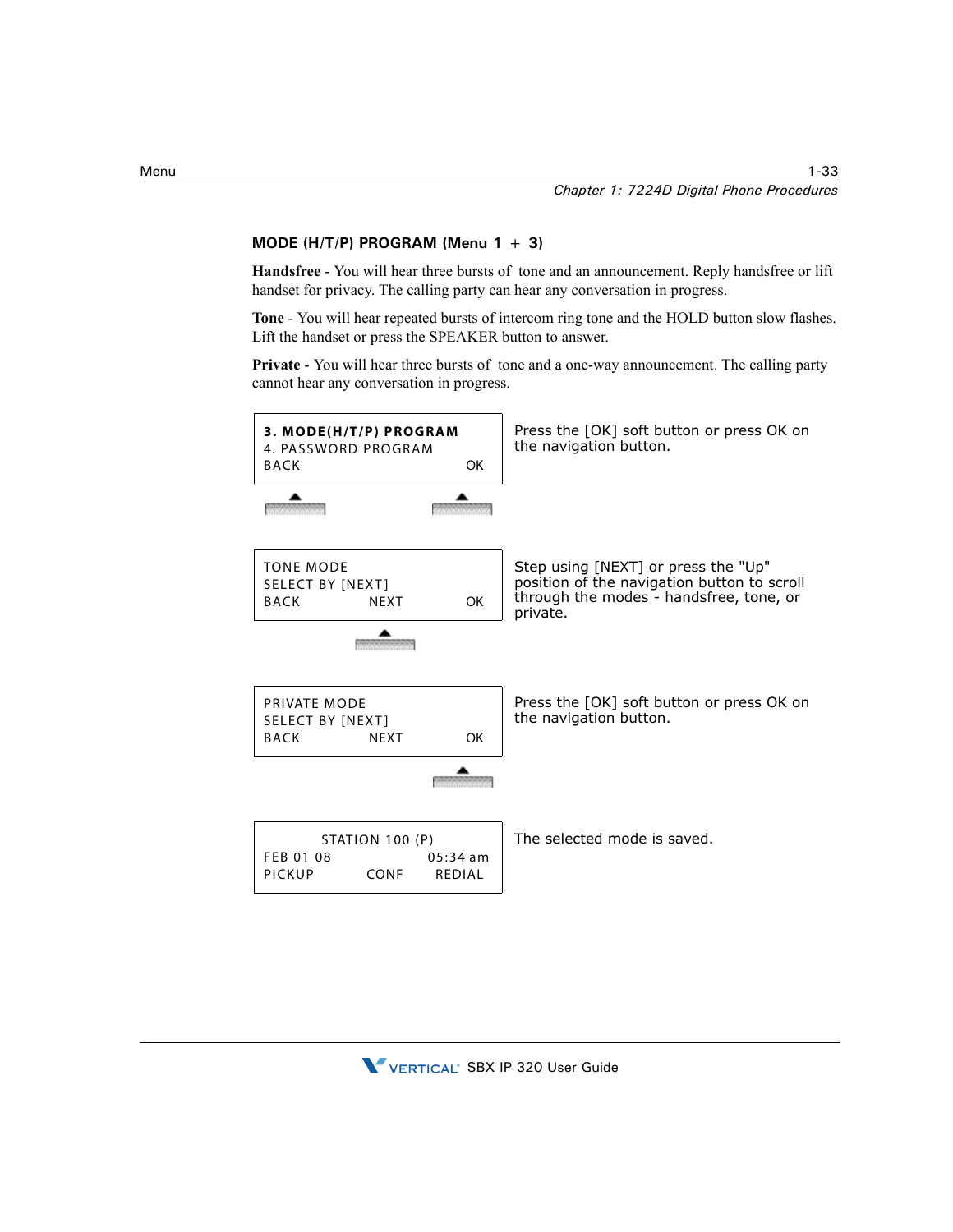## **PASSWORD PROGRAM (Menu 1 + 4)**

Register:



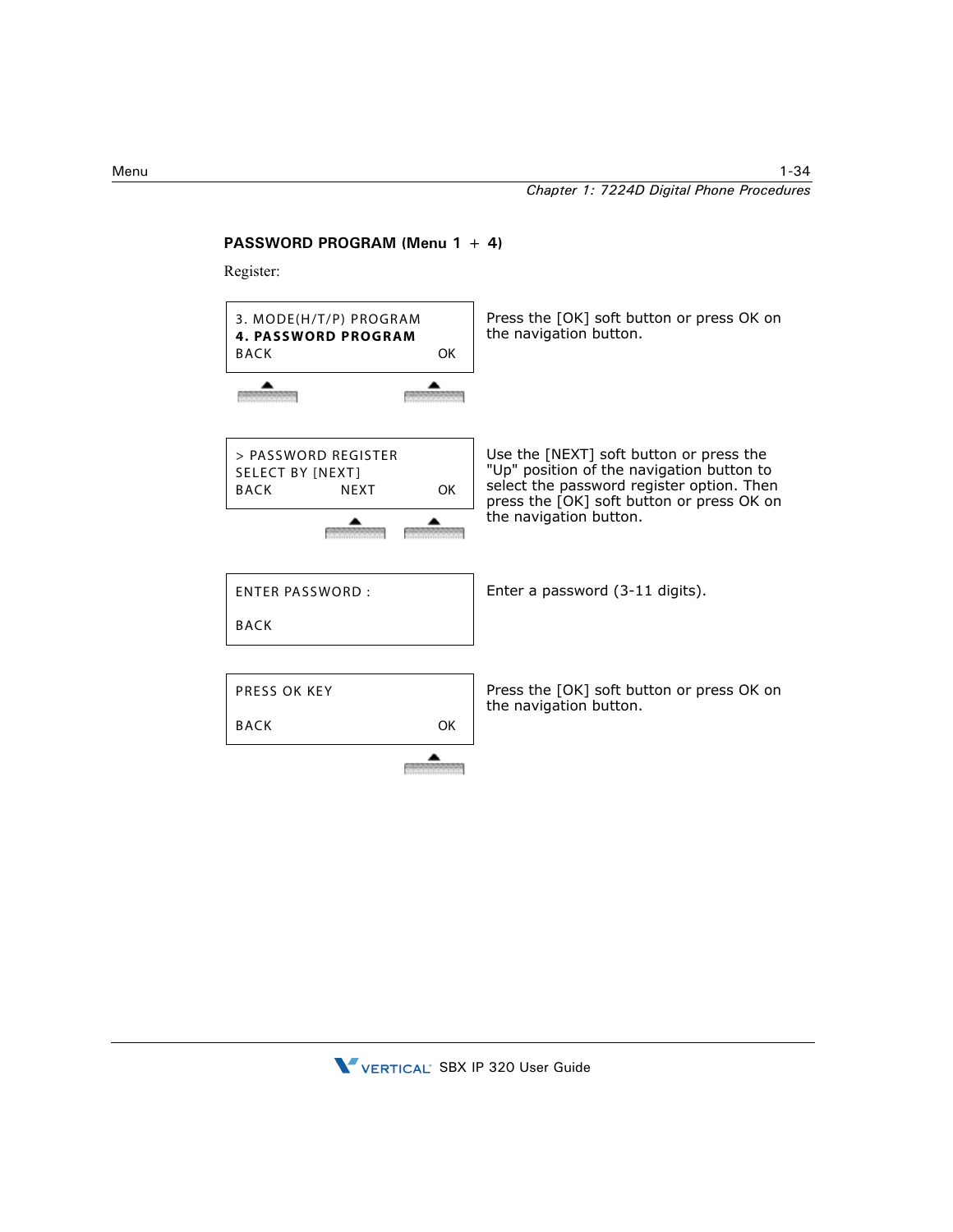#### *Chapter 1: 7224D Digital Phone Procedures*

Password Change:



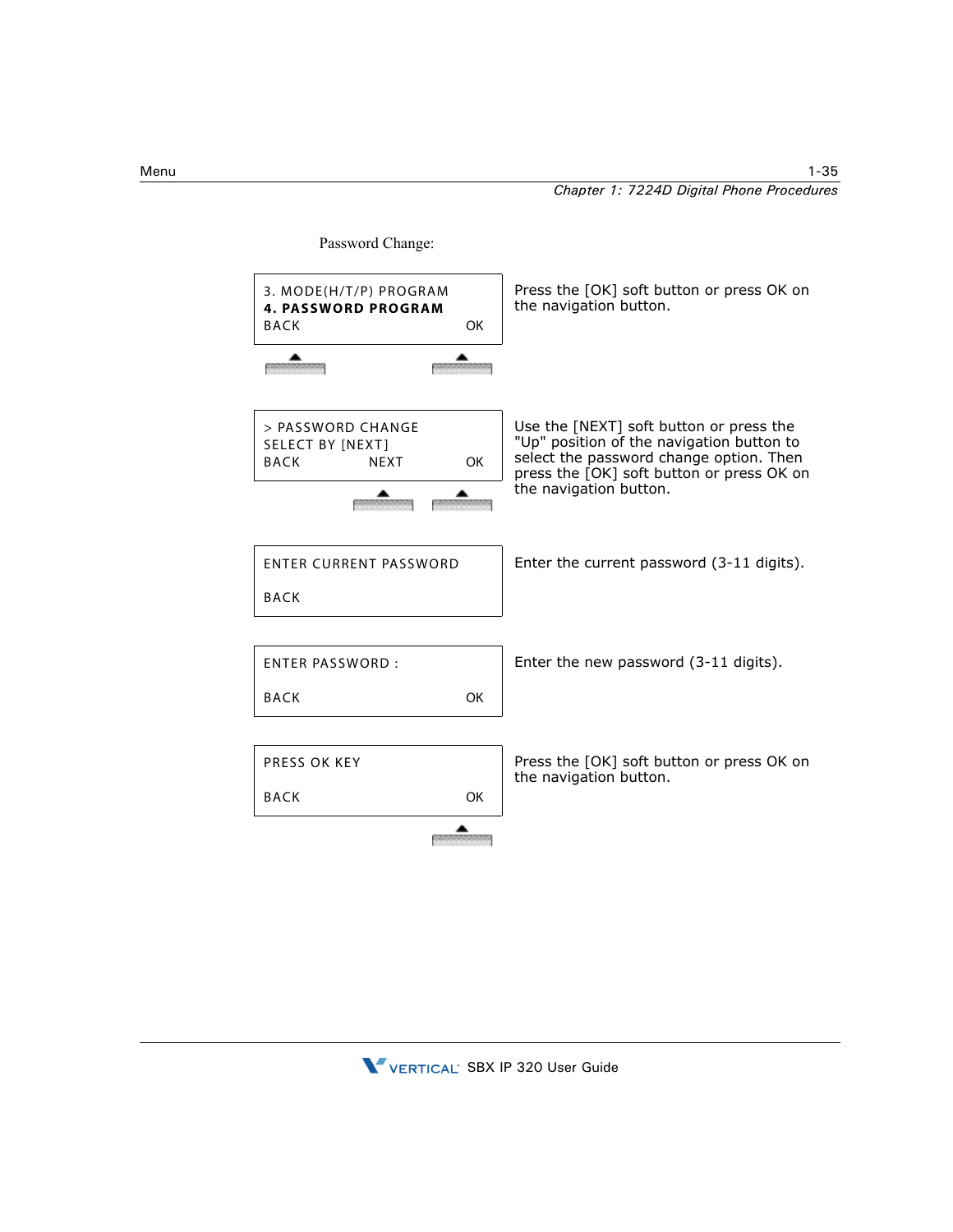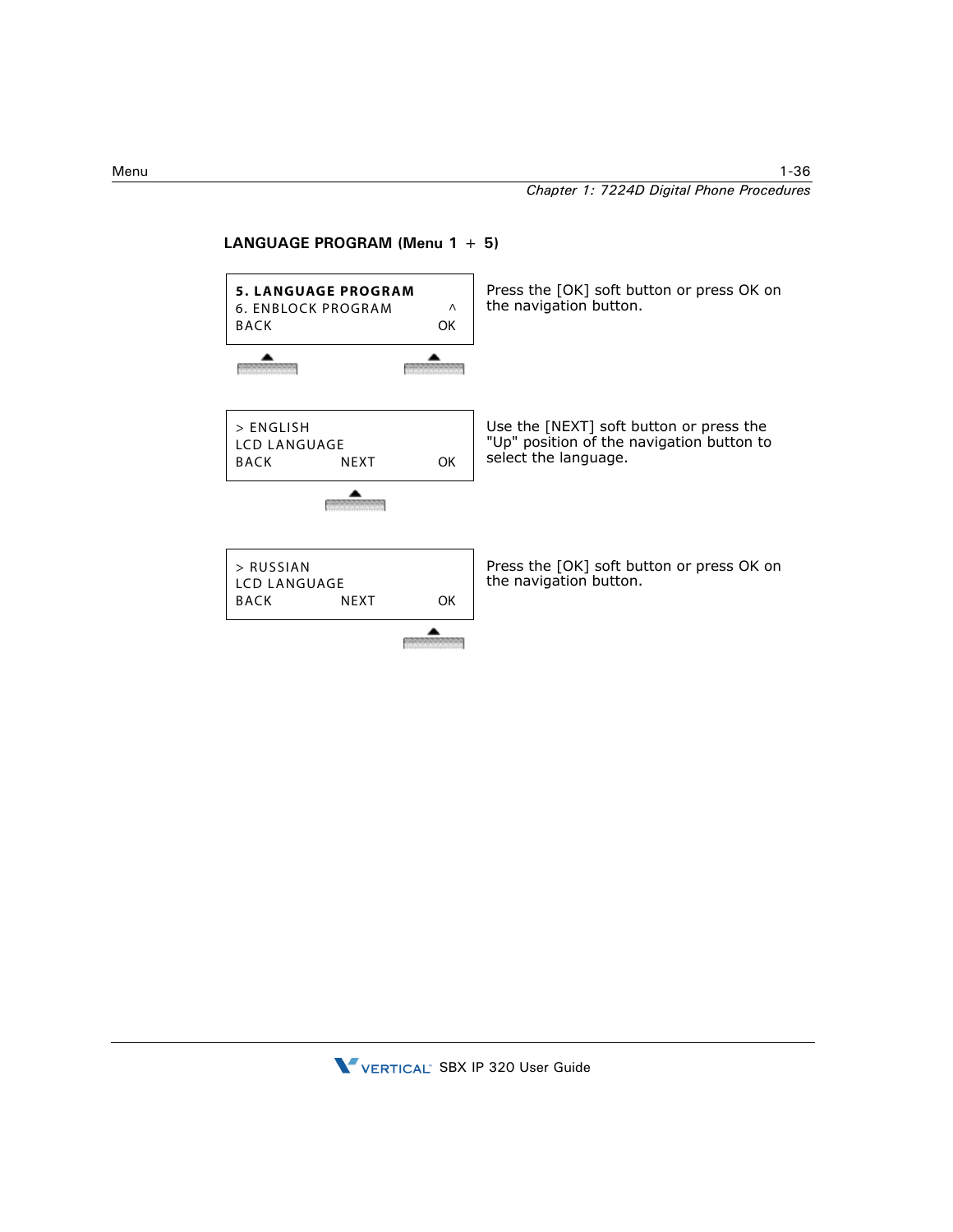

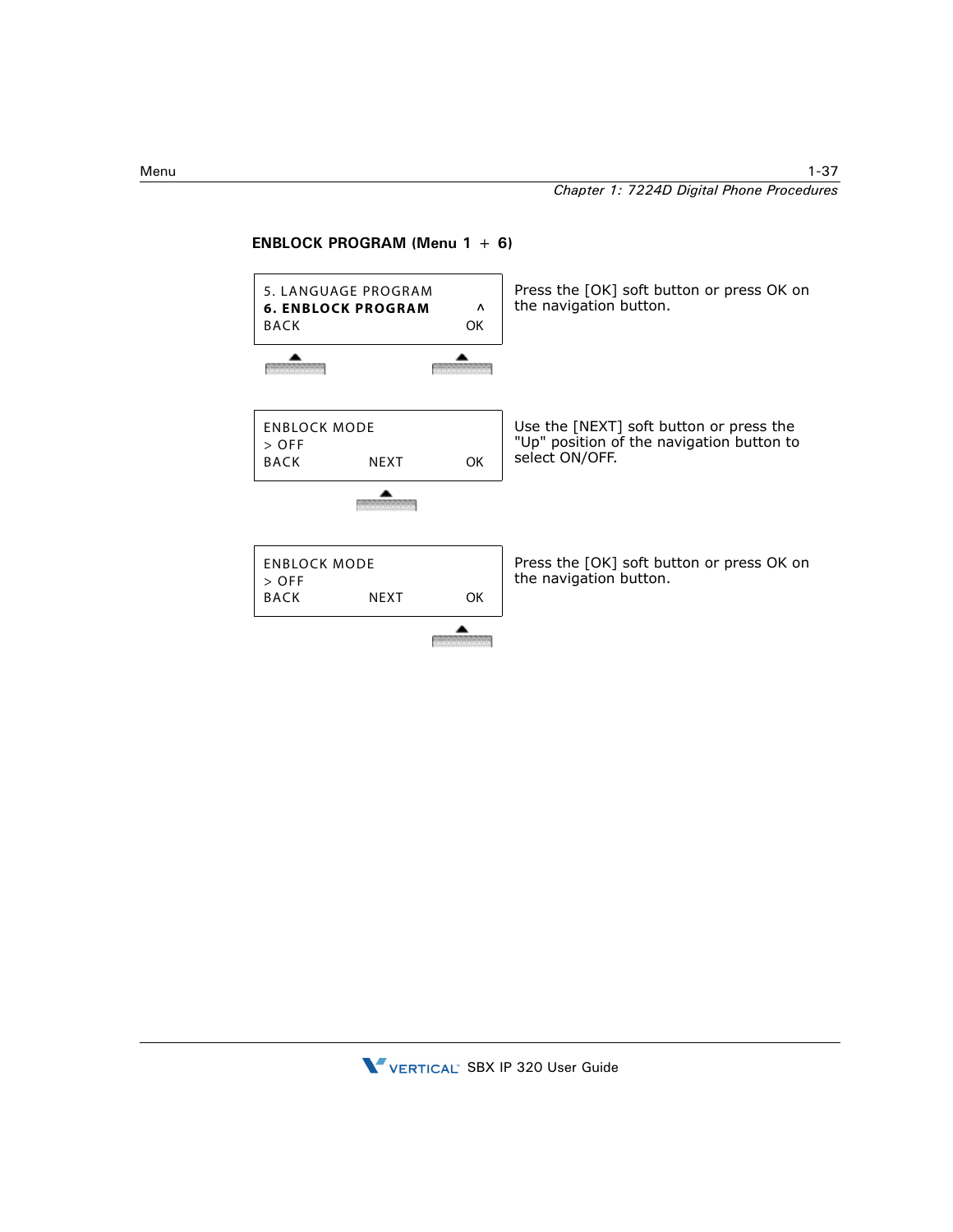## **ADVANCED PROGRAM (Menu 2)**



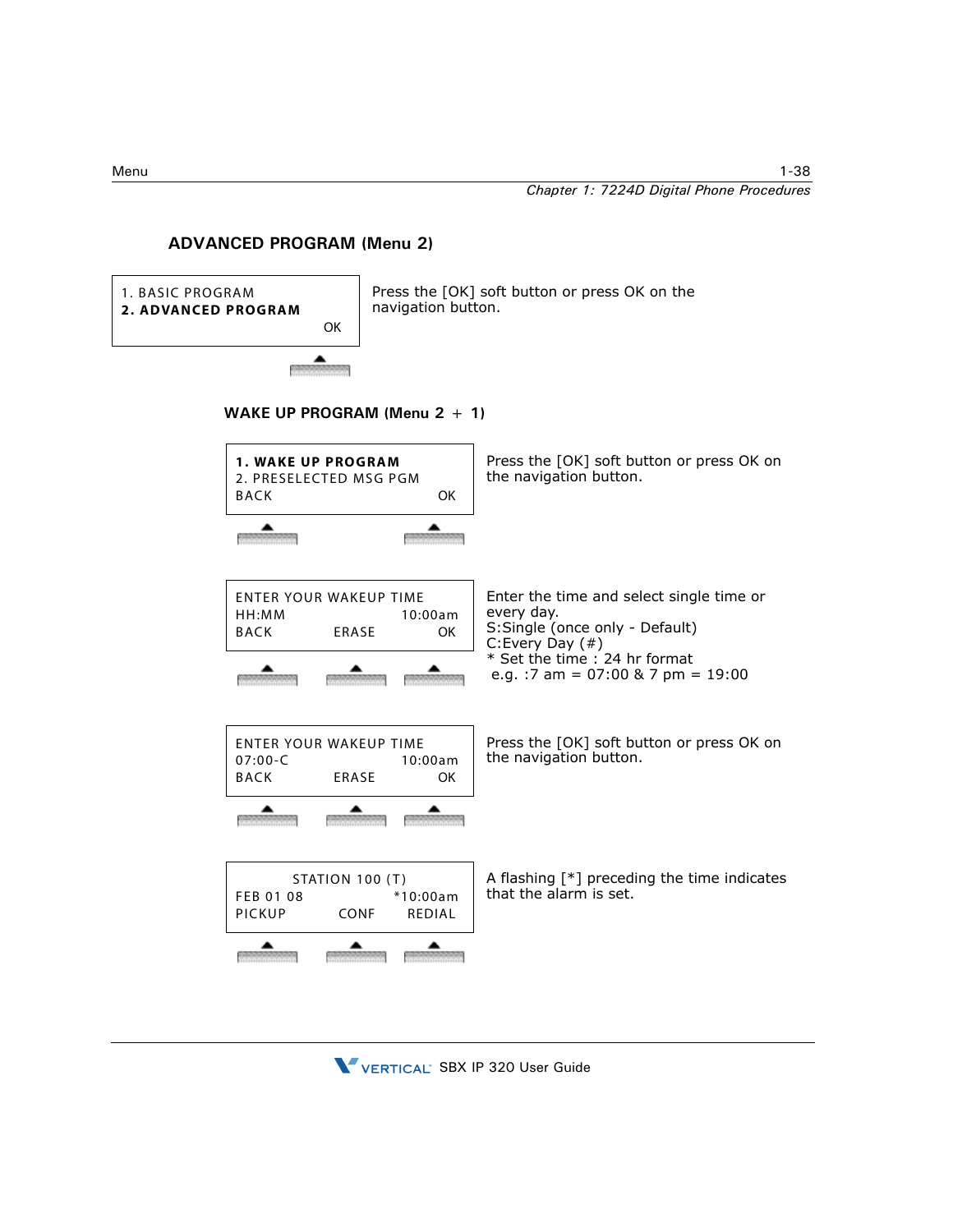*Chapter 1: 7224D Digital Phone Procedures*



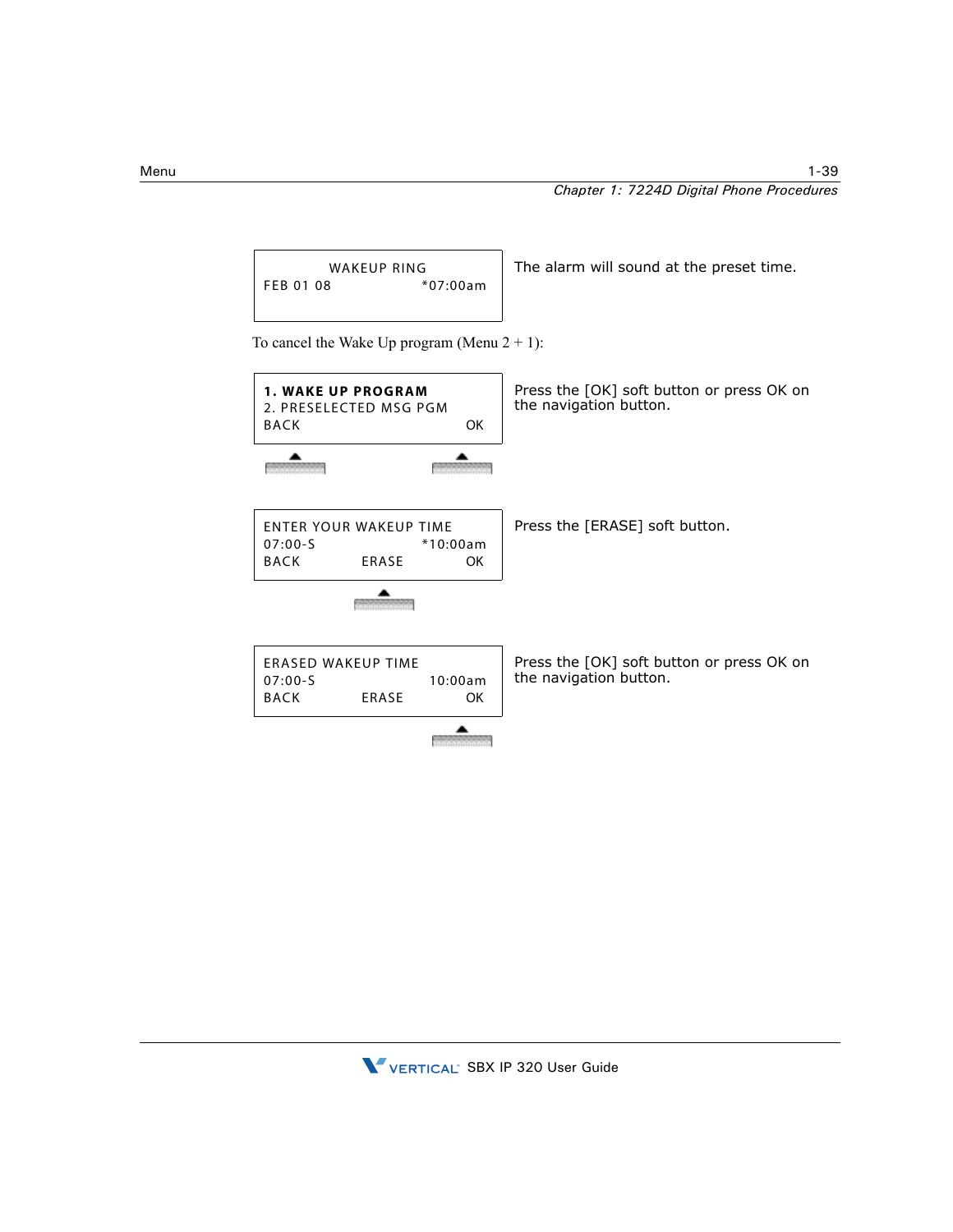## **PRESELECTED MSG PROGRAM (Menu 2 + 2)**

Preselected Message types:

- 00 USER CUSTOM MSG 00
- 01 RETURN AT XX:XX
- 02 ON VACATION / RETURN AT DATE XX:XX
- 03 OUT OF OFFICE / RETURN AT DATE XX:XX
- 04 OUT OF OFFICE / RETURN AT TIME XX:XX
- 05 OUT OF OFFICE / RETURN UNKNOWN
- 06 CALL TO (PHONE NO : Max 17 digits)
- 07 IN OFFICE STA \*\*\*
- 08 IN A MEETING / RETURN AT TIME XX:XX
- 09 AT HOME
- 10 AT BRANCH OFFICE

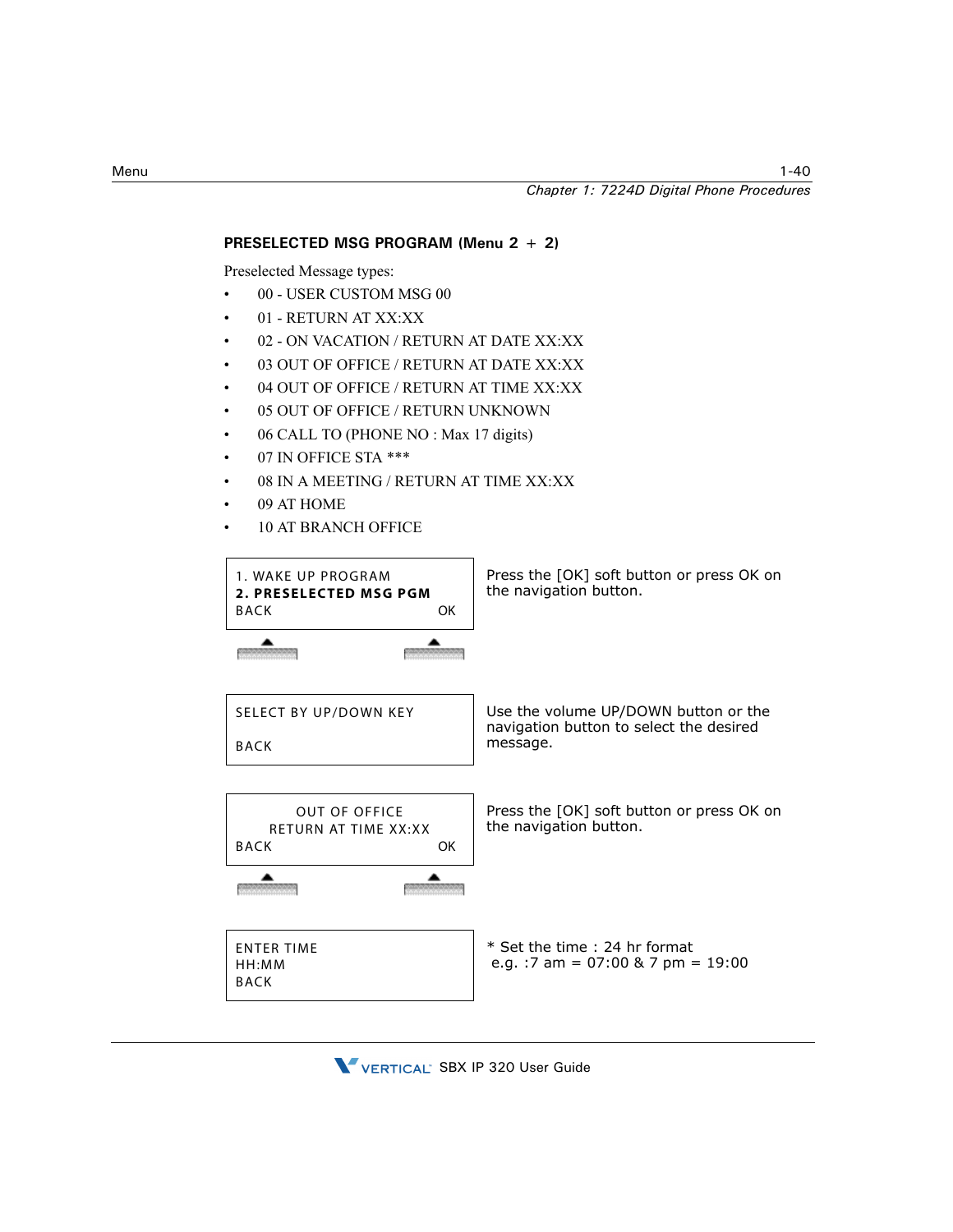*Chapter 1: 7224D Digital Phone Procedures*

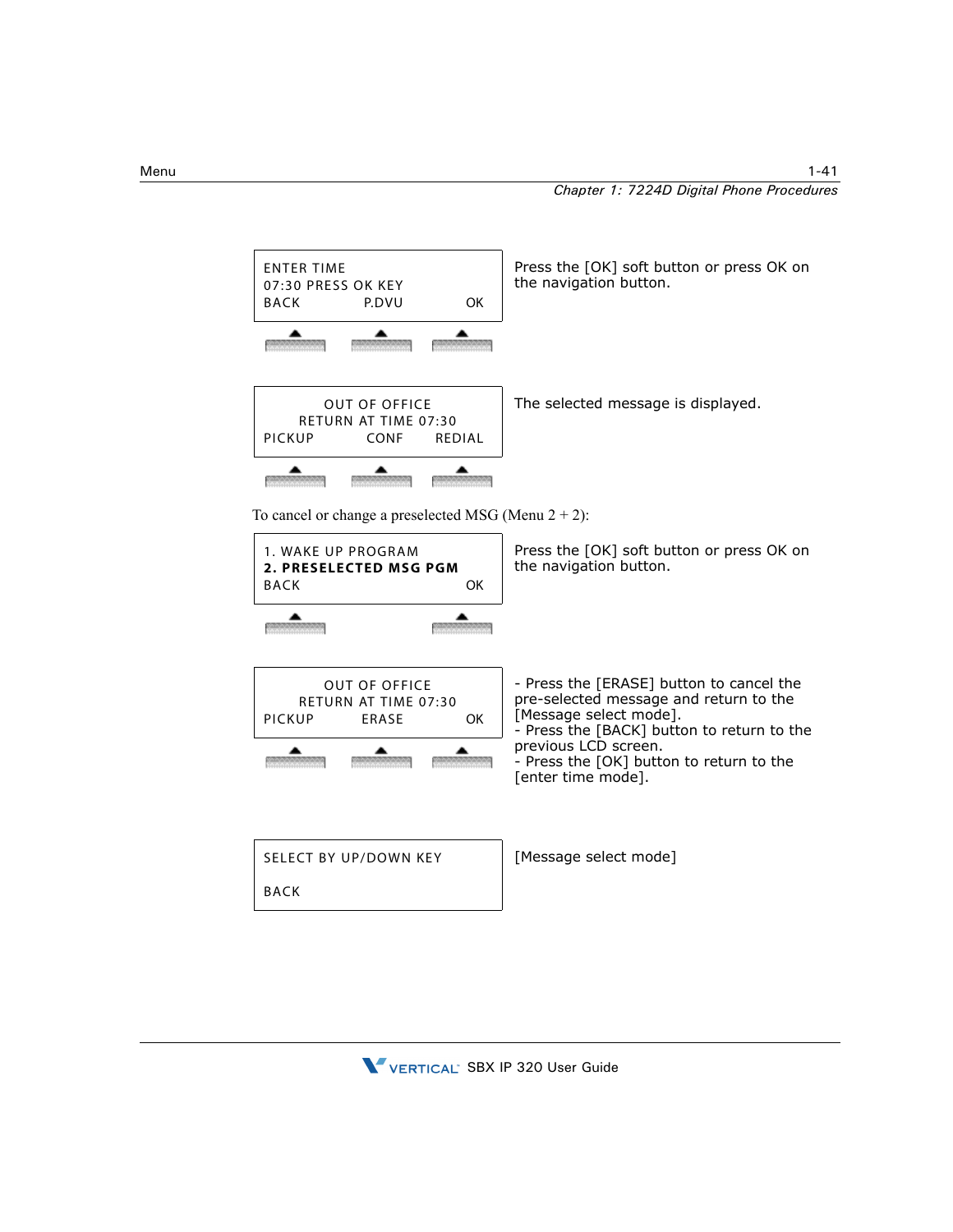## **STATION COS PROGRAM (Menu 2 + 3)**

There are three types of Station COS programming:

- COS DOWN MODE
- RESTORE COS MODE
- WALKING COS MODE

## **COS DOWN MODE**

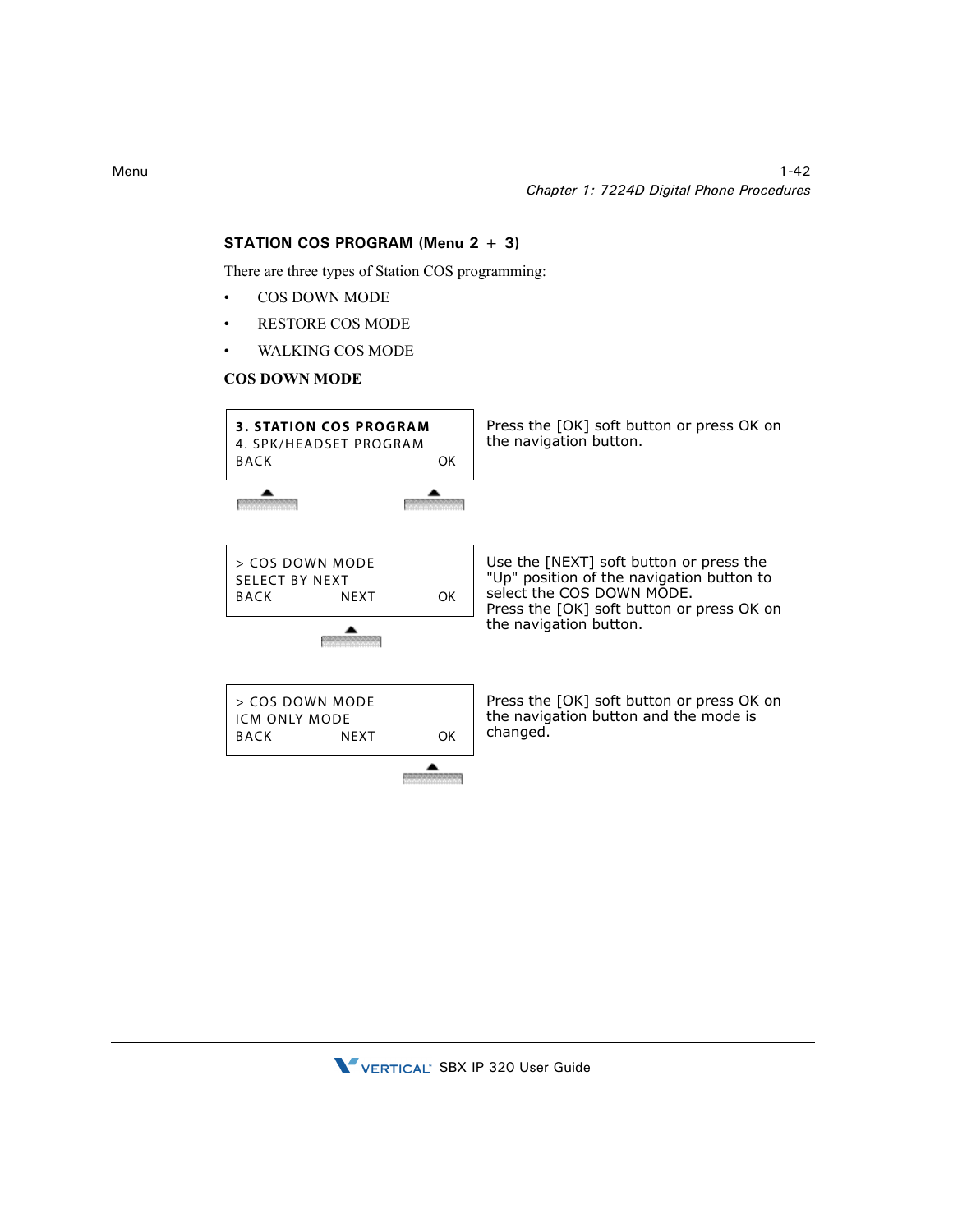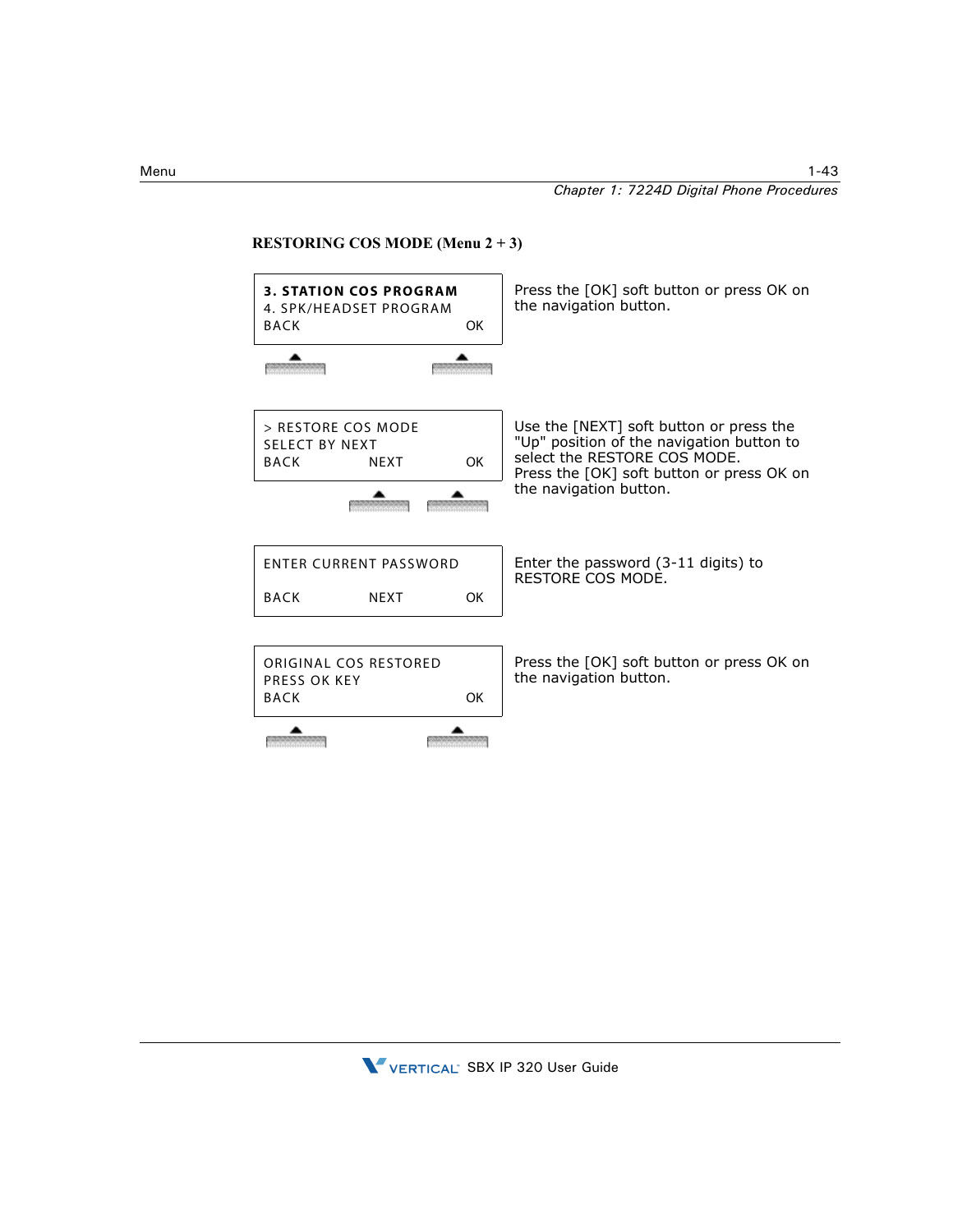

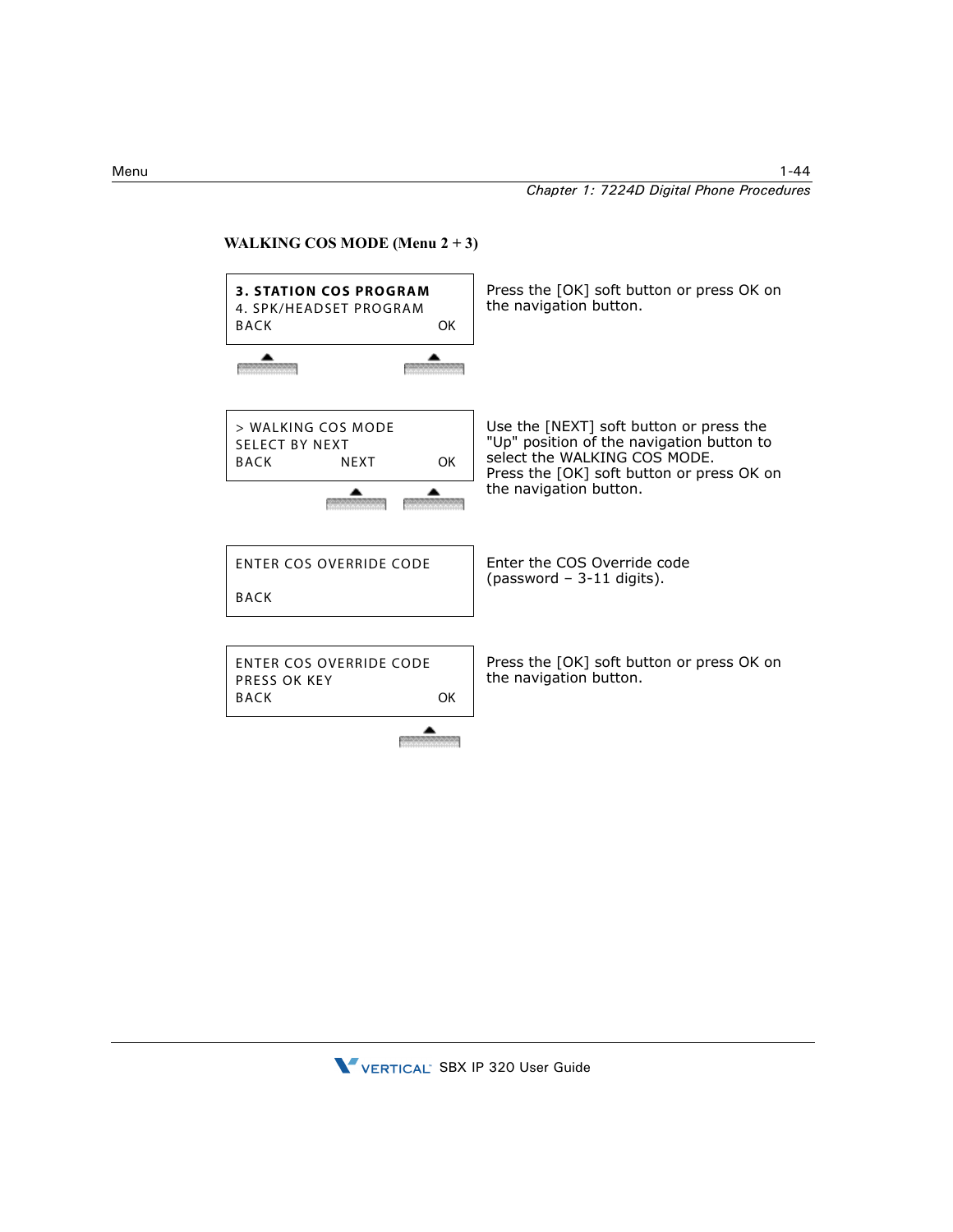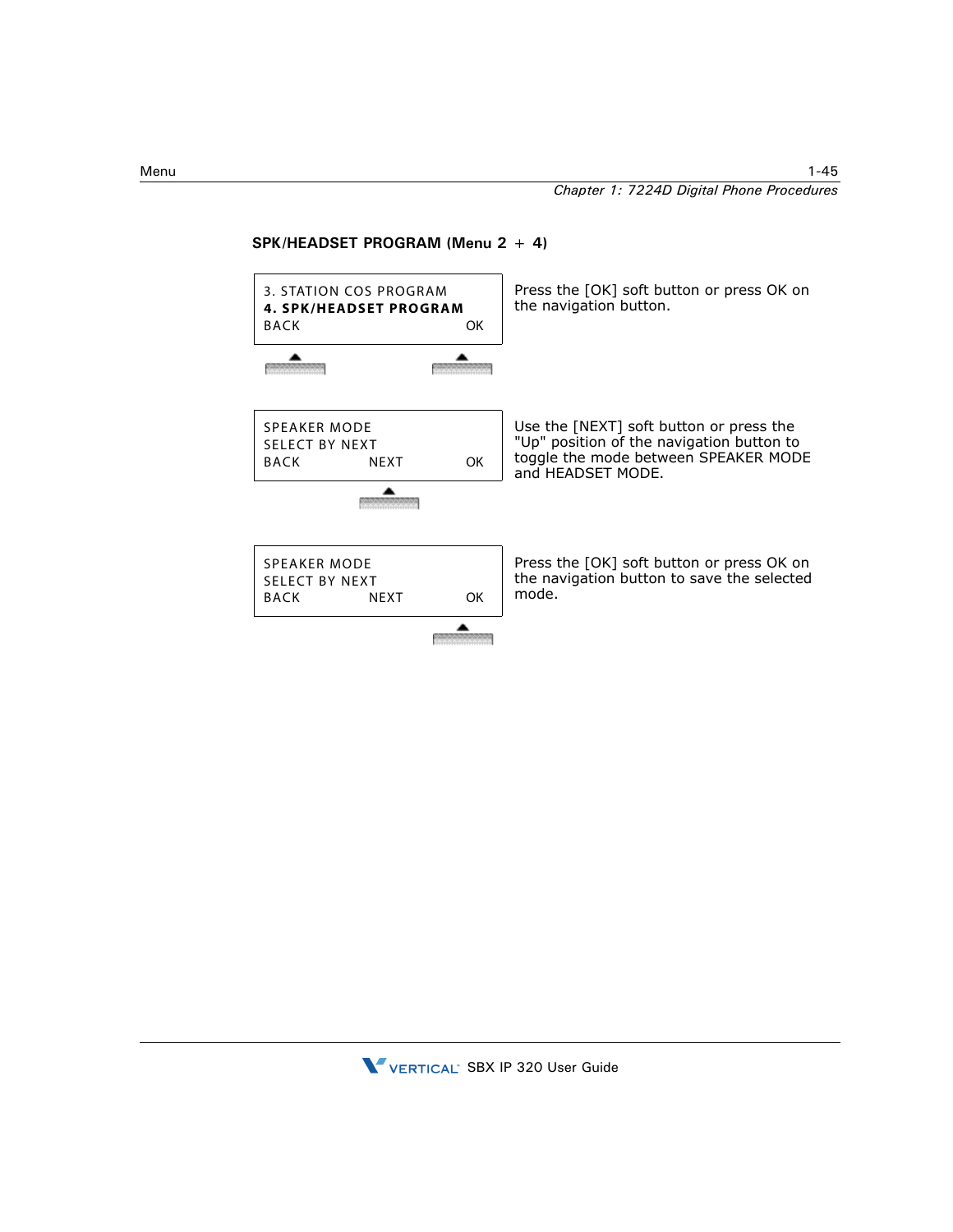

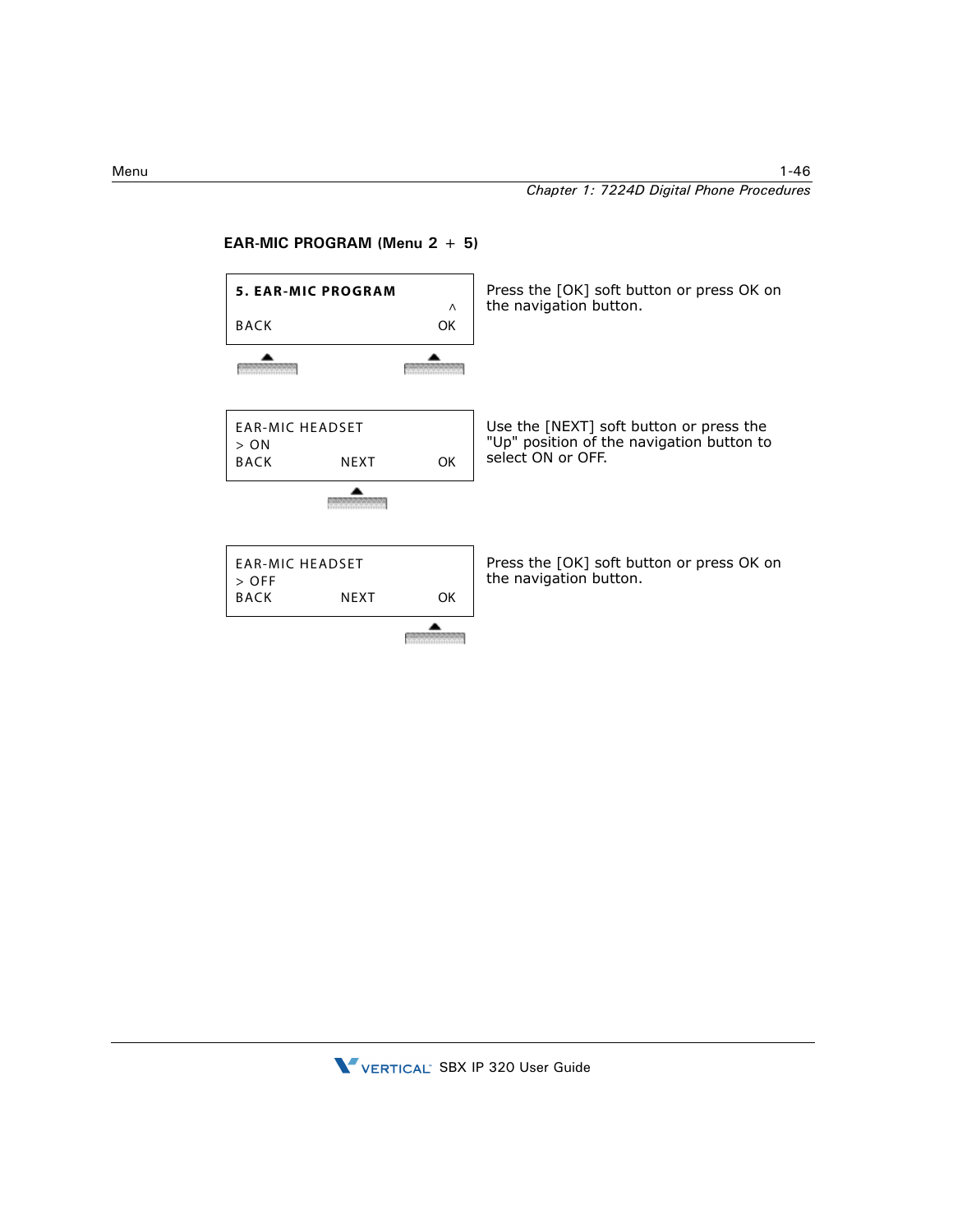<span id="page-54-0"></span>

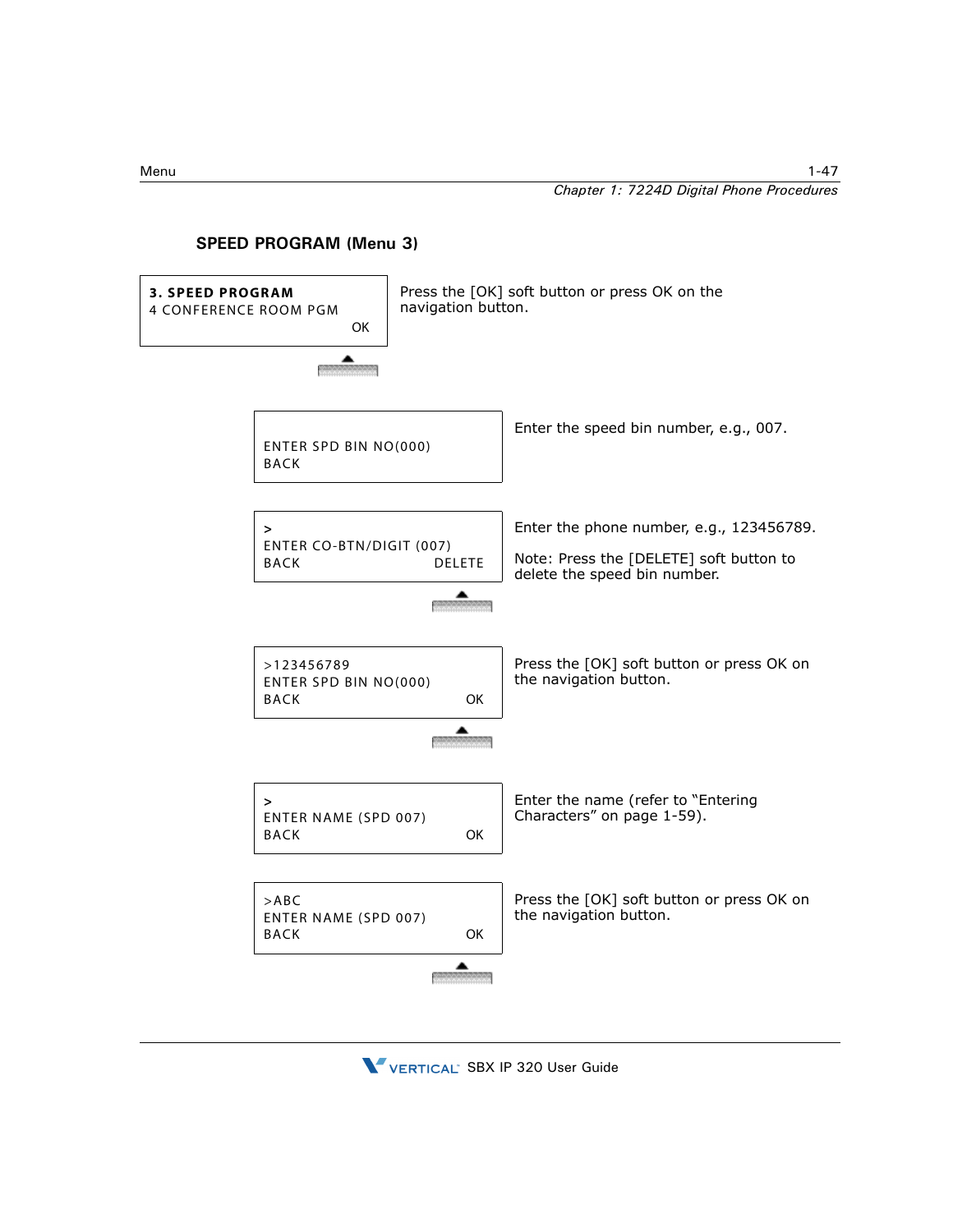## **CONFERENCE ROOM PROGRAM (Menu 4)**

## **CREATE A CONFERENCE ROOM (Menu 4 + 1)**

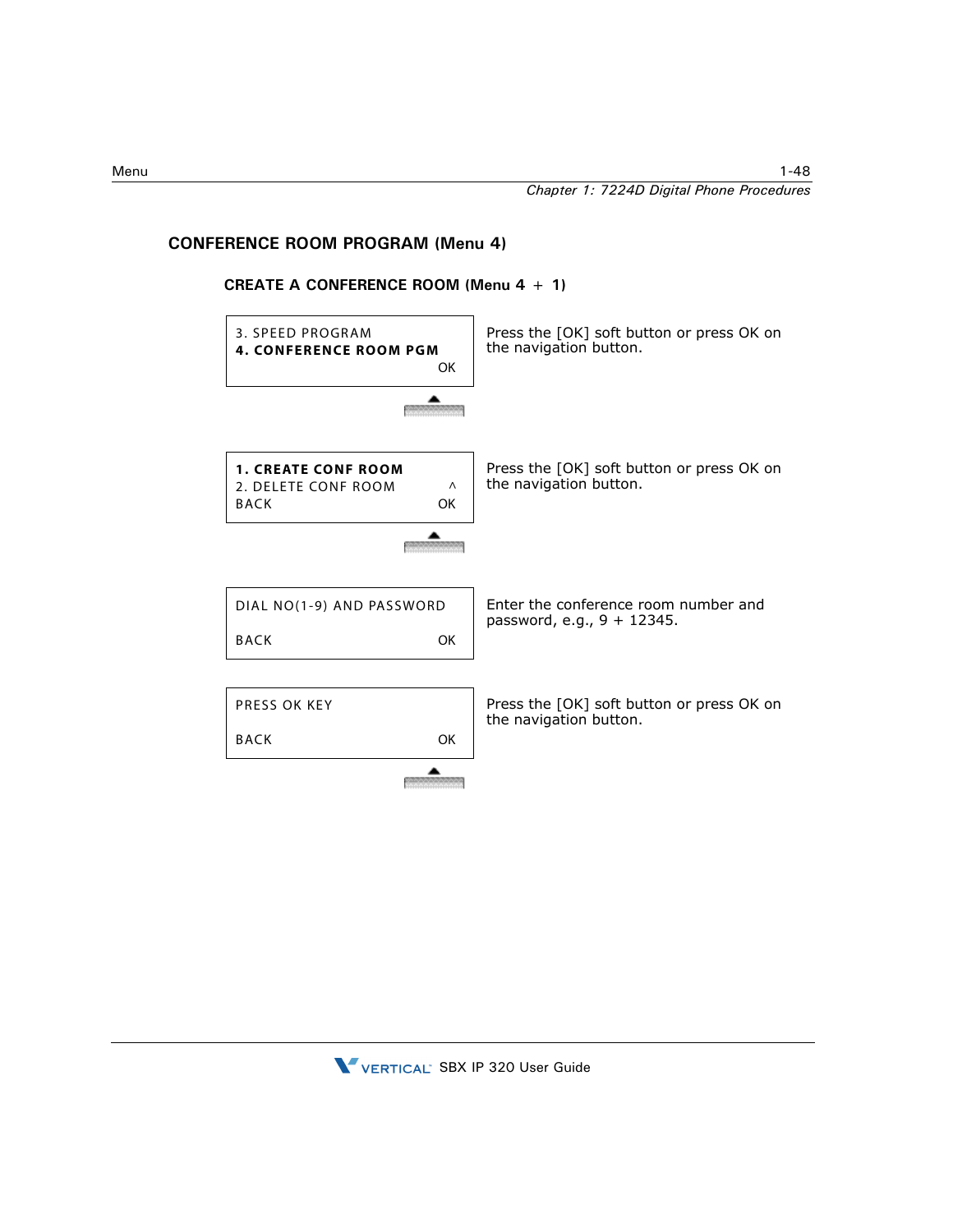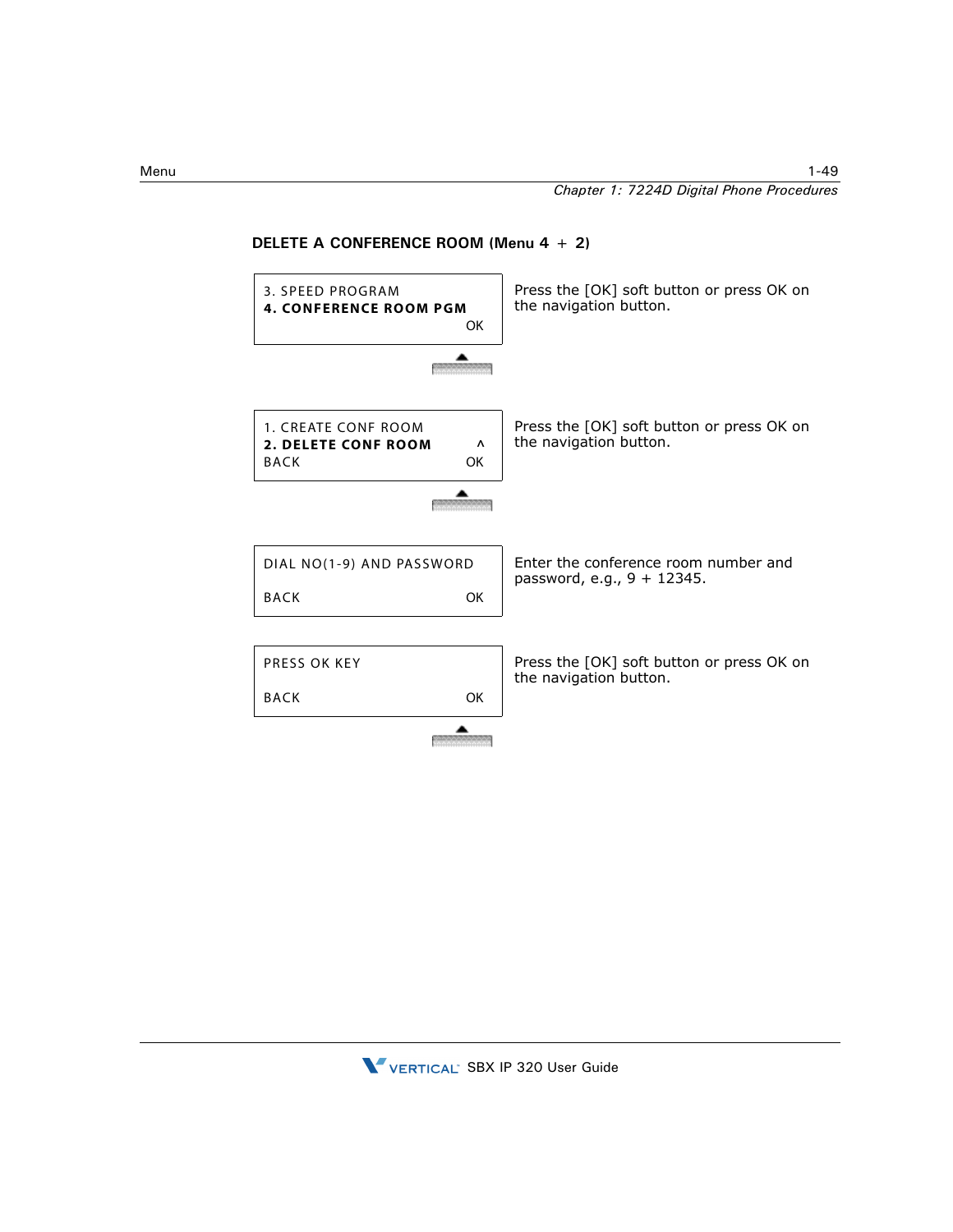# **HOT DESK PROGRAM (Menu 5)**

A hot desk enables a user to dynamically select a station by login / logout operation without having a fixed station. For a call center, marketing department people on different shifts can share a working place with one another. A user can use the "dummy station" by using the log-in operation.

The user logs-out when the station is no longer needed.

# **5. HOT DESK PROGRAM**  $\wedge$ OK Press the [OK] soft button or press OK on the navigation button. **1. HOT DESK LOG IN** 2. HOT DESK LOG OUT  $\land$ BACK OK Press the [OK] soft button or press OK on the navigation button. DUMMY STATION 107 ENTER PASSWORD Enter password (3-11 digits) and "#", e.g., 55555#. STATION 132 (T) 01 FEB 08 06:00 am PICKUP CONF REDIAL

## **HOT DESK LOG IN (Menu 5 + 1)**

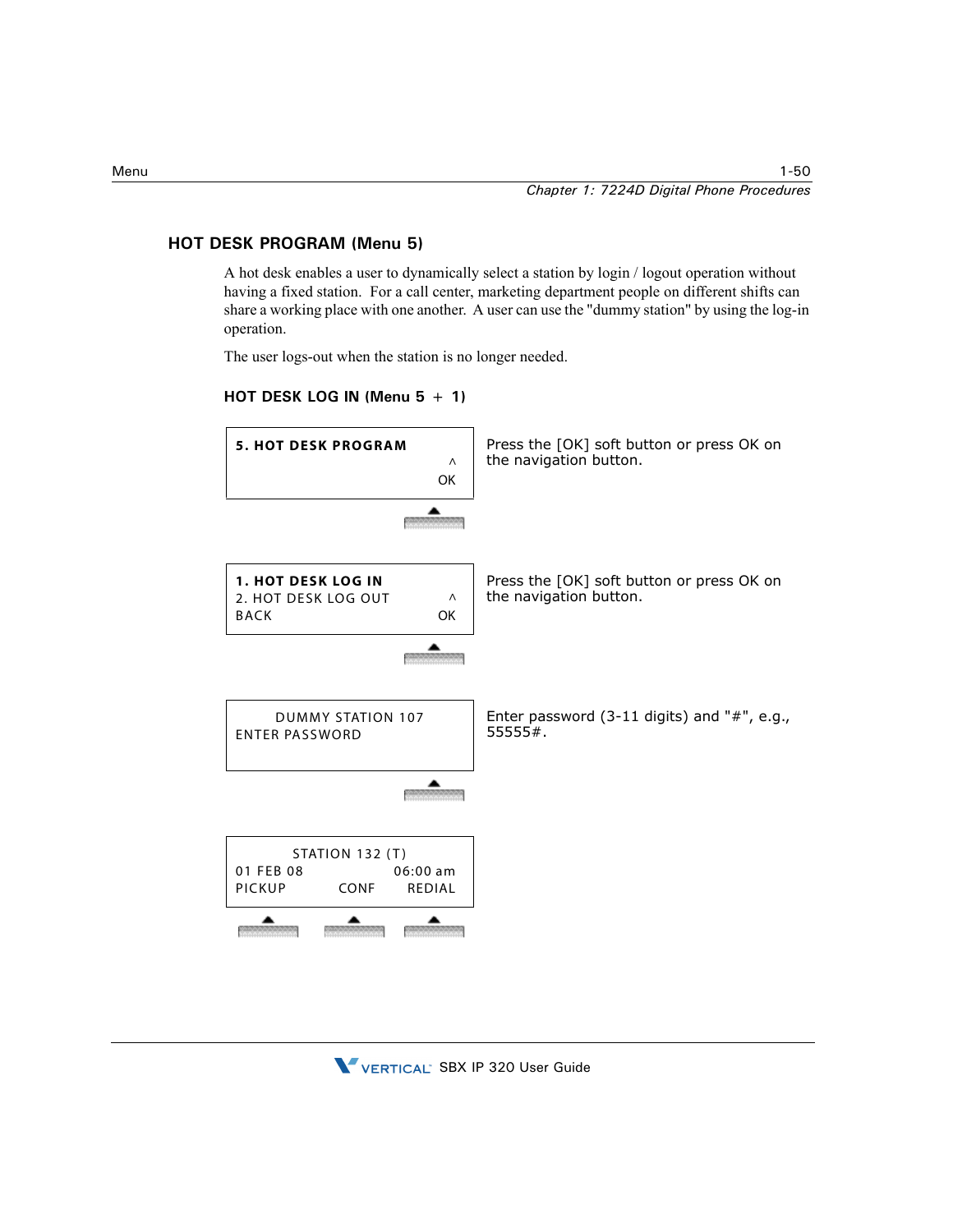# **HOT DESK LOG OUT (Menu 5 + 2) 5. HOT DESK PROGRAM**  $\wedge$ **OK** Press the [OK] soft button or press OK on the navigation button. 1. HOT DESK LOG IN **2. HOT DESK LOG OUT** ^ BACK OK Press the [OK] soft button or press OK on the navigation button. AGENT LOGOUT WITH NO FORWARD SET ? Use the volume UP/DOWN button or the navigation button to select the forward type, then press the [OK] soft button or press OK on the navigation button.

## **Forward Types**

NO FORWARD SET

FORWARD TO VMIB

FORWARD TO VM...

FORWARD TO SPD2000

FORWARD TO STA...

|           | DUMMY STATION 107 |            |
|-----------|-------------------|------------|
| 01 FEB 08 |                   | $06:00$ am |
| PICKUP    | <b>CONF</b>       | REDIAL     |

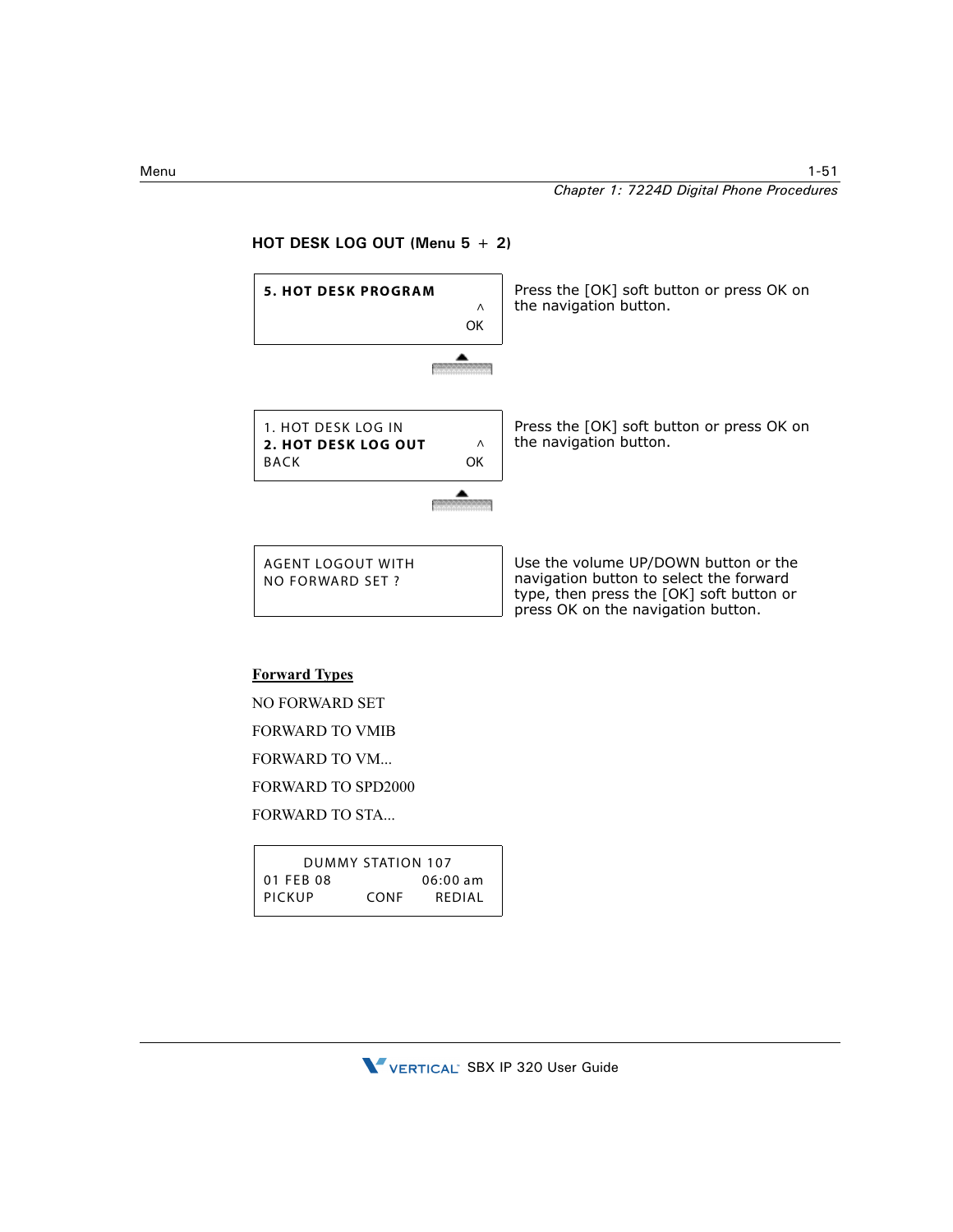# **Phone Book**

[PHONE BOOK] and [DIAL BY NAME] are the same feature. **To enter the Phone Book, press the "Down" area of the navigation button.**

## **DIAL BY ICM NAME (Nav Button Down + 1)**

**To enter the Phone Book, press the "Down" area of the navigation button.**

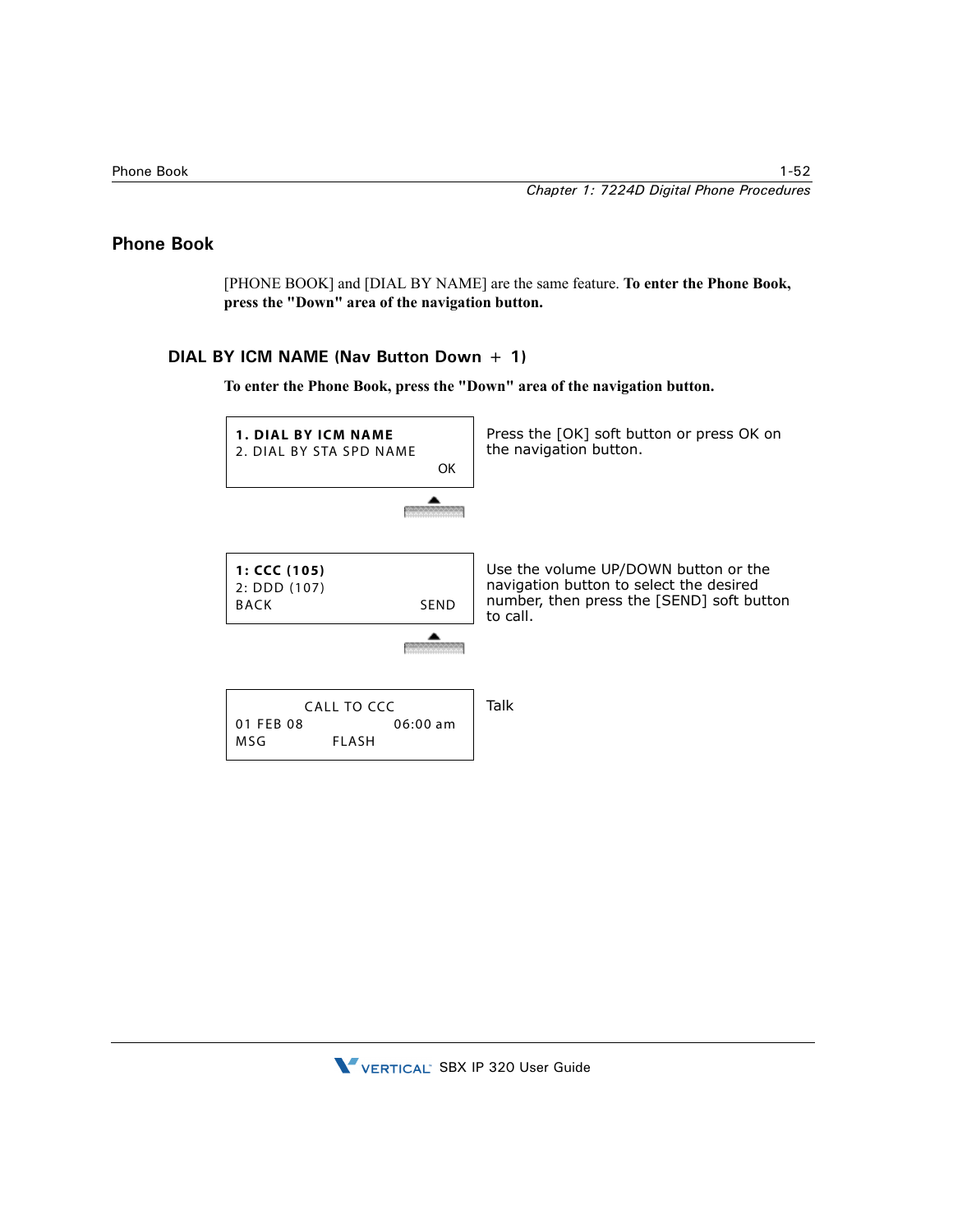## **DIAL BY STA SPD NAME (Nav Button Down Twice + 2)**

**To enter the Phone Book, press the "Down" area of the navigation button.**

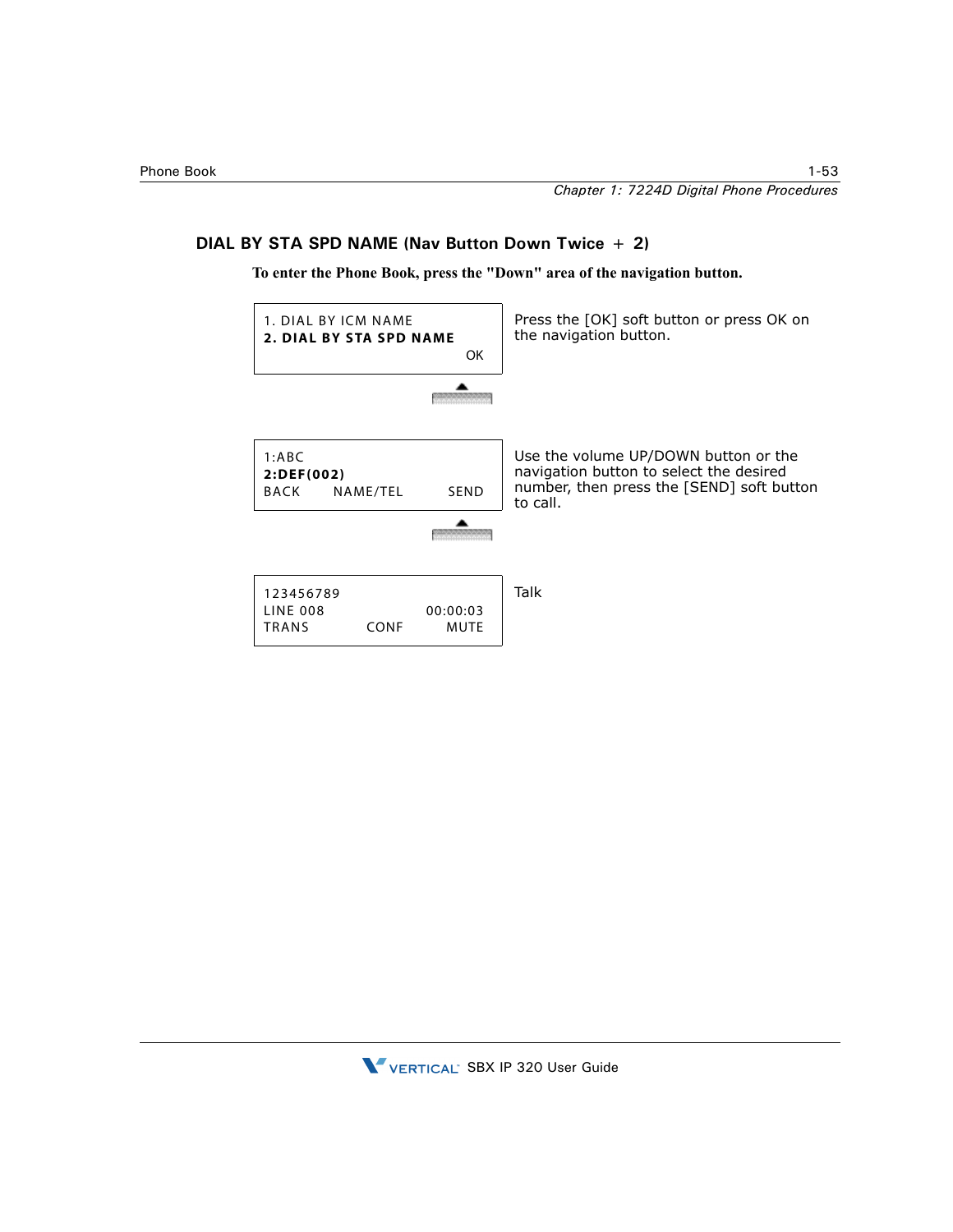# **DIAL BY SYS SPD NAME (Nav Button Down Three Times + 3)**

**To enter the Phone Book, press the "Down" area of the navigation button.**

| <b>1. DIAL BY SYS SPD NAME</b><br>$\wedge$<br>0K                         | Press the [OK] soft button or press OK on<br>the navigation button.                                                                      |
|--------------------------------------------------------------------------|------------------------------------------------------------------------------------------------------------------------------------------|
|                                                                          |                                                                                                                                          |
| 1. TEAM1(2000)<br>2. TEAM2(2001)<br>BACK<br>NAME/TEL<br><b>SEND</b>      | Use the volume UP/DOWN button or the<br>navigation button to select the desired<br>number, then press the [SEND] soft button<br>to call. |
|                                                                          |                                                                                                                                          |
| 123456789<br><b>LINE 008</b><br>00:00:03<br>TRANS<br><b>CONF</b><br>MUTE | Talk                                                                                                                                     |

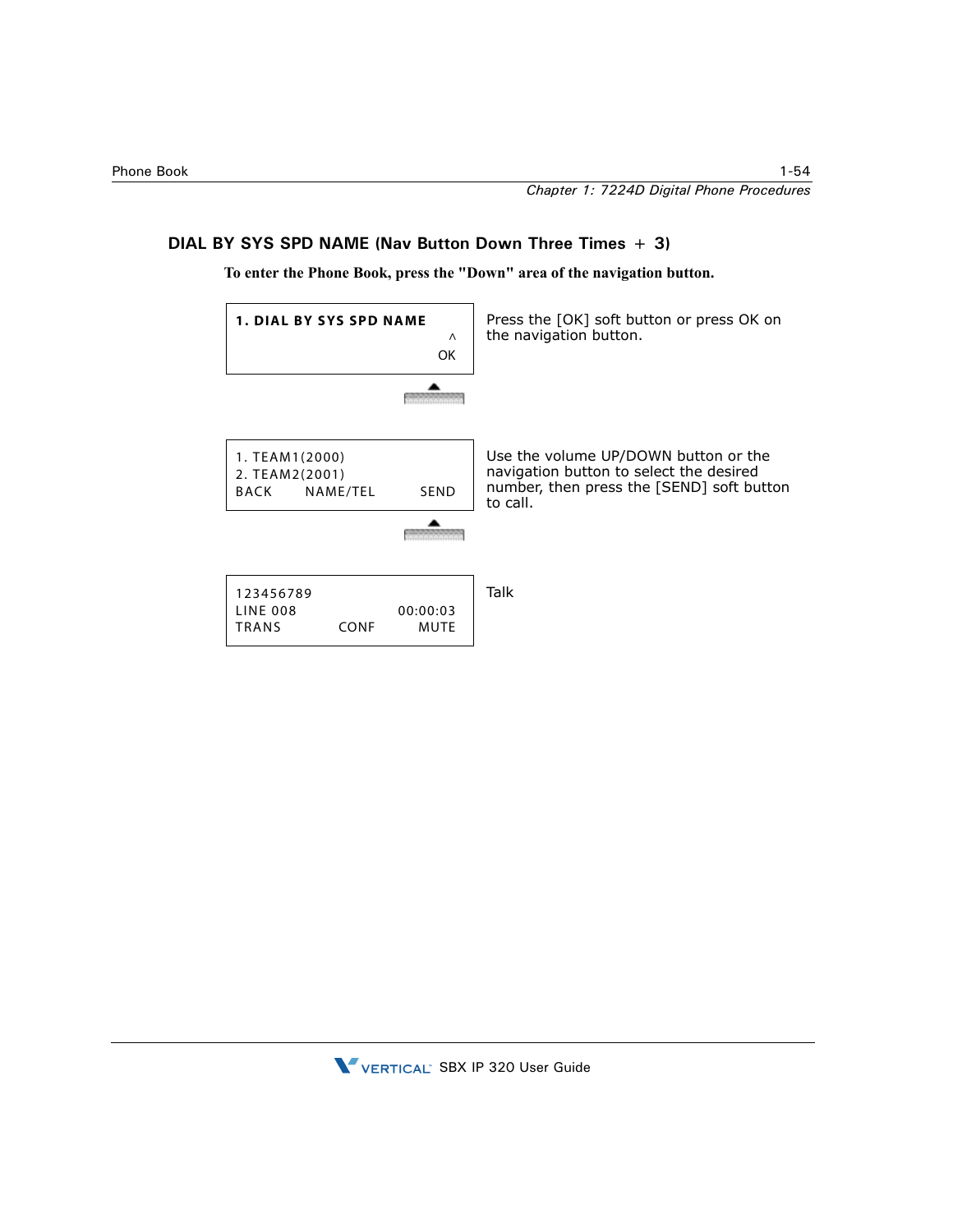# **Attendant Functions**

## **Attendant Intrusion**

The Attendant can intrude into a conversation between an extension and an outside line and create a 3-way conversation. An Intrusion flexible button is required to use intrusion and the attendant intrusion feature must be enabled in Admin Programming.

To make an Intrusion flexible button:

- 1. Press the [TRANS/PGM] button.
- 2. Press the flexible button to be programmed.
- 3. Press the [TRANS/PGM] button.
- 4. Dial "86".
- 5. Press the [HOLD/SAVE] button.

To intrude into a busy extension:

Press the programmed Attendant intrusion button when you access a busy extension (an Intrusion warning tone will be provided to the extension and a 3-way conference call is established).

To intrude into a busy line:

Press the CO button of the outside line (an Intrusion warning tone will be provided to the busy extension and a 3-way conference call is established).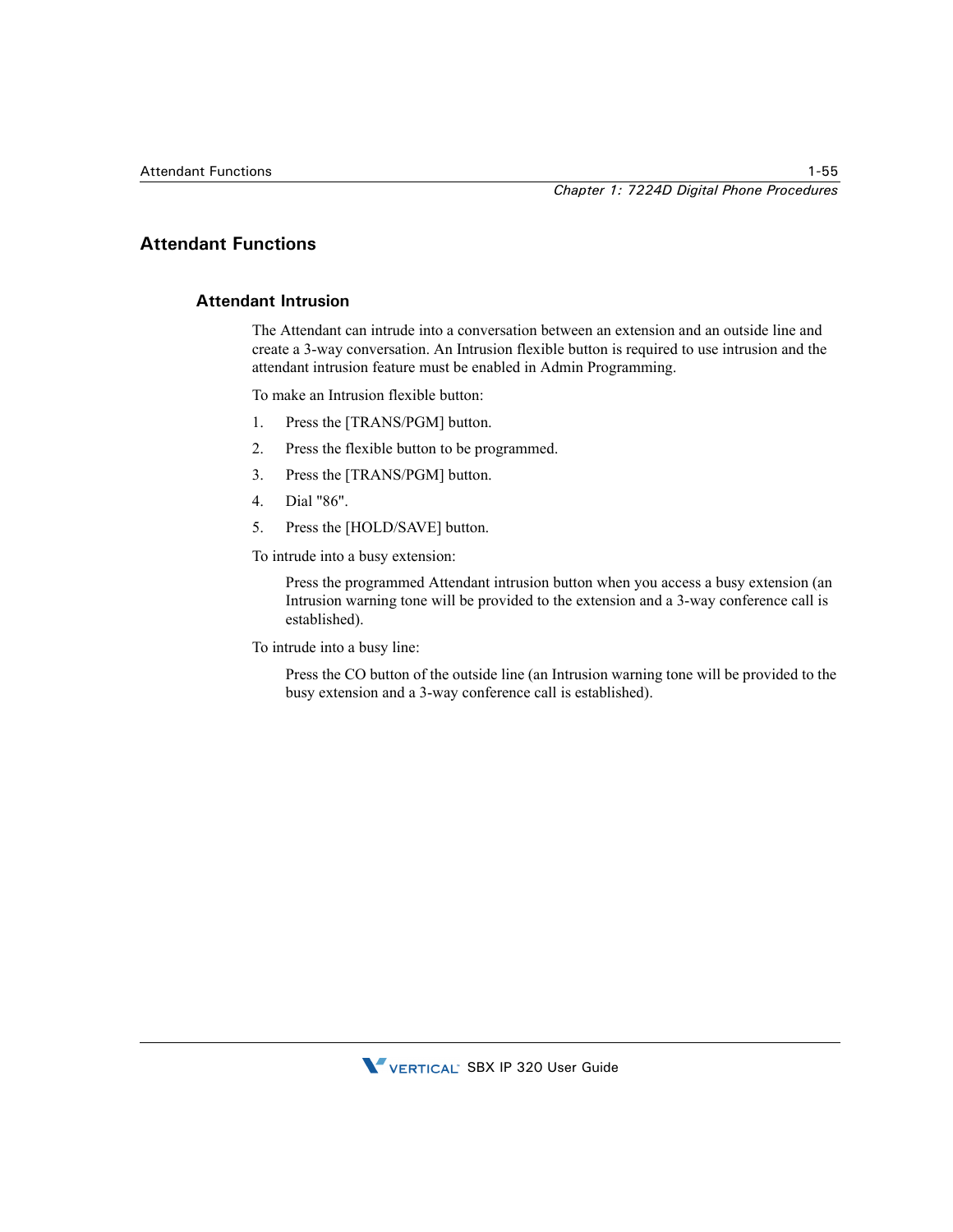# **Attendant Station Programming**

An Attendant Station User Program Menu Display is provided on the keyset LCD to assist you in programming the features and functions.

- After pressing the [Trans/Pgm] button, items are available by dialing the Program Code directly or by either using the [VOL  $\blacktriangle$   $\blacktriangledown$ ] buttons or the up/down navigation buttons to scroll through the keyset menu items.
- Dial pad keys are used to enter selected options.

Press the [Trans/Pgm] to enter the Attendant Station User Program Menu. The various levels of the display menu are indicated by indentation.

## **[01] Print**

[1] SMDR

- [1] Print SMDR (Sta Base) enter station range
- [2] Delete Station Base enter station range
- [3] Print SMDR (Grp Base)
- [4] Delete (Grp Base)
- [5] Display Call Charge
- [6] Abort Printing
- [7] Print Lost Call
- [8] Delete Lost Call
- [2] Traffic
	- [1] Print All Summary select analysis time & type
	- [2] Print All Periodic enter print time
	- [3] Abort Periodic Print
	- [4] Print Atd Traffic select analysis time & type
	- [5] Print Call Summary
	- [6] Print Call Hourly
	- [7] Print H/W Usage select analysis time & type
	- [8] Print CO Summary
	- [9] Print CO Group Hourly enter CO Grp number

# **[02] COS**

- [1] Set ICM Only Mode enter station range
- [2] Restore COS enter station range

## **[03] Authorization**

[1] Change Authorization - enter station

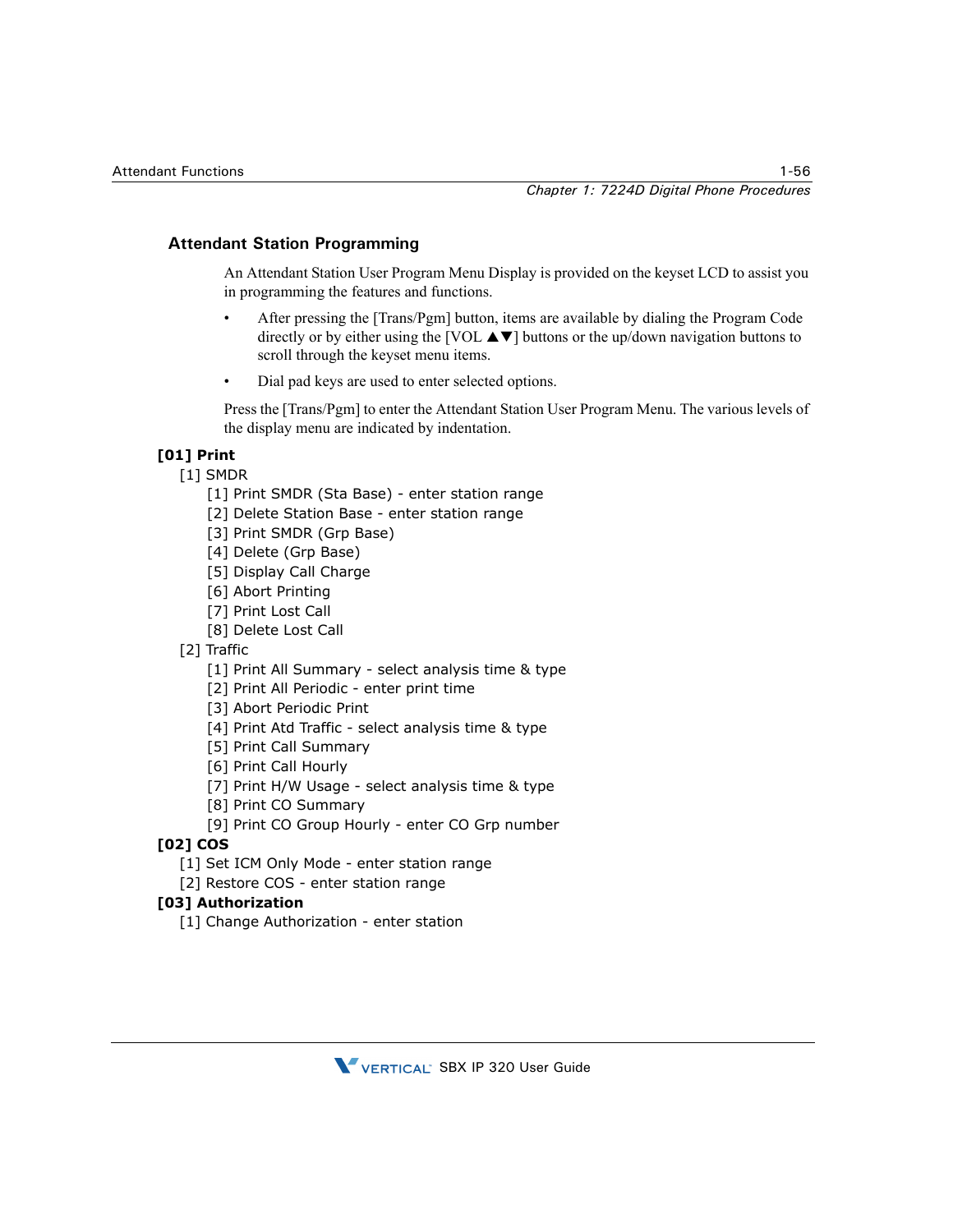## **[04] Date And Time**

- [1] Change (System) Date Time
- [2] Set Wake Up enter station range
- [3] Disable Wake Up enter station range
- [4] LCD Date Mode DDMMYY or MMDDYY
- [5] LCD Time Mode
- [6] Use PX Time/Date
- [7] Monitor Conf-Room enter room number (1-9)
- [8] Delete Conf-Room enter room number (1-9)

## **[05] Message**

- [1] Pre-selected Msg Act enter station range & msg (00-20)
- [2] Preselected Msg Deact enter station range
- [3] (Sys) Custom Msg Reg enter station range & msg (11-20)
- [4] Erase VM Msg
- [5] Atd Del All CLI Msg

## **[06] Rec. VMIB Announcement**

enter sys number (001-100)

## **[07] Supplementary**

- [1] Cancel Features
- [2] Register Sta Name
	- enter station number and name
- [3] Disable CO Outgoing press CO flex btn (toggle)
- [4] Auto Ring Mode (1: day/2: night/3: on demand/4: weekend/5: auto ring mode)
- [5] ICM Box BGM Ch Sel select BGM Src (0-8)
- $[6]$  BGM to Ext Port  $#1$  select BGM Src  $(0-8)$
- [7] BGM to Ext Port  $#2 (Invalid)$
- [8] BGM to Ext Port  $#3$  (Invalid)
- [9] Prepaid Call enter station range, then enter money
- [\*] LCD Display Language enter station range

## **Overriding an extension in DND mode**

An Attendant can override a station in DND:

- 1. Call a station in DND(DND tone is heard).
- 2. Dial "\*" to override the extension. The station in DND will receive ring.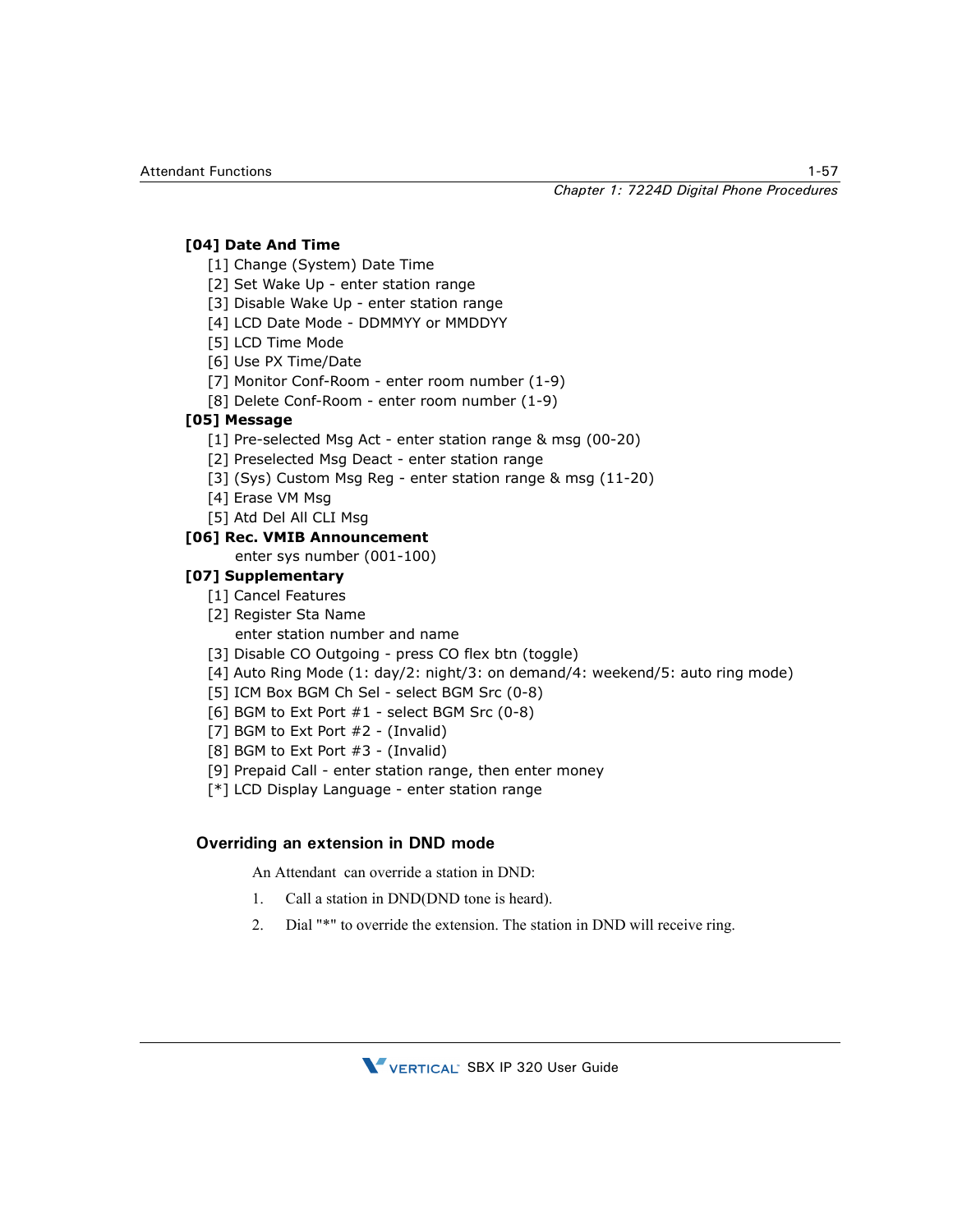## **Setting day/night/weekend mode**

When a CO call comes in the system, the destination of CO call can be changed according to the ring mode.There are 5 ring modes – Day mode, Night mode, Weekend mode, On-demand mode, and Automatic Ring mode. The destination of a CO call can be set differently for each ring mode in Admin Programming.

To activate Day / On-Demand / Night / Weekend / Auto mode manually:

1. Press the [DND/FWD] button at the Attendant Station.



2. Select the desired mode by dialing digit 1-5.

(1: DAY, 2: NIGHT, 3: ON-DEMAND, 4: WEEKEND, 5: AUTO)

3. Press the [HOLD/SAVE] button.

## **Storing system speed dial numbers**

| ENTER SPEED BIN NO(2000)                                                  | Press the [TRANS/PGM] button, then<br>press the [SPEED] button.                                               |
|---------------------------------------------------------------------------|---------------------------------------------------------------------------------------------------------------|
| <b>PAUSE</b><br>FLASH<br>D-TONE                                           |                                                                                                               |
|                                                                           |                                                                                                               |
| ENTER CO-BTN/DIGIT(2000)<br>PAUSE<br><b>FLASH</b><br>D-TONF               | Dial the Speed Bin Number<br>$(2000 - 2499)$                                                                  |
|                                                                           |                                                                                                               |
| 1234567<br><b>SPEED 2000</b><br>D-TONE<br>PAUSE<br>FI ASH                 | Dial the phone number to be stored,<br>then press the [HOLD/SAVE] button to<br>save.                          |
|                                                                           |                                                                                                               |
| <b>JOHN</b><br>ENTER NAME (SPEED 2000)<br><b>PAUSE</b><br>FLASH<br>D-TONE | Enter a name (refer to "Entering"<br>Characters" on page 1-59), then press<br>the [HOLD/SAVE] button to save. |

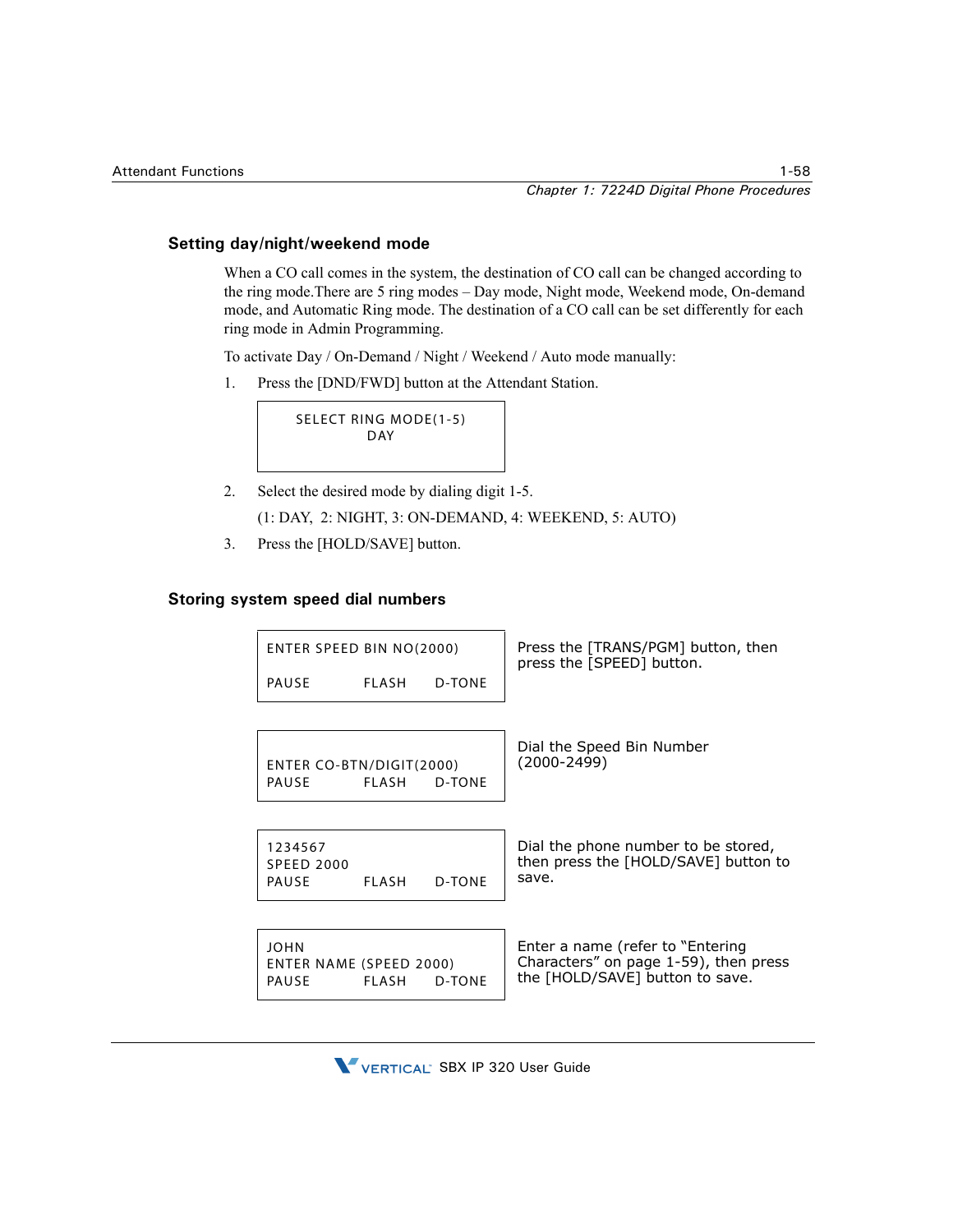# <span id="page-66-0"></span>**Entering Characters**

| $-13$                                                  | A – 21                                     | $D - 31$                                                 |
|--------------------------------------------------------|--------------------------------------------|----------------------------------------------------------|
| $Q - 11$<br>Z – 12<br>$1 - 10$                         | $B - 22$<br>$C - 23$<br>$2 - 20$           | E – 32<br>F – 33<br>$3 - 30$                             |
| $G - 41$<br>$H - 42$<br>$1 - 43$<br>$4 - 40$           | $J - 51$<br>K – 52<br>$L - 53$<br>$5 - 50$ | $M - 61$<br>$N - 62$<br>$O - 63$<br>$6 - 60$             |
| $P - 71$<br>Q – 72<br>$R - 73$<br>$S - 74$<br>$7 - 70$ | T – 81<br>$U - 82$<br>V – 83<br>$8 - 80$   | $W - 91$<br>$X - 92$<br>$Y - 93$<br>$Z - 94$<br>$9 - 90$ |
| Blank $ *1$<br>$- * 2$<br>$, -*3$                      | $0-00$                                     |                                                          |

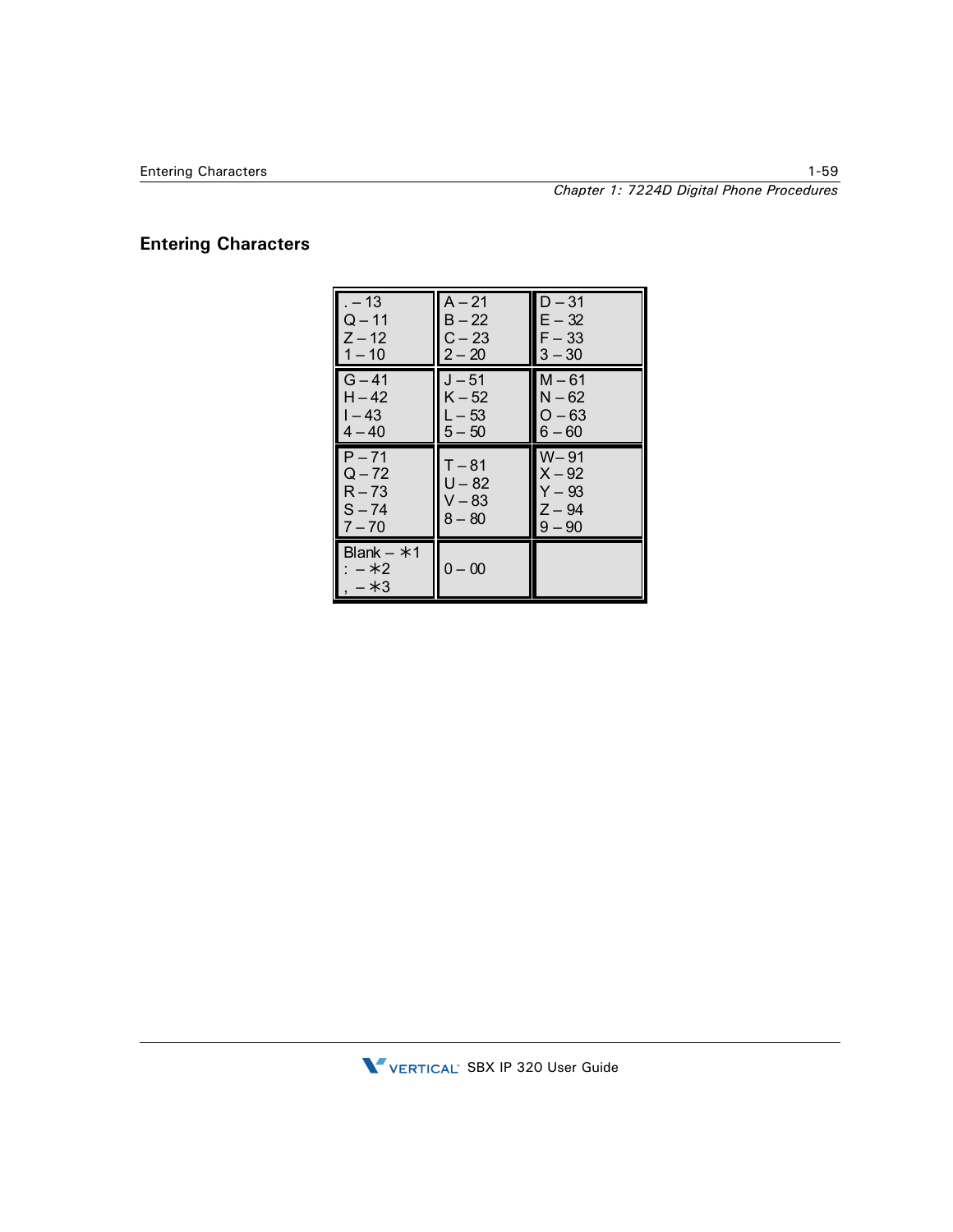# **Glossary**

**CO Line** Central Office Line – also known as a trunk line, exchange line, or outside line

**CONF** Conference – where you can talk to 2 or more internal or external parties

**DKTU** Digital Key Telephone Unit – an LG-Nortel digital telephone

**DND** Do Not Disturb – the station is blocked to all incoming calls

**FWD** Forward – calls can be sent to another location such a voice mailbox or another station

**ICM** Intercom – describes internal calls within the telephone system

**SLT** Single Line Telephone – an analog telephone

**Speed Dial** A commonly used number stored in a speed bin for easy access

**VMIB (or VMIU)** Voice Message Interface Board – LG-Nortel integral Voice Processing card

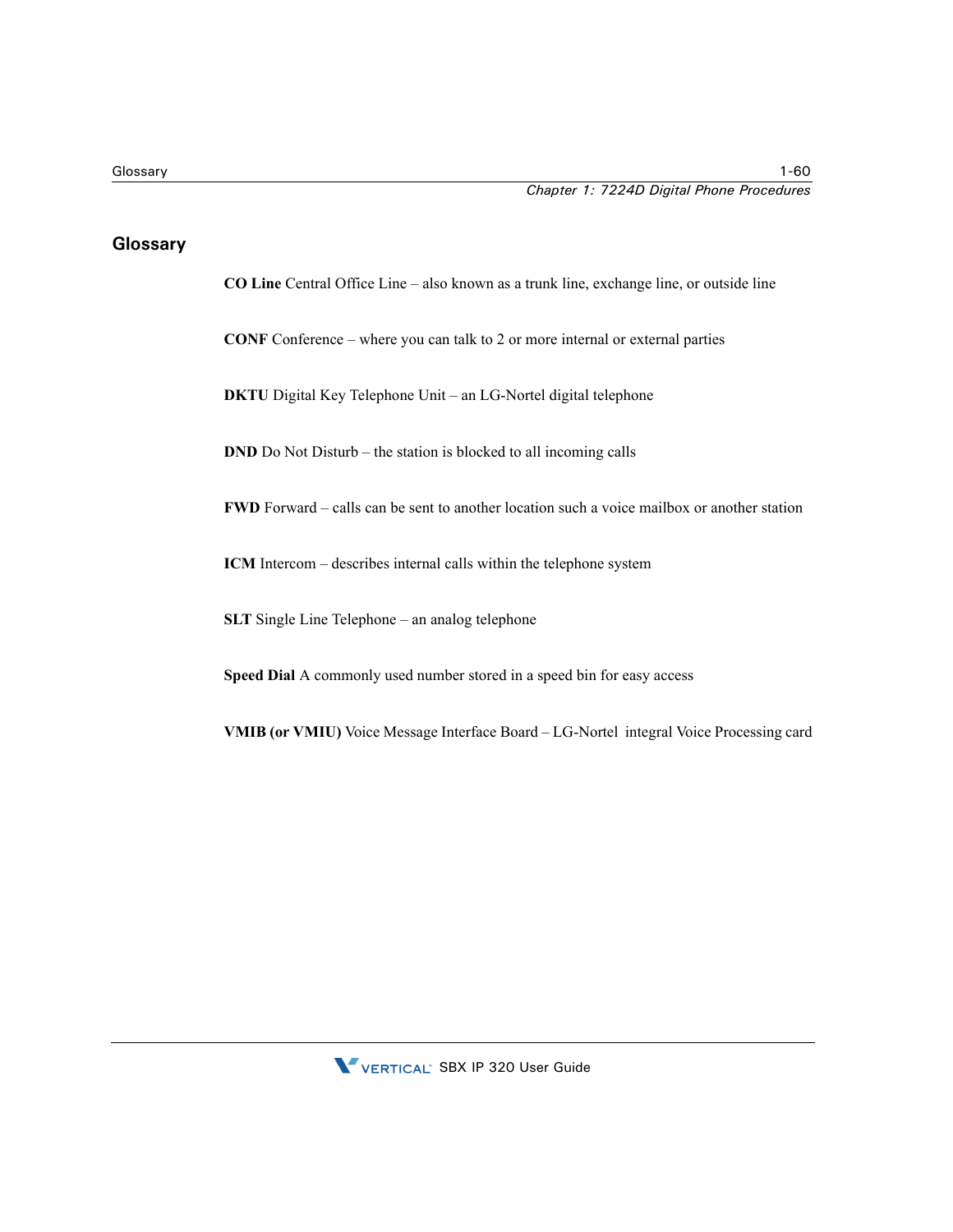# **7208D Digital Phone Procedures**

# **7208D Input/Output Devices and Buttons**

The following diagram and its corresponding table identify the basic features of the 7208D keyset.

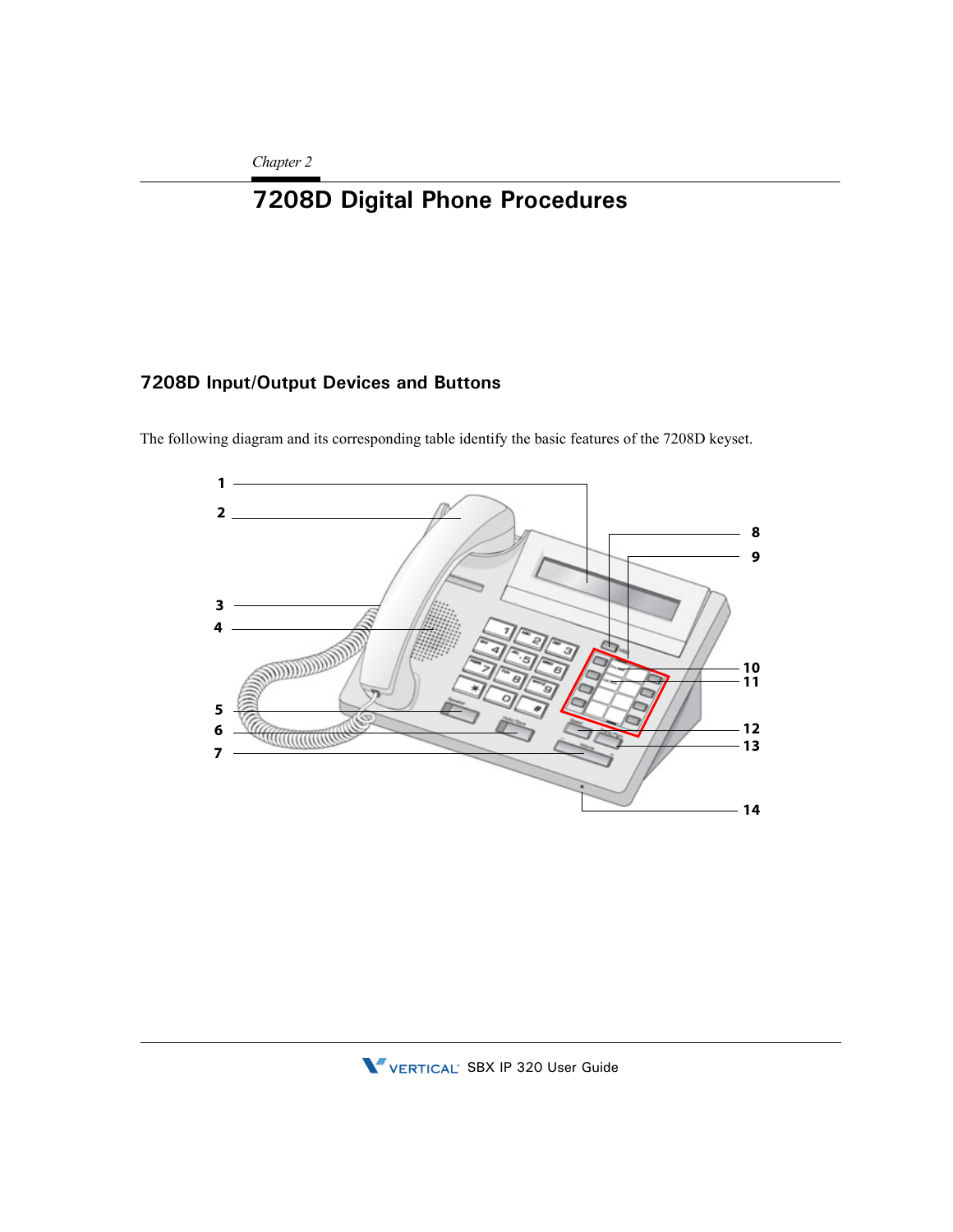r

Ť

| 7208D Keyset - Basic Features |                                   |                                                                                                                                                                    |
|-------------------------------|-----------------------------------|--------------------------------------------------------------------------------------------------------------------------------------------------------------------|
| $\mathbf{1}$                  | <b>LCD Display</b>                | Displays information about telephone status, dialing<br>directories, and test message information.                                                                 |
| $\overline{2}$                | Handset                           | Device used to listen/speak when on a call in handset<br>mode.                                                                                                     |
| 3                             | Headphone                         | When using a headphone, this button toggles the<br>headphone state.                                                                                                |
| 4                             | Speaker                           | Device used to listen to a caller in a handsfree mode<br>when in speaker mode.                                                                                     |
| 5                             | Speaker Button                    | Speaker toggles speakerphone state between speaker<br>mode and handset mode. The button is red when<br>speakerphone is active.                                     |
| 6                             | Hold/Save Button                  | This button puts a call on hold or saves the PGM.                                                                                                                  |
| 7                             | Volume                            | The volume button adjusts the audio level.                                                                                                                         |
| 8                             | <b>MSG LED</b>                    | This button illuminated to indicate you have a message<br>waiting.                                                                                                 |
| 9                             | <b>Flexible Buttons</b>           | The 8 flexible buttons can be assigned as specific<br>feature buttons.                                                                                             |
| 10                            | <b>DND Button</b><br>(Flex Btn 1) | The Do Not Disturb (DND) feature disables your phone<br>from ringing. When DND is active, this button is red.                                                      |
| 11                            | Call Back Button<br>(Flex Btn 2)  | A station can initiate a call back request to another busy<br>station. Once that station becomes idle, the station that<br>left the call back request is signaled. |
| 12                            | Speed Button                      | Used to access speed dialing, save number redial, and<br>last number redial. Also used to access flexible button<br>programming.                                   |
| 13                            | Trans/PGM Button                  | This button is used to set up a conference call or to<br>transfer a call.                                                                                          |
| 14                            | MIC                               | Microphone used to speak to a caller in a handsfree<br>mode when in speaker mode.                                                                                  |

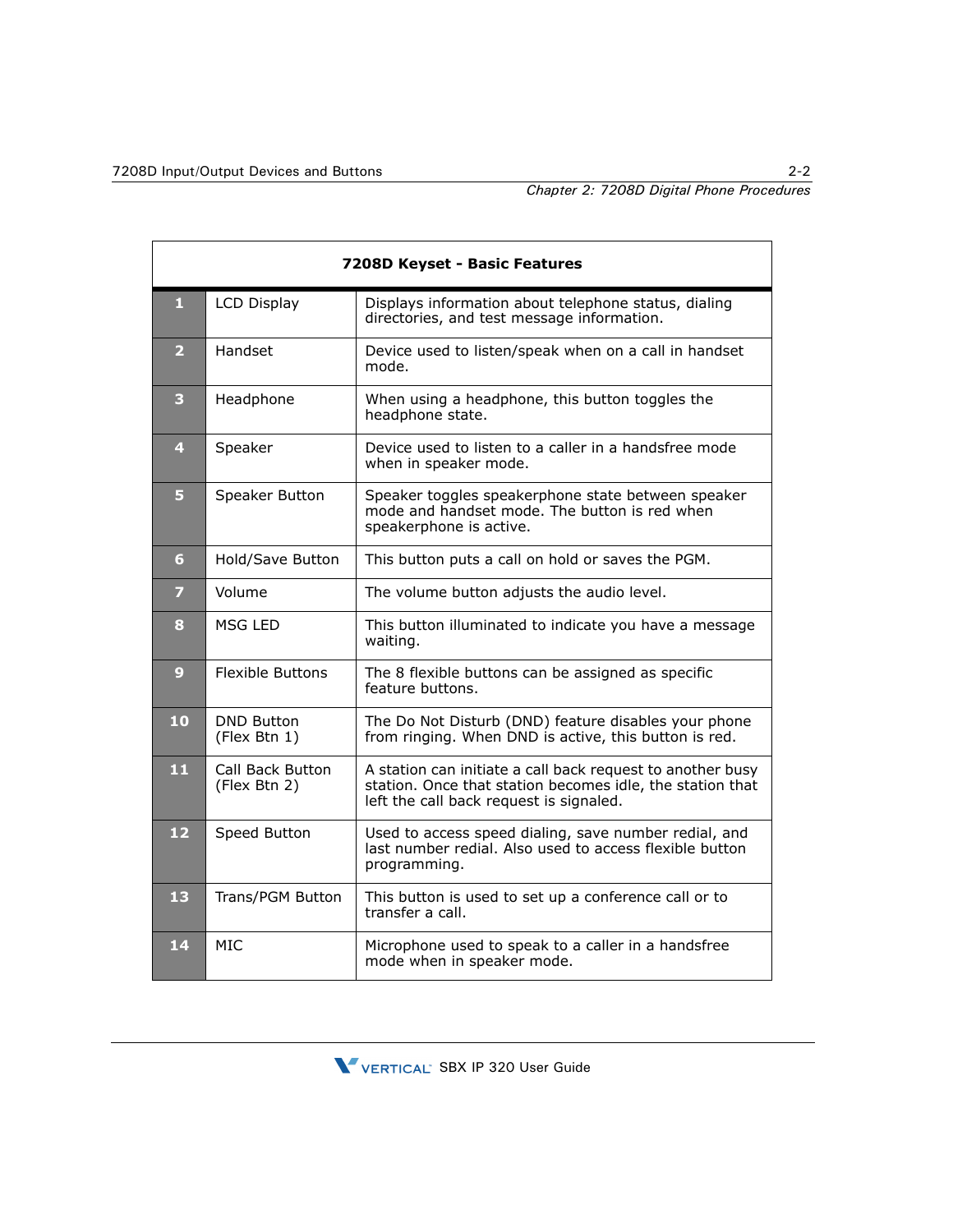# **Cable Connections**



- **A:** Connect the telephone cord (curly cord) to the handset and the other end to the handset jack at the bottom of the telephone.
- **B:** Connect the line cable to the port at the bottom of telephone and the other end to the wall socket.
- **C:** Connect the Headphone to the headphone jack on the left side of the telephone (as viewed from the front).

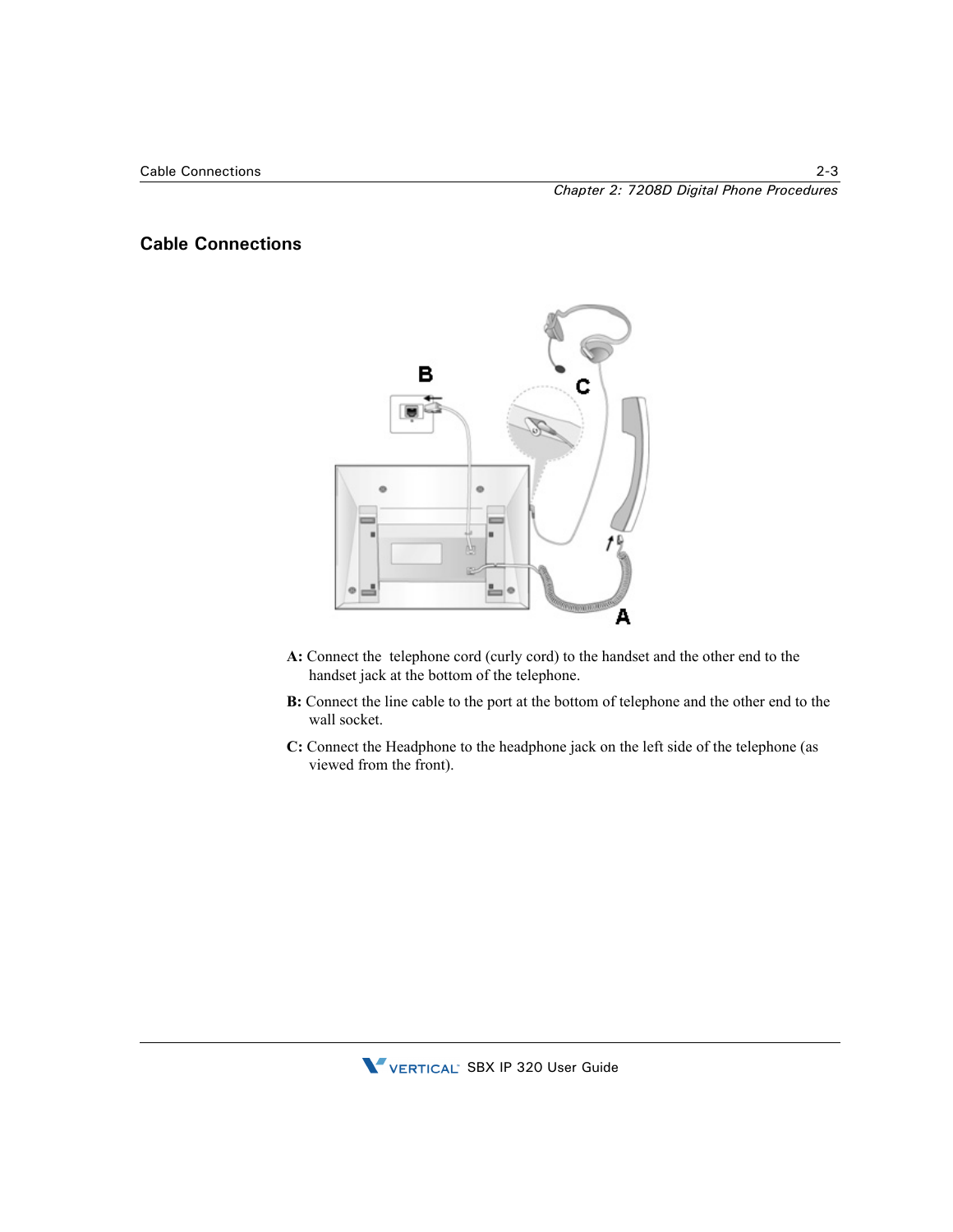# **Basic Functions**

## **Calls**

#### **Answer a Waiting Call**

Press the flashing CO button.

#### **Call Wait (Camp-on)**

- 1. After receiving station busy tone, dial \*. A Camp-on tone sounds at the called station.
- 2. When called party answers, talk, or hang up to transfer another call to the called party.

## **Group Call Pick-up**

When hearing an unattended phone ringing in your area:

- 1. Lift handset.
- 2. Dial 566. You will be connected automatically to the caller. **Note:** you must be in the same pick-up group.

## **Last Number Redial**

- 1. Lift the handset, press the [SPEAKER] button, or dial from a live keypad.
- 2. Dial 552 or press the [SPEED] button + dial \* + press the [HOLD/SAVE] button.

## **Place an Intercom Call**

- 1. Lift the handset, press the [SPEAKER] button, or dial from a live keypad.
- 2. Dial the station number.

## **Place an Outside Call**

- 1. Lift the handset, press the [SPEAKER] button, or dial from a live keypad.
- 2. Dial 9.
- 3. Dial the desired number.

## **Place an Outside Call on Hold**

While connected to an external call, press the [HOLD] button.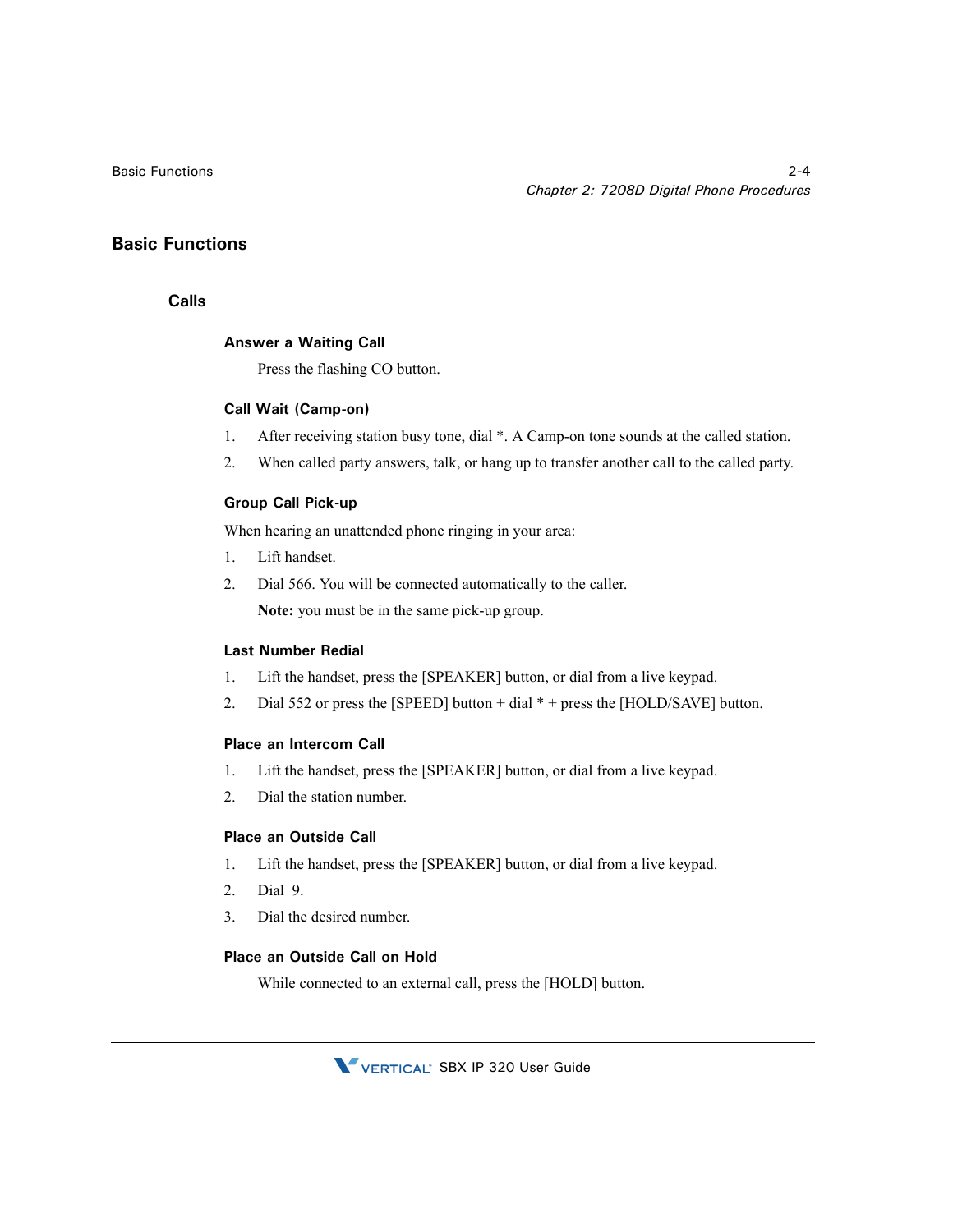#### <span id="page-72-0"></span>**Re-direct an Incoming Call (Call Pick-up)**

When you hear another phone ringing in your area:

- 1. Lift the handset, press the [SPEAKER] button, or dial from a live keypad.
- 2. Dial 7.
- 3. Dial the extension number of the ringing station. You will be connected automatically to the caller.

#### <span id="page-72-1"></span>**Retrieve an Outside Call on Hold**

Press the flashing flexible button.

**Note:** Calls will automatically recall after a pre-defined time.

#### **Flexible Button Programming**

Use the procedure and Numbering Plan code shown in the section ["Flexible Button](#page-23-0)  [Programming" on page 1-16.](#page-23-0)

#### <span id="page-72-2"></span>**Station Speed Dial Numbers - Storing**

- 1. Press the [TRANS/PGM] and [SPEED] button.
- 2. Dial speed bin number (range  $= 000-099$ ).
- 3. Dial speed dial number you wish to store.
- 4. Press the [HOLD/SAVE] button.
- 5. Enter the name associated to the number.
- 6. Press the [HOLD/SAVE] button. A confirmation tone will sound.

#### <span id="page-72-3"></span>**Station Speed Dial Numbers - Using**

- 1. Press the [SPEED] button.
- 2. Dial the desired speed dial bin number.

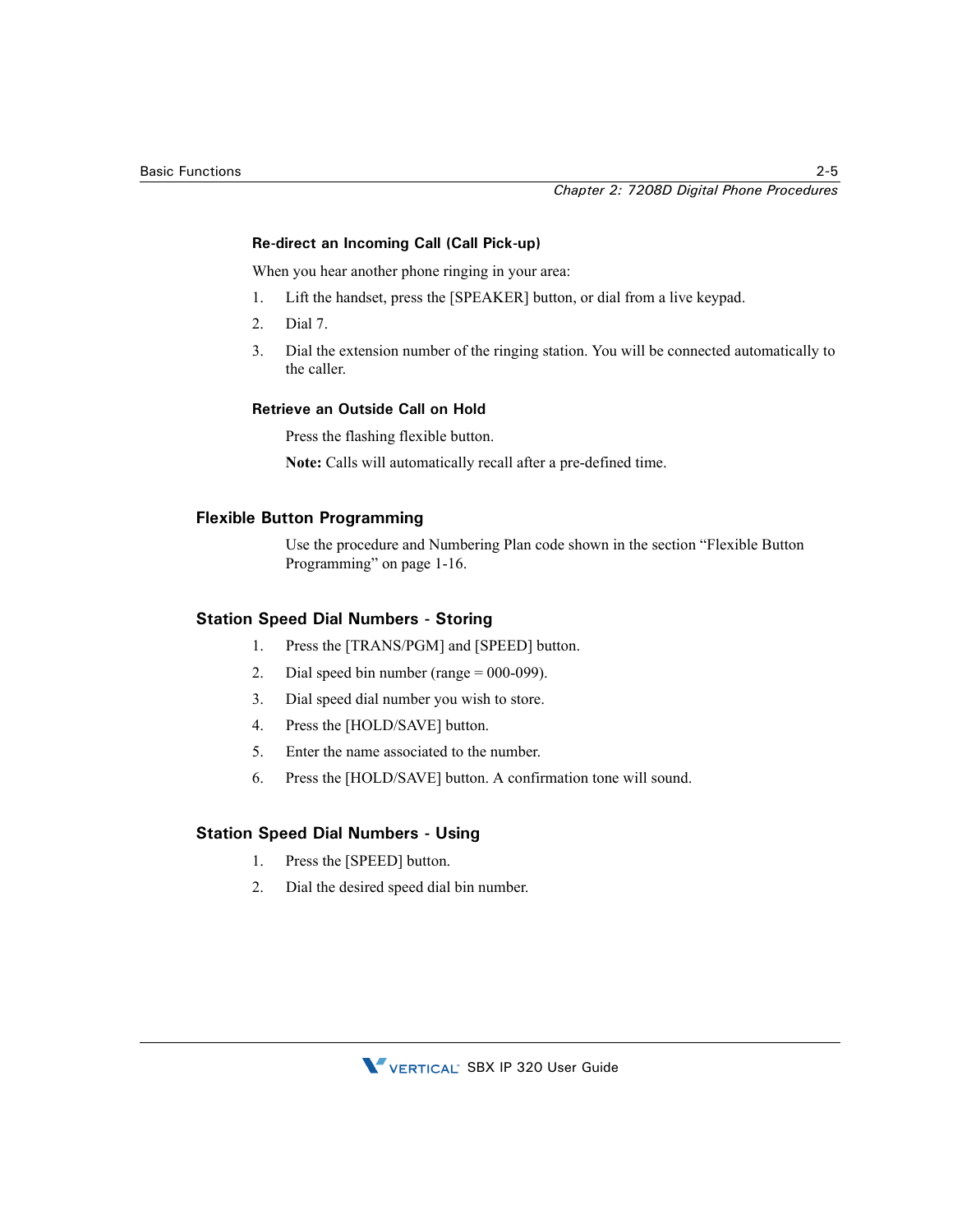*Chapter 2: 7208D Digital Phone Procedures*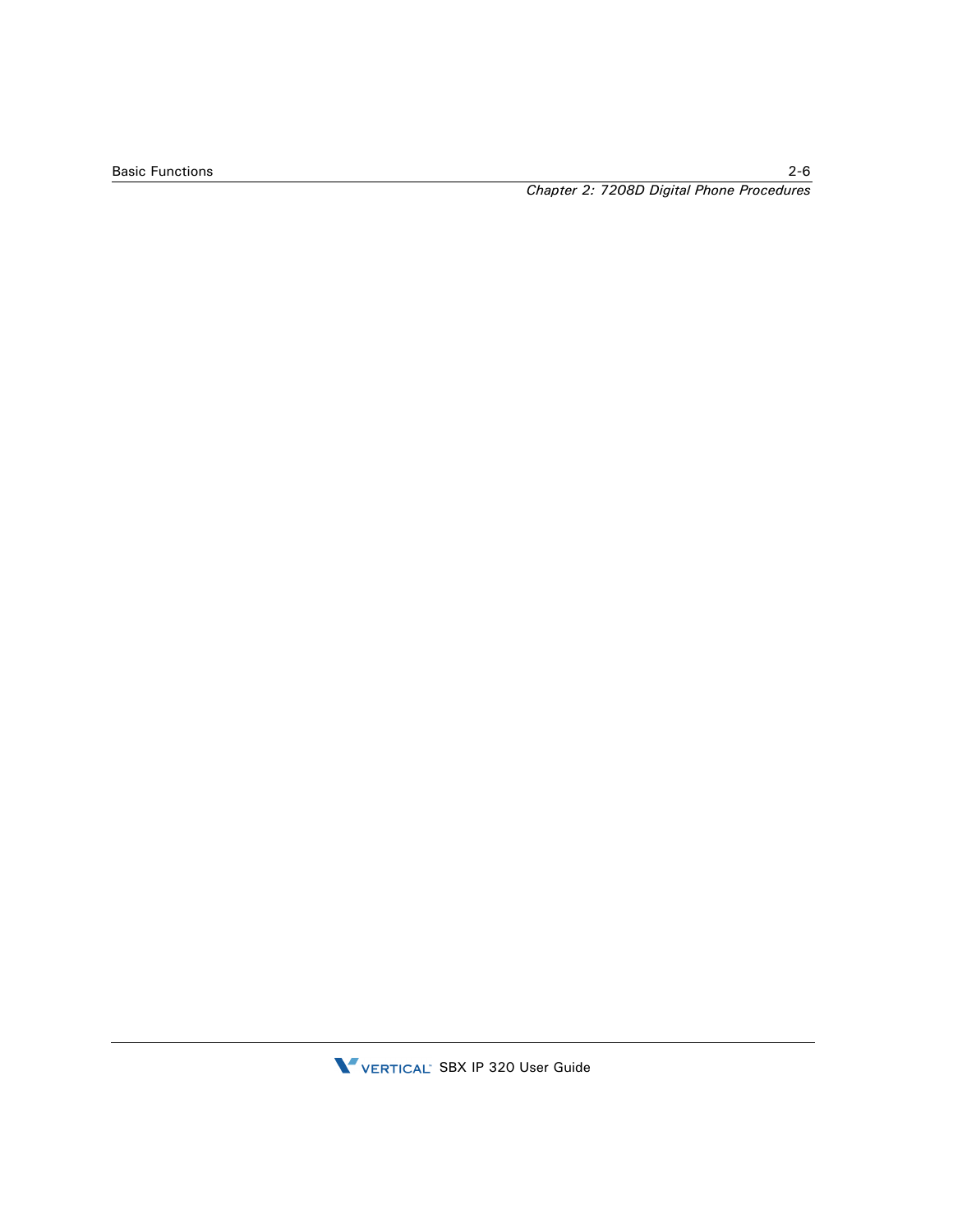# **SLT Procedures**

### **Basic Functions**

The following procedures use the default numbering plan code, which can be changed in Admin Programming 104-107 and 109 depending on the user's needs.

### <span id="page-74-0"></span>**Account Code Entry**

To identify a call, the system provides the user with an account code field in the Call Logging printout by entering an account code while on an outside call.

- 1. After dialing or during a conversation with an external party, press the hook switch.
- 2. Dial 550 and the account code (An account code can be up to 12 digits.)
- 3. Press the hook switch. Continue the conversation and hang up to finish the call.

### <span id="page-74-2"></span>**Authorization Code Programming**

- 1. Lift the handset.
- 2. Dial 563.
- 3. Dial 31.
- 4. Dial 3-5 digits as authorization code.
- 5. Press the hook switch.

#### **Calls**

#### <span id="page-74-1"></span>**Answer a Waiting Call**

You will receive warning tone in the handset. Hang up the present call to take a new one.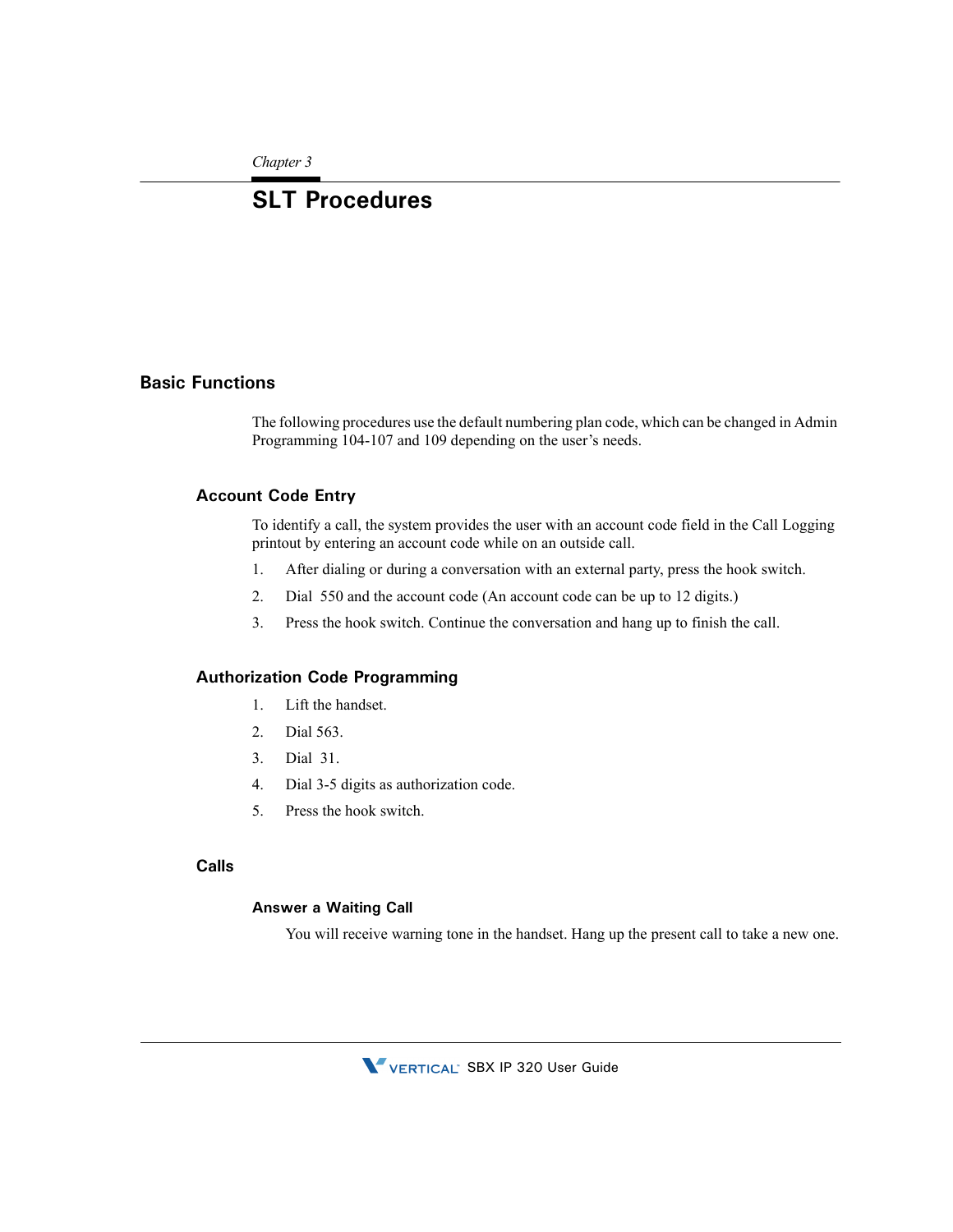#### <span id="page-75-1"></span>**Call Forward**

- 1. Lift the handset.
- 2. Dial 554.
- 3. Dial the desired call forward number.
	- 1 Unconditional 3 No answer calls
	- 2 Busy calls 4 Busy/no answer calls
	- 5 Station off-net, unconditional with speed bin
	- 6 Station off-net, no answer with speed bin.
	- 7 Incoming outside line off-net (ATD only)
	- 8 Station unconditional off-net with telephone number
	- 9 Station No answer off-net with telephone number

To make a Call forward to the VMIB, press the # key after dialing call forward type  $(1-4).$ 

To make off-net forward type 8 or 9, press hook switch after entering telephone number.

- 4. Dial the station number or Hunt Group to forward incoming calls to (Station: 100-132, Hunt Group: 620-629).
- 5. Hang up.

To cancel Call Forward, lift handset and dial 554 and # or, dial 559.

#### <span id="page-75-0"></span>**Call Forward - Follow Me**

- 1. Go to the forwarding station and lift the handset.
- 2. Dial 554.
- 3. Dial 0.
- 4. Dial the station number from which calls are to be forwarded.
- 5. Dial the authorization code of the forwarded extension (The authorization code must be registered before "Follow Me" Call Forward can be set).
- 6. Dial the extension number that will receive the call.
- 7. Hang up.

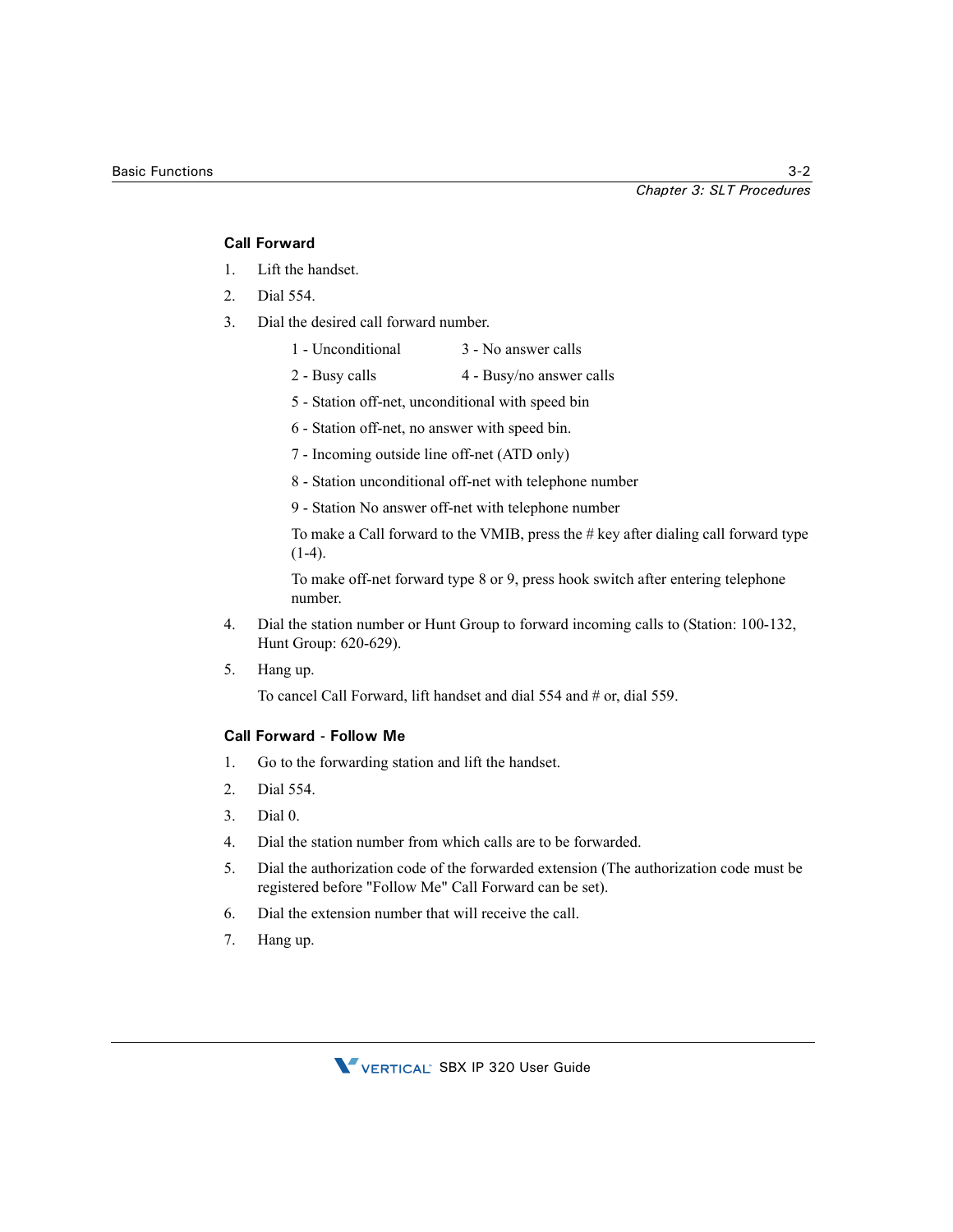#### <span id="page-76-0"></span>**Call Park**

- 1. While connected to an outside call, lift the handset.
- 2. Press the hook switch.
- 3. Dial a parking location (601-610)
- 4. Hang up.

To retrieve a parked call:

- 1. Lift the handset.
- 2. Dial the parking location.

#### <span id="page-76-1"></span>**Call Wait (Camp-on)**

- 1. After receiving an intercom busy tone, dial \*.
- 2. Camp-on tone is heard at the called station.
- 3. When the called party answers, talk, or hang up to transfer the call.

### <span id="page-76-2"></span>**Group Call Pick-up**

- 1. When hearing an unattended phone ringing in your area, lift the handset.
- 2. Dial 566. You will be connected to an incoming extension or outside line call (you must be in the same pick-up group).

### <span id="page-76-3"></span>**Last Number Redial**

- 1. Lift the handset.
- 2. Dial 552.

#### <span id="page-76-4"></span>**Place an Intercom Call**

- 1. Lift the handset.
- 2. Dial the intercom number.

### <span id="page-76-5"></span>**Place an Outside Call**

- 1. Lift the handset.
- 2. Dial 9 to access a CO line (In the following countries, dial 0 to access a CO line: Finland, Brazil, Norway, Netherlands, Belgium, Denmark, Spain, and Italy).
- 3. Dial the desired number.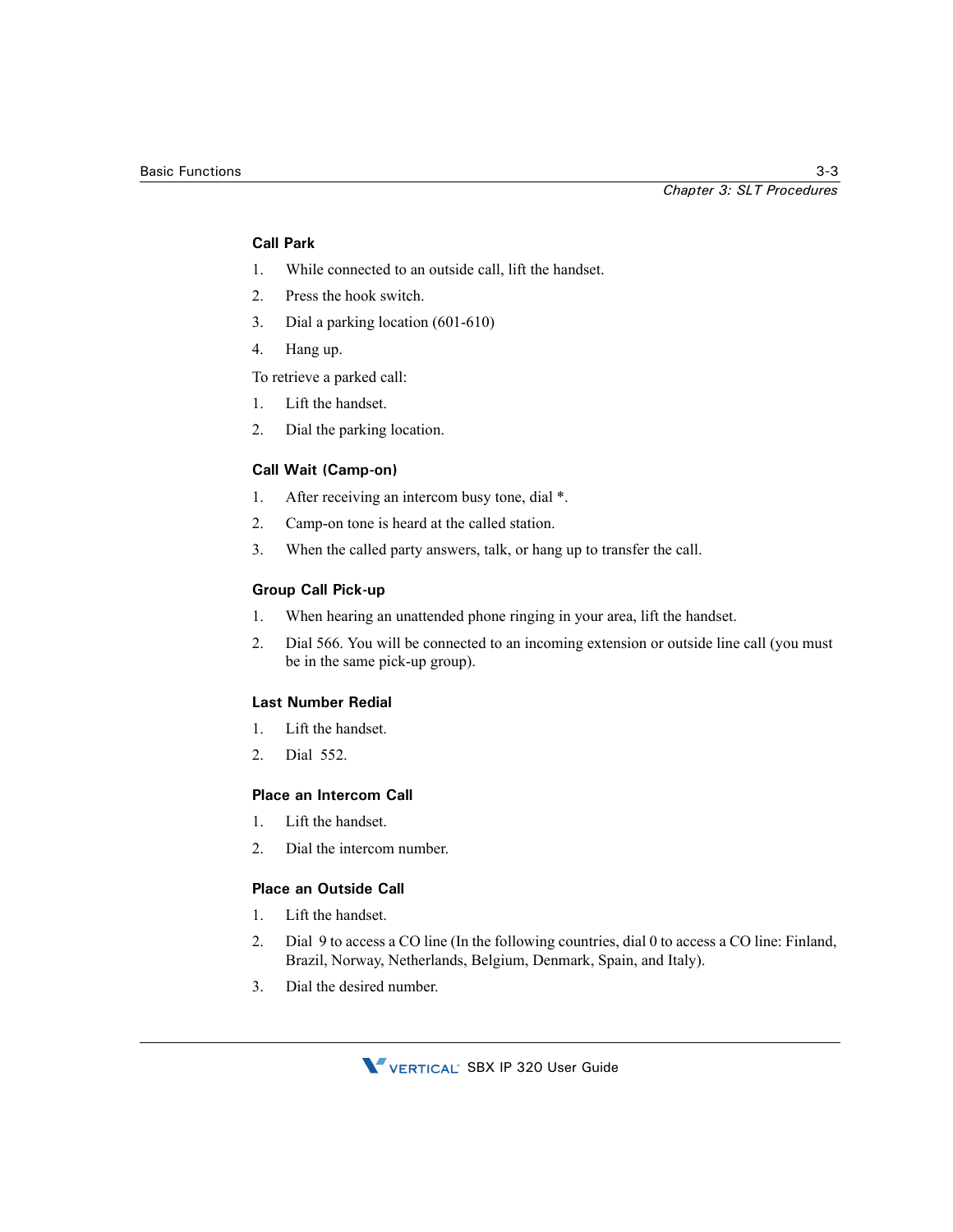#### <span id="page-77-0"></span>**Place an Outside Call on Hold**

- 1. While connected to an extension call, press the hook switch.
- 2. Dial 560.

#### <span id="page-77-1"></span>**Place an Outside Call via CO Group Access**

- 1. Lift the handset.
- 2. Dial 8 and a CO group number (01-24).
- 3. Dial the desired number.

#### <span id="page-77-2"></span>**Place an Outside Call via CO Individual Access**

- 1. Lift the handset.
- 2. Dial 88 and a CO line number (01-12).
- 3. Dial the desired number.

#### <span id="page-77-3"></span>**Re-direct an Incoming Call (Call Pick-up)**

- 1. When you hear a phone ringing in your area, lift the handset.
- 2. Dial 7.
- 3. Dial the extension number of the ringing phone.

#### <span id="page-77-4"></span>**Retrieve a Held Outside Call**

- 1. Lift handset.
- 2. Dial  $8 \#$  and CO line number (01-12).

-or-

You can dial  $8 *$  in case you don't remember the held CO number.

#### <span id="page-77-5"></span>**Screened Transfer**

- 1. While connected to an outside line, press the hook switch.
- 2. Dial the desired extension number and wait to be answered.
- 3. Announce the call.
- 4. Hang up to complete the call transfer.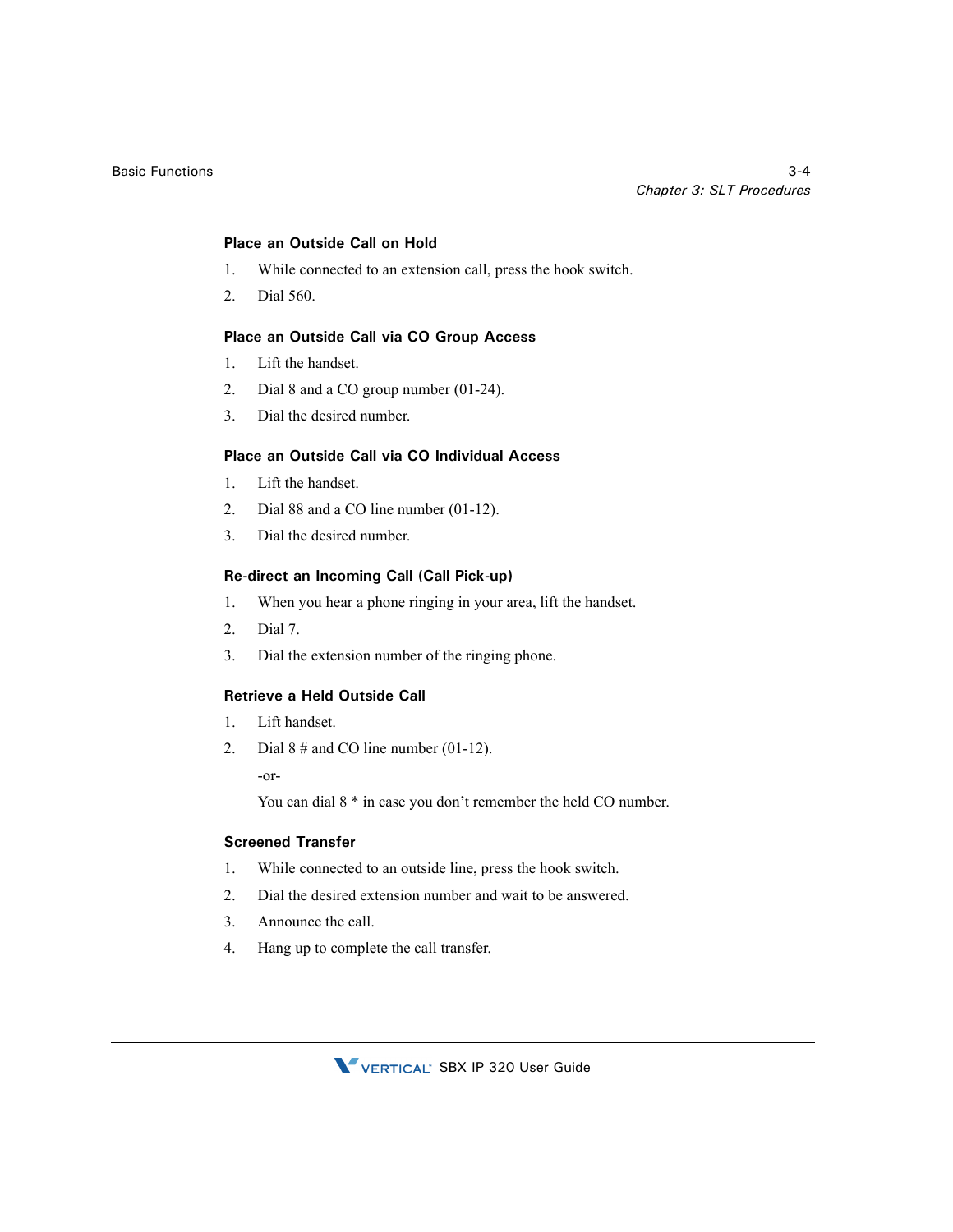#### <span id="page-78-0"></span>**Unscreened Transfer**

- 1. While connected to an outside line, press the hook switch.
- 2. Dial the desired extension number.
- 3. Hang up to complete the call transfer.

#### <span id="page-78-1"></span>**Conference**

The system allows you to set up a 3-way conference.

- 1. Lift the handset.
- 2. Call the desired party. (outside or internal).
- 3. Press the hook switch.
- 4. Dial the internal extension number.
- 5. When the other party answers, press the hook switch twice in 2 seconds (All three parties are now connected).

#### <span id="page-78-2"></span>**Do Not Disturb (DND)**

- 1. Lift the handset.
- 2. Dial 553.
- 3. Hang up.

To cancel Do Not Disturb:

- 1. Lift the handset.
- 2. Dial 559.
- 3. Hang up.

#### <span id="page-78-3"></span>**Handset Off-hook Alarm**

Should the handset be left off the cradle unattended for any length of time, the user will receive a high pitched signal.

To cancel the signal, hang up.

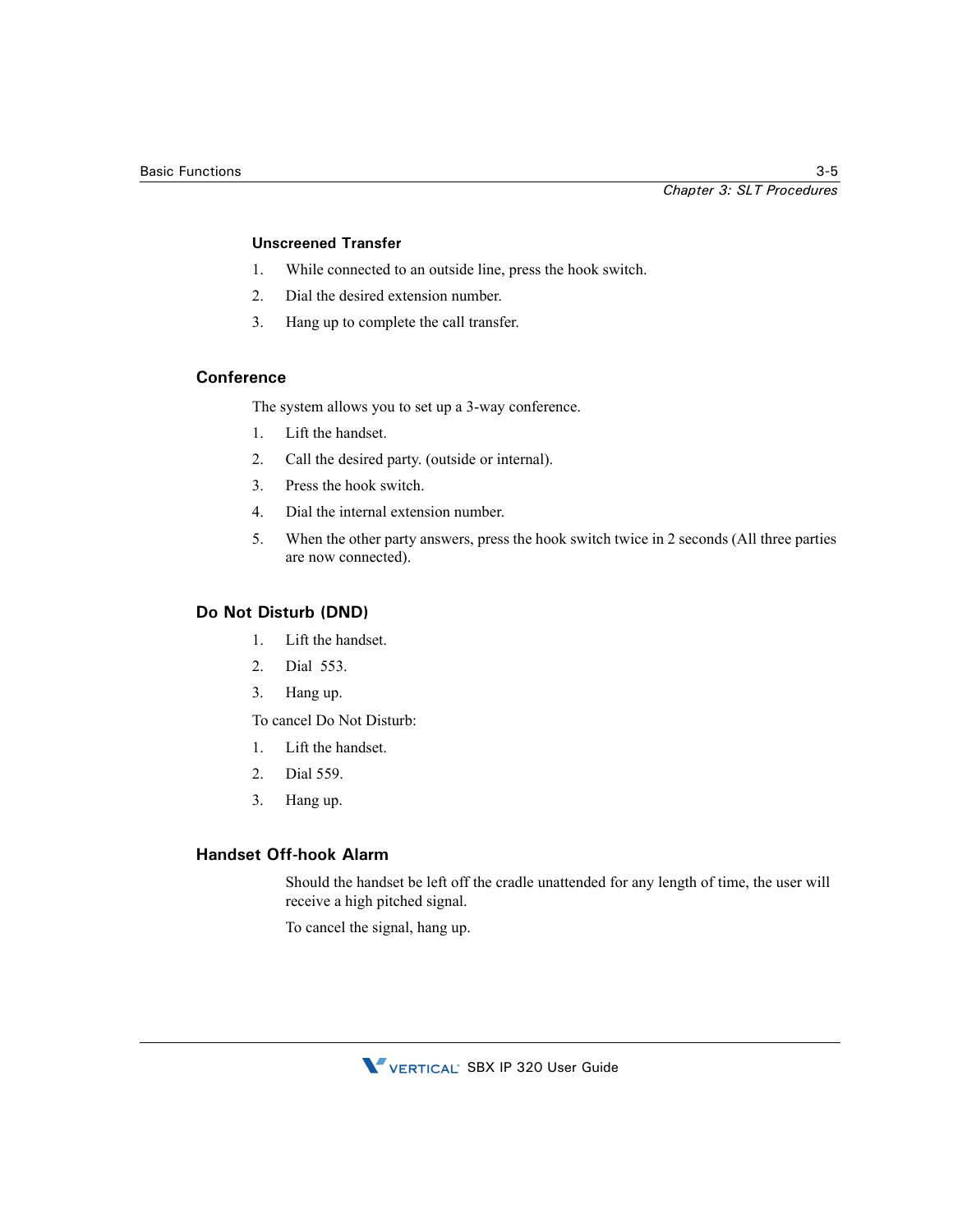## <span id="page-79-0"></span>**Message Waiting**

- 1. Lift the handset.
- 2. Dial the desired extension number. No reply from a key station or extension busy tone from an SLT station.
- 3. Press the hook switch.
- 4. Dial 556.
- 5. Hang up.

## <span id="page-79-2"></span>**Paging**

- 1. Lift the handset.
- 2. Dial the desired page zone number.
- 3. Make your announcement.
- 4. Hang up to complete paging.

| Page Zones              |              |
|-------------------------|--------------|
| Call all zones          | -549         |
| Call all internal zones | .543         |
| Internal zone 1-10      | $:501 - 510$ |
| External zone 1         | 545 ک        |

## <span id="page-79-1"></span>**Paging - Meet Me**

When hearing a paging announcement, dial 544.

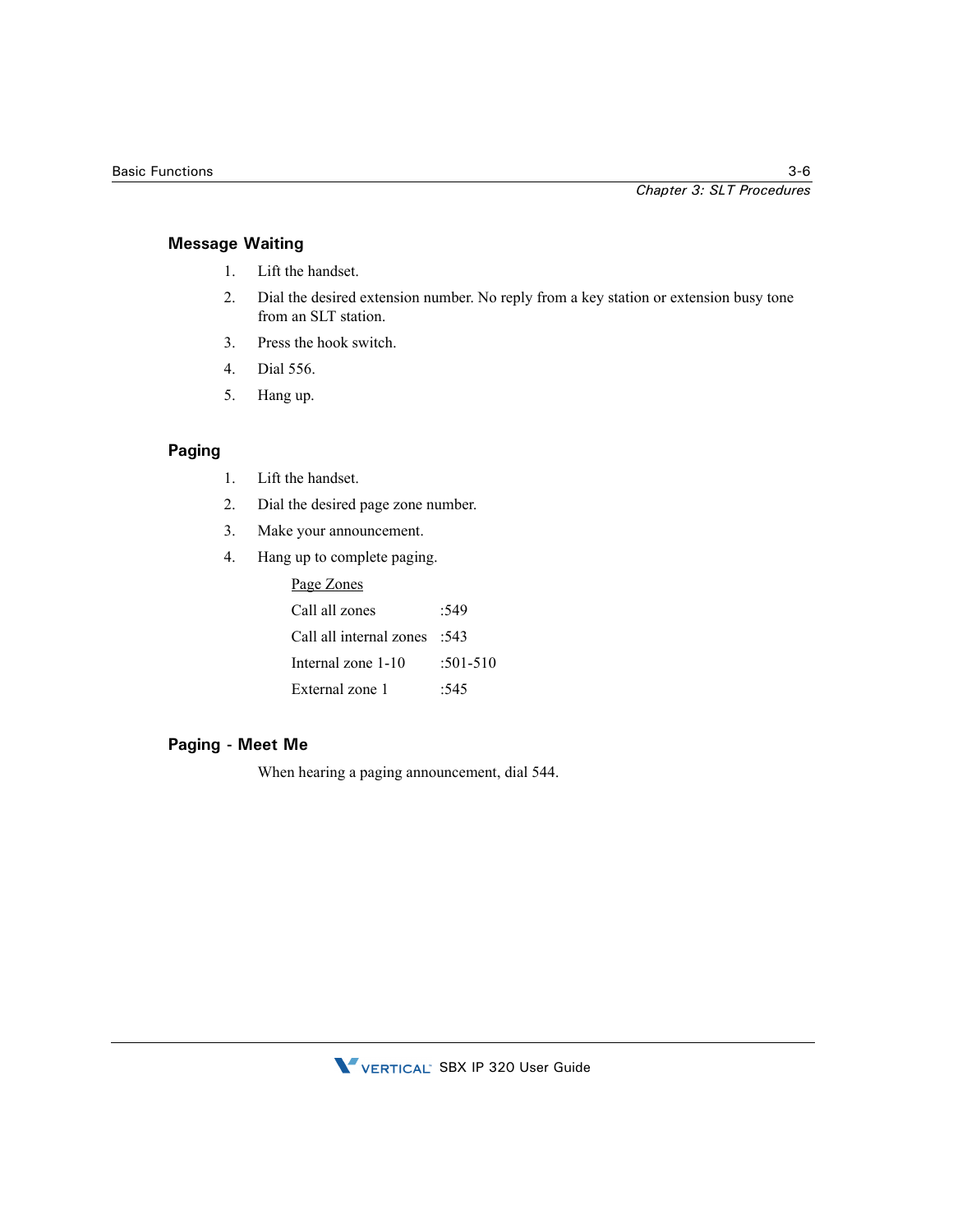#### <span id="page-80-0"></span>**Pre-selected Messages**

You can choose a pre-selected message to be displayed on the LCD of the phone calling your station.

- 1. Lift the handset.
- 2. Dial 563 (Program Entry Code)
- 3. Dial 51.
- 4. Dial the following number and supplemental info to leave your message.

(01-10) Dial 01 + (Time) LUNCH, RETURN HH:MM Dial 02 + (Date) ON VACATION, RETURN AT MM:DD Dial 03 + (Time) OUT OF OFFICE RETURN TIME HH:MM Dial 04 + (Date) OUT OF OFFICE RETURN MM:DD Dial 05 OUT OF OFFICE RETURN UNKNOWN Dial 06 + (External no.) CALL XX.... (17 digits) Dial 07 + (Extension you can be called) IN OFFICE, STA XXXX Dial 08 + (Time) IN A MEETING, RETURN TIME HH:MM Dial 09 AT HOME Dial 10 AT BRANCH OFFICE

- 5. Press the hook switch.
- 6. Hang up.

To erase a pre-selected message:

- 1. Lift the handset and dial  $563 + 51 + \text{\#}$ .
- 2. Press the hook switch.
- 3. Hang up.

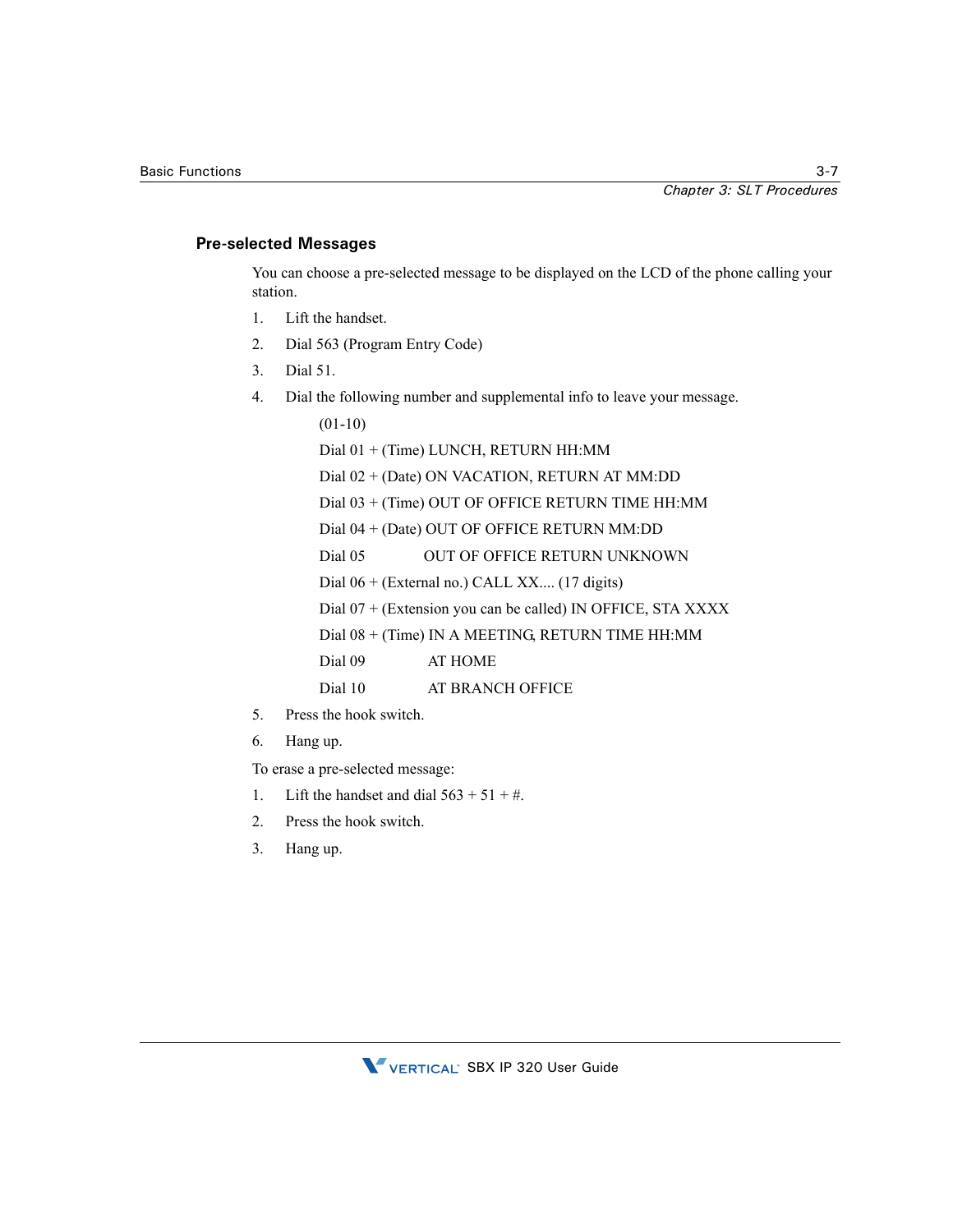### <span id="page-81-0"></span>**Programming Your Name**

- 1. Lift the handset.
- 2. Dial 563.
- 3. Dial 74.
- 4. Enter your name using the same codes as those of keysets (refer to ["Entering Characters"](#page-66-0)  [on page 1-59\)](#page-66-0).
- 5. Press the hook switch. A confirmation tone sounds.
- 6. Hang up.

### <span id="page-81-1"></span>**Queuing**

If you access a busy line, you may request the system to place you on hold, until the next line becomes idle.

- 1. Lift the handset.
- 2. Press the hook switch.
- 3. Dial 556. A confirmation tone will sound when the call is accepted.
- 4. Hang up.

### <span id="page-81-2"></span>**Returning Call to Host System**

If the SBX IP 320 is connected to another system, you can use this feature to transfer a call to an extension on the other system.

- 1. While connected to an extension call, press the hook switch.
- 2. Dial 551.
- 3. When you hear new dial tone from the other system, dial the extension number on the other system.
- 4. When the station answers, speak (Screened Transfer) or hang up (Unscreened Transfer) to transfer the call.

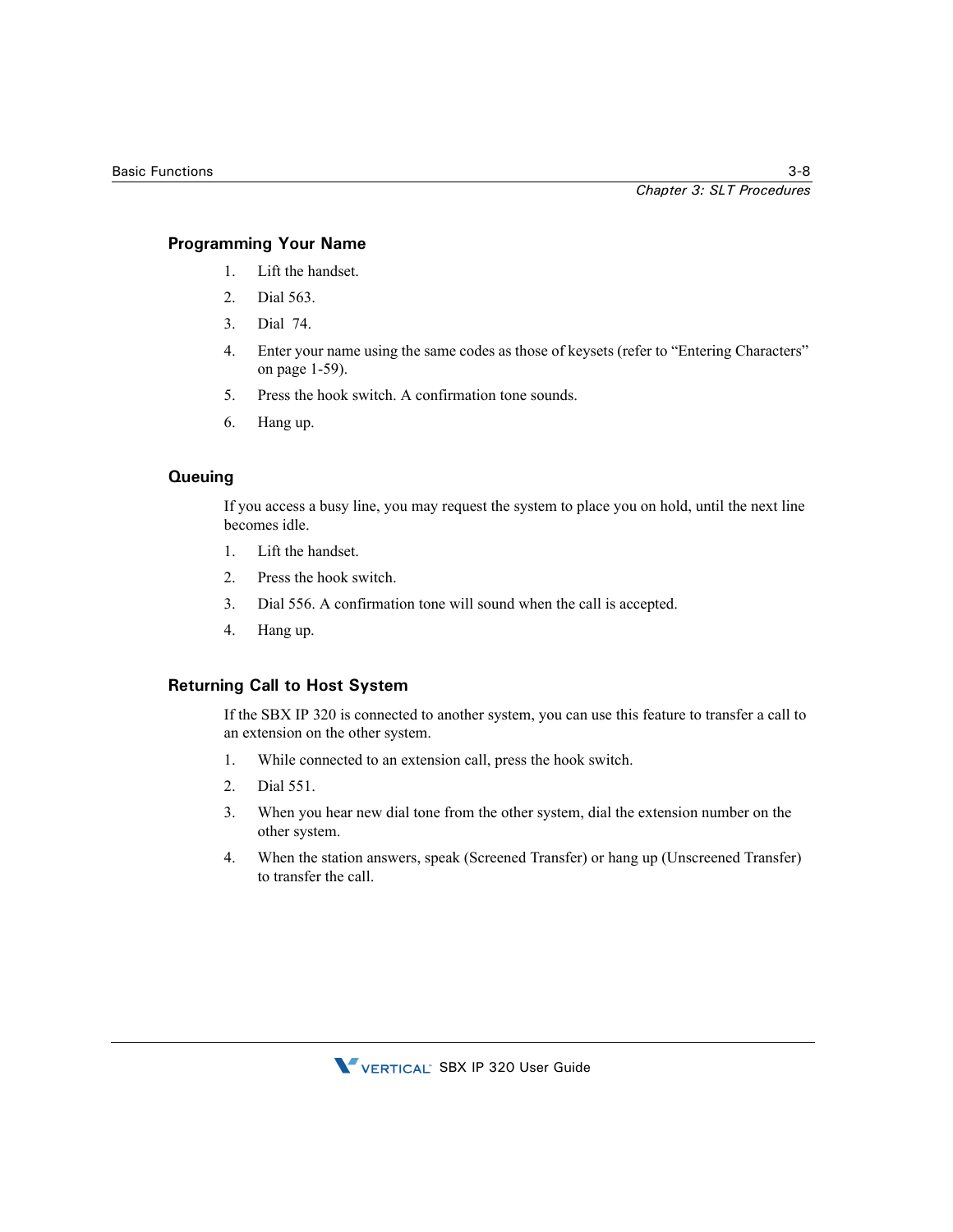## <span id="page-82-0"></span>**Shuttle Call**

- 1. An extension user engaged in an internal or external call, should briefly press hook switch to hold a call.
- 2. The holding party hears music on hold (if equipped).
- 3. Dial the second number of another internal or external party.
- 4. When the second call is connected, the extension user may alternate the call between holding parties by pressing the hook switch.
- 5. Then, you may make a conference by pressing the hook switch.

## <span id="page-82-1"></span>**Station Speed Dial Numbers - Storing**

- 1. Lift the handset.
- 2. Dial 555.
- 3. Dial a speed dial number (000-099).
- 4. Dial speed dial number you wish to store.
- 5. Press the hook switch. A confirmation tone sounds.
- 6. Hang up.

### <span id="page-82-2"></span>**Station Speed Dial Numbers - Using**

- 1. Lift handset.
- 2. Dial 558.
- 3. Dial the desired speed dial number (000-099).

### <span id="page-82-3"></span>**Universal Night Answer**

- 1. When hearing an incoming signal on another phone or night bell, lift the handset.
- 2. Dial the UNA Access Code 569. You will be connected to the incoming call if it was programmed as an UNA line.

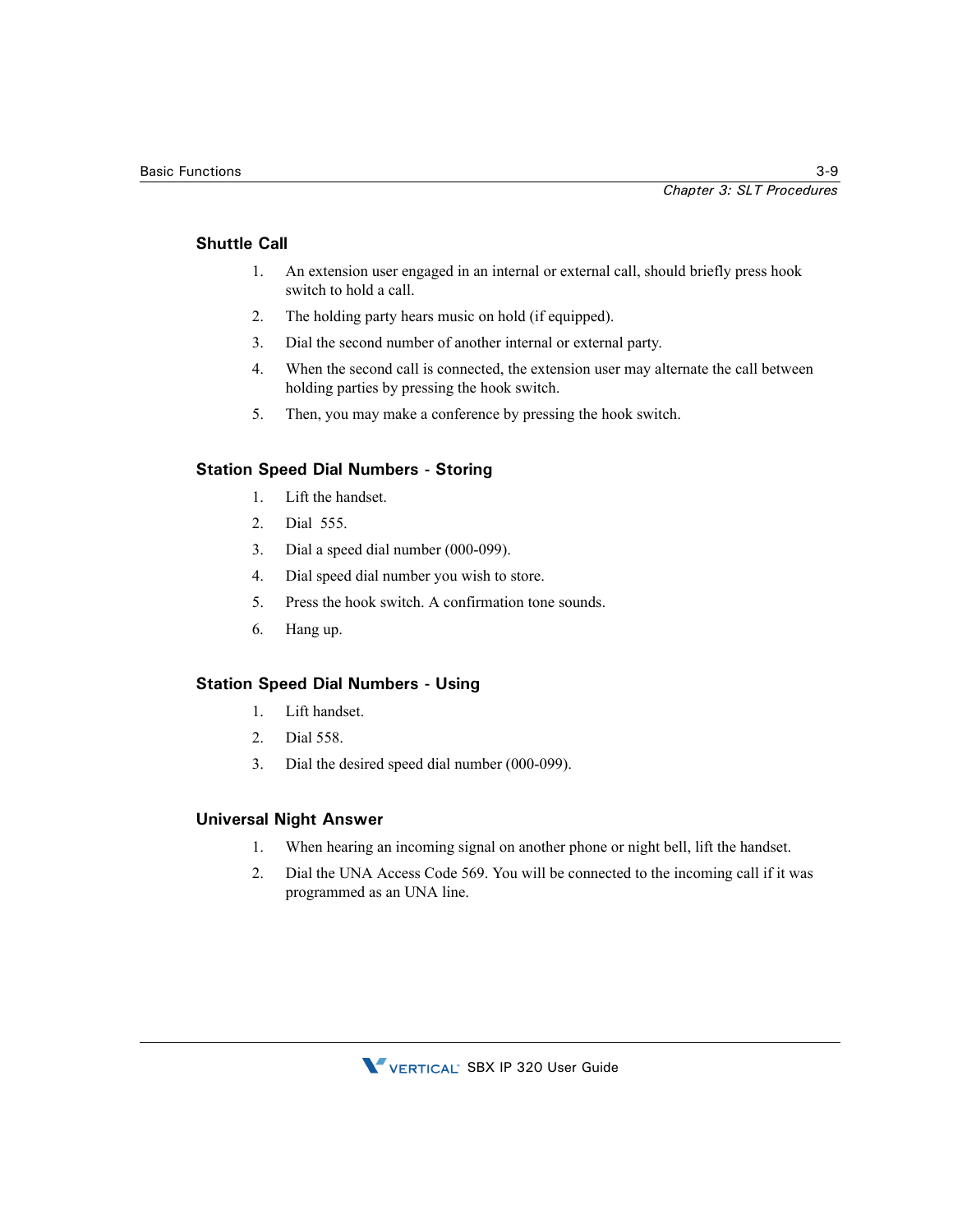### <span id="page-83-3"></span>**Voice Announcements**

#### <span id="page-83-0"></span>**Date & Time Prompt**

- 1. Lift the handset.
- 2. Dial 563.
- 3. After the confirmation tone sounds, dial 62. The date  $\&$  time prompt plays, e.g., "Date is March, 20th and Time is 00:00."

#### <span id="page-83-1"></span>**Extension Number Prompt**

- 1. Lift the handset.
- 2. Dial 563.
- 3. After the confirmation tone sounds, dial 63. The extension number prompt plays, "This extension is XXXX.".

### <span id="page-83-2"></span>**Extension Status Prompt**

- 1. Lift the handset.
- 2. Dial 563.
- 3. After the confirmation tone sounds, dial 64. The following items will be played:
	- a) Extension number
	- b) Intercom Answer Mode
	- c) Listed message X
	- d) Wake-up time XX:XX AM or PM
	- e) Do Not Disturb
	- f) Forwarded to extension XXXX
	- g) Forwarded to speed bin XXX
	- h) Queued CO XXX
	- i) Locked (Temporary Class of Service Charge)
	- j) COS X

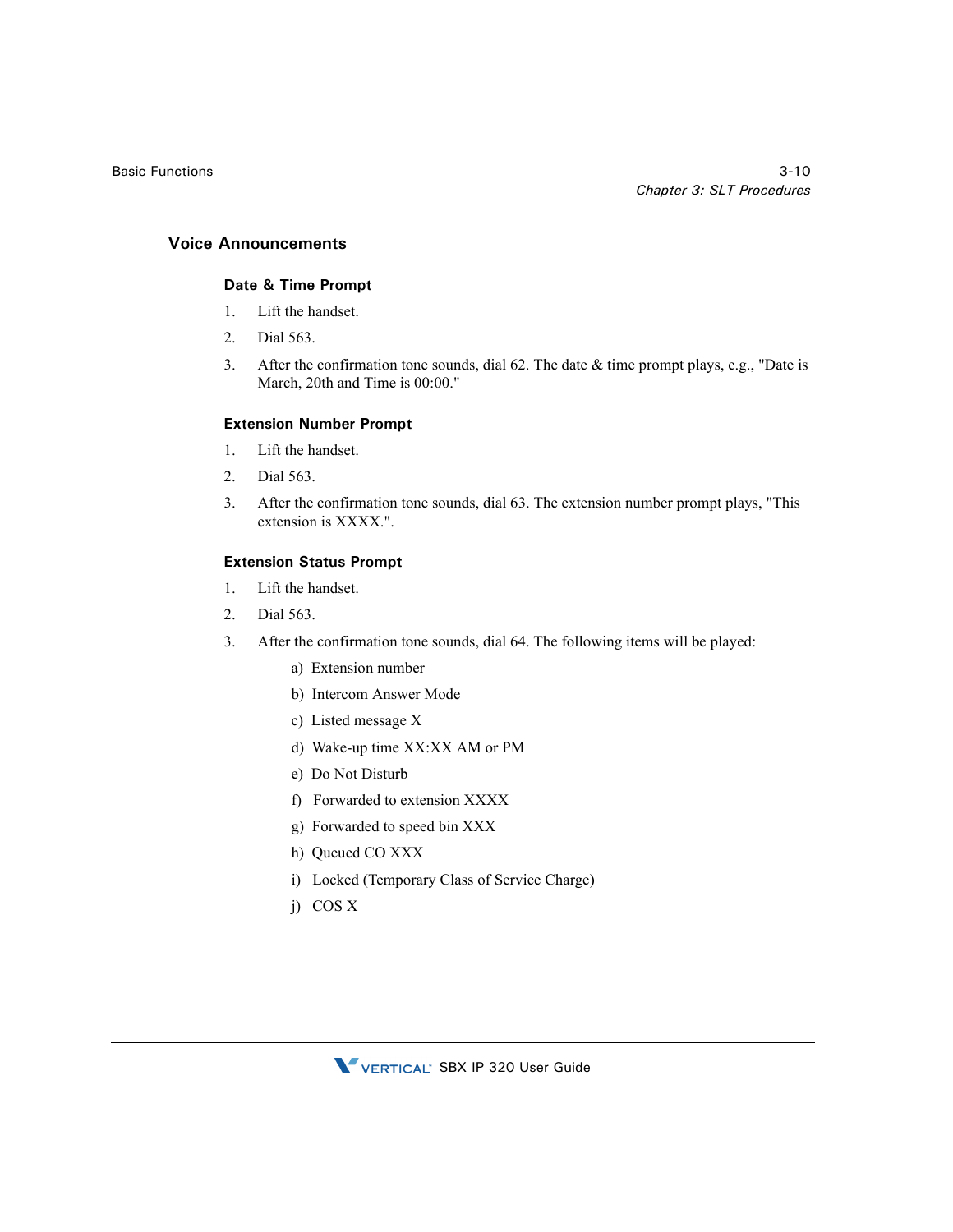#### <span id="page-84-1"></span>**Recording Your Message**

- 1. Lift the handset.
- 2. Dial 563.
- 3. After the confirmation tone sounds, dial 61.
- 4. Record your message.
- 5. Hang up.

Deleting Your Message:

- 1. Lift the handset.
- 2. Dial 563.
- 3. After the confirmation tone sounds, dial 66.

### <span id="page-84-0"></span>**Recording a Paging Message**

- 1. Lift the handset.
- 2. Dial 563.
- 3. After the confirmation tone sounds, dial 65.
- 4. Record paging message.
- 5. Hang up.

Deleting a Paging Message:

- 1. Lift the handset.
- 2. Dial 563.
- 3. After the confirmation tone sounds, dial 67.

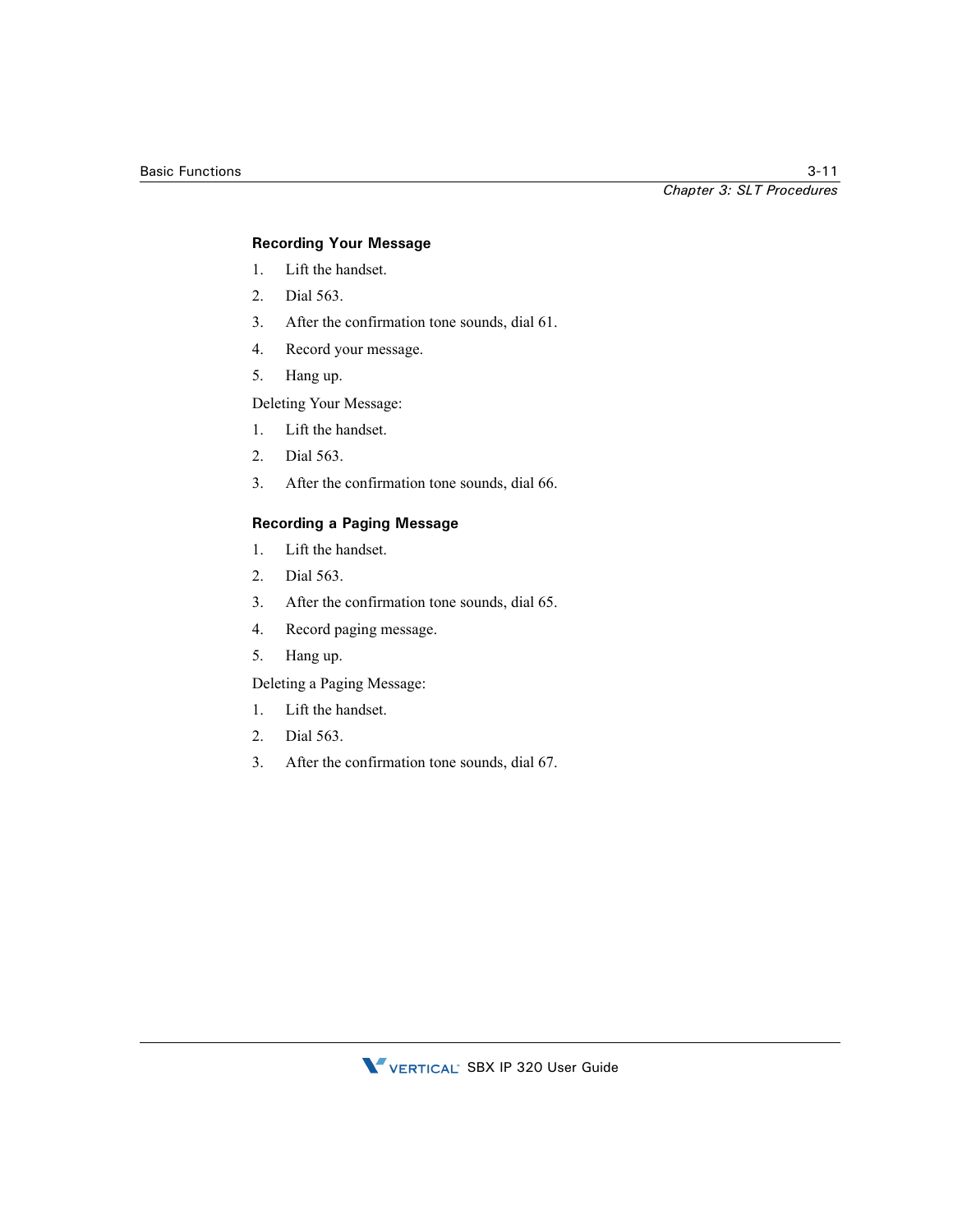### <span id="page-85-0"></span>**Voice Mail Messages**

- 1. Lift the handset.
- 2. Dial 557.
- 3. The message number prompt and the first voice message is played.
- 4. To delete current voice message and hear next message, dial #1.

-or-

To save current voice message and hear next message, dial #2.

-or-

To hear current voice message, dial #3.

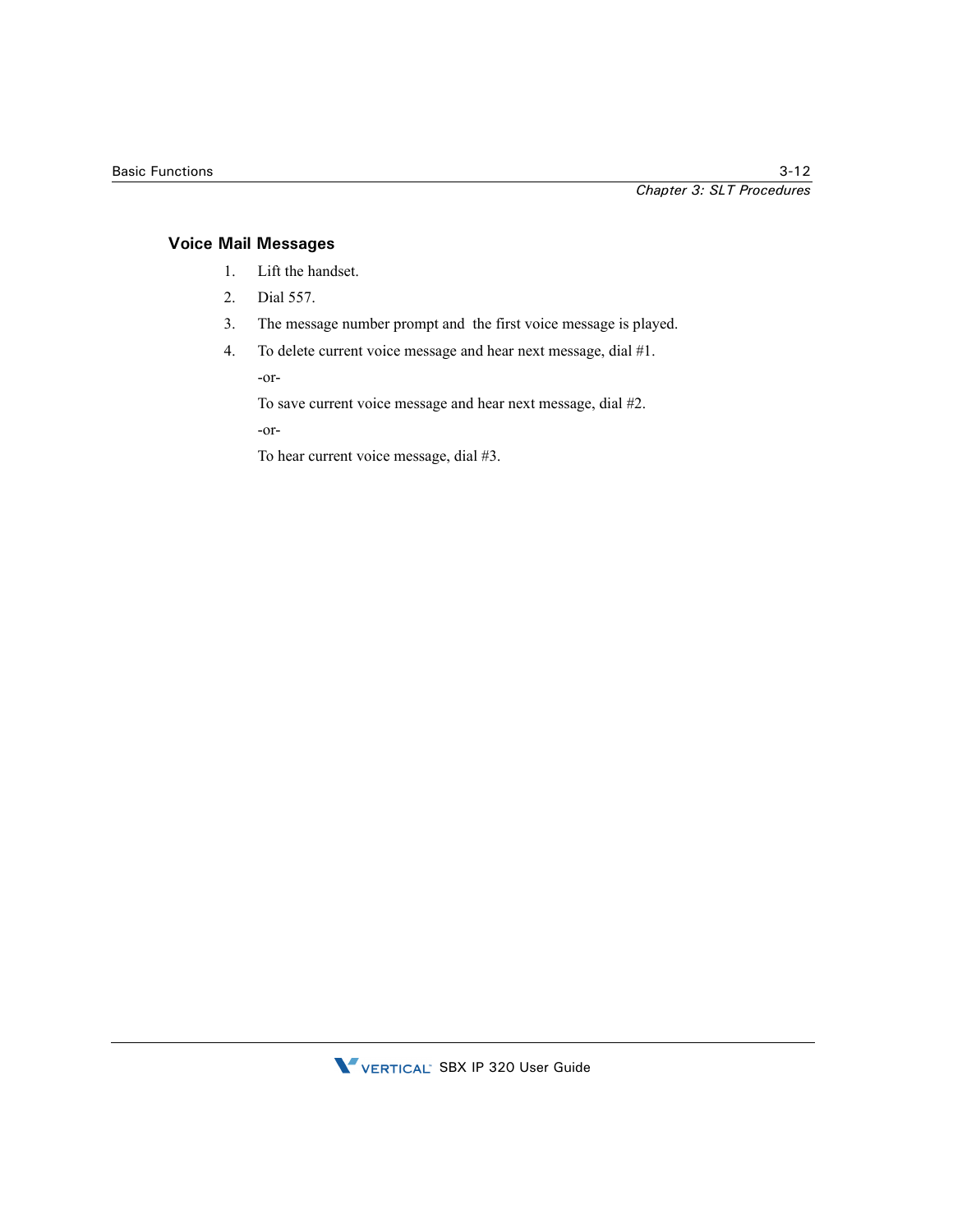# **Index**

### **Numbers**

7208D Input/Output Devices and Buttons, [2-1](#page-68-0)

## **A**

Account Code Entry - SLT, [3-1](#page-74-0) ADVANCED PROGRAM (Menu 2), [1-38](#page-45-0) Answer a Waiting Call - 7208D, [2-4](#page-71-0) Answer a Waiting Call - SLT, [3-1](#page-74-1) Attendant Functions, [1-55](#page-62-0) Attendant intrusion, [1-55](#page-62-1) Attendant Station Programming, [1-56](#page-63-0) Authorization Code Programming - SLT, [3-1](#page-74-2)

## **B**

Barge-In Monitor, [1-10](#page-17-0) BASIC PROGRAM (Menu 1), [1-31](#page-38-0)

## **C**

Cable Connections - 7208D, [2-3](#page-70-0) Cable Connections - 7224D, [1-4](#page-11-0) Call Back, [1-11](#page-18-0) Call Forward, [1-11](#page-18-1)

Call Forward - Follow Me - SLT, [3-2](#page-75-0) Call Forward - SLT, [3-2](#page-75-1) Call Log, [1-24](#page-31-0) Dialed Call, [1-26](#page-33-0) Lost Call, [1-27](#page-34-0) Answer, [1-27](#page-34-1) Delete All, [1-28](#page-35-0) Delete Current, [1-28](#page-35-1) Name/Telephone Number, [1-29](#page-36-0) Save, [1-29](#page-36-1) Received Call, [1-25](#page-32-0) Call Park - SLT, [3-3](#page-76-0) Calls Answer a Waiting Call - 7208D, [2-4](#page-71-0) Answer a Waiting Call - SLT, [3-1](#page-74-1) Call Forward - Follow Me - SLT, [3-2](#page-75-0) Call Forward - SLT, [3-2](#page-75-1) Call Park - SLT, [3-3](#page-76-0) Call Wait (Camp-on) - 7208D, [2-4](#page-71-1) Call Wait (Camp-on) - SLT, [3-3](#page-76-1) Group Call Pick-up - 7208D, [2-4](#page-71-2) Group Call Pick-up - SLT, [3-3](#page-76-2) Last Number Redial - 7208D, [2-4](#page-71-3) Last Number Redial - SLT, [3-3](#page-76-3) Place an Intercom Call - 7208D, [2-4](#page-71-4) Place an Intercom Call - SLT, [3-3](#page-76-4) Place an Outside Call - 7208D, [2-4](#page-71-5) Place an Outside Call on Hold - 7208D, [2-4](#page-71-6) Place an Outside Call on Hold - SLT, [3-4](#page-77-0) Place an Outside Call - SLT, [3-3](#page-76-5) Place an Outside Call via CO Group Access - SLT, [3-4](#page-77-1) Place an Outside Call via CO Individual Access -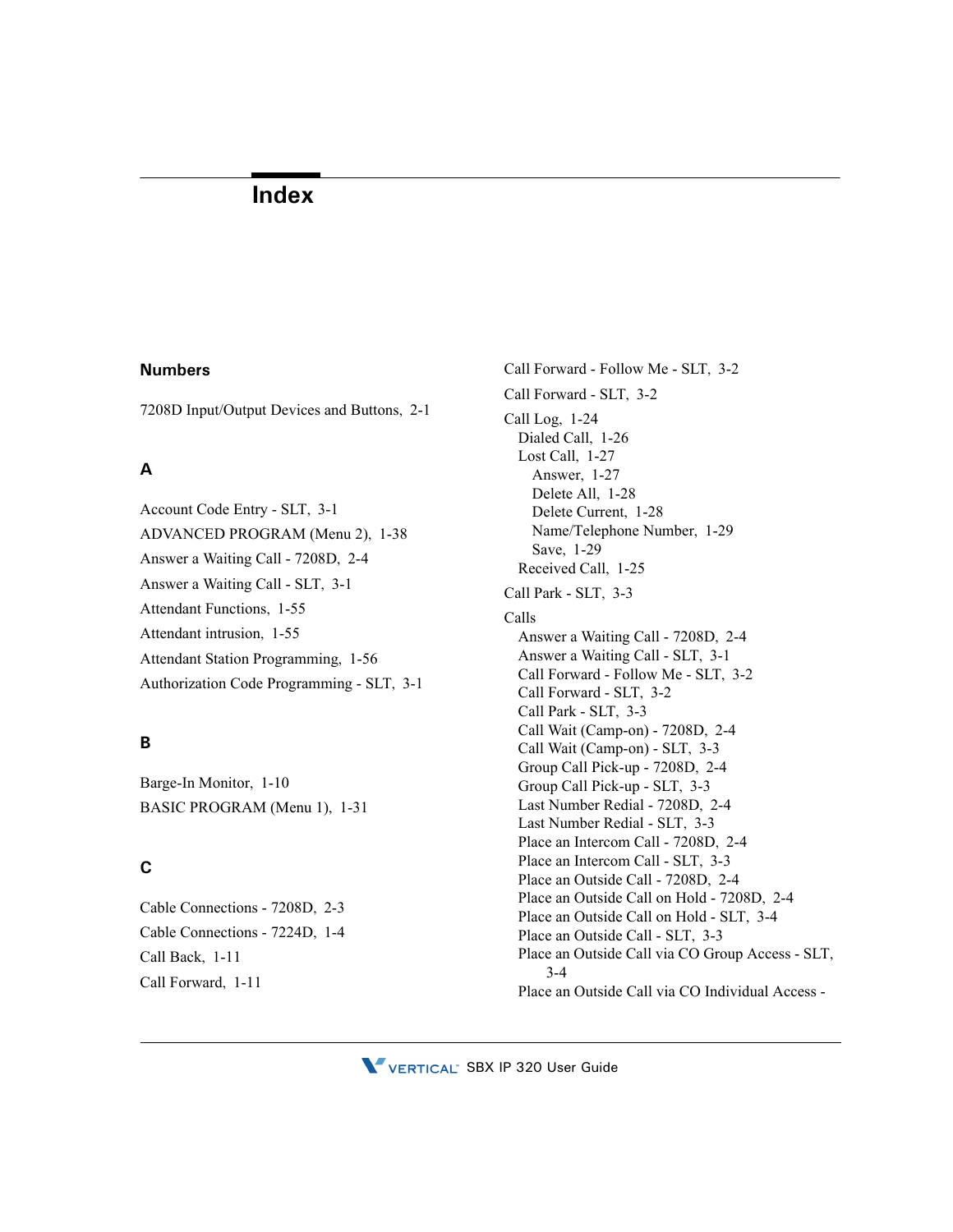SLT, [3-4](#page-77-2) Re-direct an Incoming Call (Call Pick-up) - 7208D, [2-5](#page-72-0) Re-direct an Incoming Call (Call Pick-up) - SLT, [3-4](#page-77-3) Retrieve a Held Outside Call - SLT, [3-4](#page-77-4) Retrieve an Outside Call on Hold - 7208D, [2-5](#page-72-1) Screened Transfer - SLT, [3-4](#page-77-5) Unscreened Transfer - SLT, [3-5](#page-78-0) Calls (Placing or Answering), [1-5](#page-12-0) Call Wait (Camp-on) - 7208D, [2-4](#page-71-1) Call Wait (Camp-on) - SLT, [3-3](#page-76-1) Camp on, [1-12](#page-19-0) Character Map, [1-59](#page-66-1) Checking voice mail messages, [1-13](#page-20-0) CO Dialing, [1-13](#page-20-1) CO Line Busy, [1-14](#page-21-0) Conference, [1-17](#page-24-0) CONFERENCE ROOM Create, [1-48](#page-55-0) Delete, [1-49](#page-56-0) CONFERENCE ROOM PROGRAM (Menu 4), [1-48](#page-55-1) Conference - SLT, [3-5](#page-78-1) CO Talk, [1-15](#page-22-0) CREATE A CONFERENCE ROOM (Menu 4 + 1), [1-48](#page-55-0)

## **D**

Date & Time Prompt - SLT, [3-10](#page-83-0) Day/Night/Weekend Mode, [1-58](#page-65-0) DELETE A CONFERENCE ROOM (Menu 4 + 2), [1-49](#page-56-0) DIAL BY ICM NAME (Nav Button Down + 1),

#### [1-52](#page-59-0)

DIAL BY NAME, [1-52](#page-59-1) DIAL BY STA SPD NAME (Nav Button Down Twice  $+ 2$ ), [1-53](#page-60-0) DIAL BY SYS SPD NAME (Nav Button Down three times  $+3$ ), [1-54](#page-61-0) Dialing Error, [1-20](#page-27-0) DND Override, [1-57](#page-64-0) Do Not Disturb, [1-20](#page-27-1) Do Not Disturb (DND) - SLT, [3-5](#page-78-2)

## **E**

EAR-MIC PROGRAM (Menu  $2 + 5$ ), [1-46](#page-53-0) ENBLOCK PROGRAM (Menu  $1 + 6$ ), [1-37](#page-44-0) Entering Characters, [1-59](#page-66-1) Extension Number Prompt - SLT, [3-10](#page-83-1) Extension Status Prompt - SLT, [3-10](#page-83-2)

## **F**

Flexible Button Programming, [1-16](#page-23-0) Follow-me Forward, [1-11](#page-18-2)

## **G**

Getting Started, [1-1](#page-8-0) Glossary, [1-60](#page-67-0) Group Call Pick-up - 7208D, [2-4](#page-71-2) Group Call Pick-up - SLT, [3-3](#page-76-2)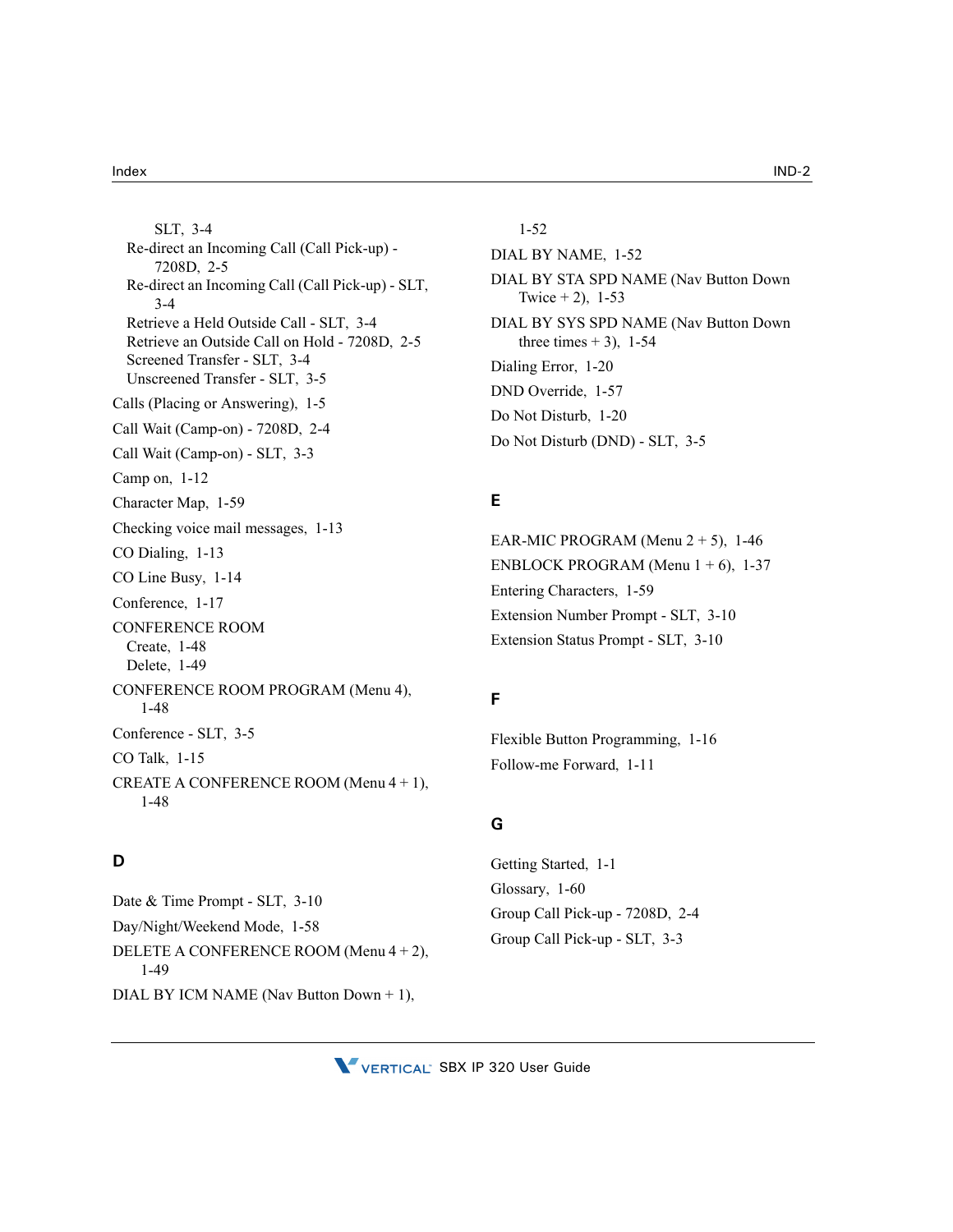## **H**

Handset Off-hook Alarm - SLT, [3-5](#page-78-3) HOT DESK LOG IN (Menu  $5 + 1$ ), [1-50](#page-57-0) HOT DESK LOG OUT (Menu  $5 + 2$ ), [1-51](#page-58-0) HOT DESK PROGRAM (Menu 5), [1-50](#page-57-1) H/T/P Programming, [1-33](#page-40-0)

## **I**

Idle Display, [1-17](#page-24-1) Intercom Busy, [1-19](#page-26-0) Intercom Call - 7208D, [2-4](#page-71-4) Intercom Call - SLT, [3-3](#page-76-4) Intercom Dialing, [1-19](#page-26-1) Intercom Dialing Error, [1-20](#page-27-0) Intercom Do Not Disturb, [1-20](#page-27-1) Intercom Receiving, [1-20](#page-27-2) Intercom Ring BackRing Back, [1-20](#page-27-3) Intercom Talk Indications, [1-21](#page-28-0)

## **L**

LANGUAGE PROGRAM (Menu  $1 + 5$ ),  $1-36$ Last Number Redial - 7208D, [2-4](#page-71-3) Last Number Redial - SLT, [3-3](#page-76-3)

### **M**

Manual Dialing, [1-13](#page-20-2) Menu (Programming), [1-30](#page-37-0) Message Waiting - SLT, [3-6](#page-79-0)

# MODE (H/T/P) PROGRAM (Menu  $1 + 3$ ), [1-33](#page-40-0)

#### **N**

Name Display On My Phone, [1-21](#page-28-1) Name Programming SLT, [3-8](#page-81-0) Navigation Button and Soft Buttons, [1-9](#page-16-0) No Answer Off-net Forward telephone number (Unconditional), [1-12](#page-19-1) No Answer Off-net Forward with speed bin (Unconditional), [1-12](#page-19-2)

## **O**

Off Hook, [1-21](#page-28-2) Outside Call - 7208D, [2-4](#page-71-5) Outside Call on Hold - SLT, [3-4](#page-77-0) Outside Call - SLT, [3-3](#page-76-5) Overriding an extension in DND mode, [1-57](#page-64-0)

## **P**

Paging, [1-21](#page-28-3) Paging - Meet Me - SLT, [3-6](#page-79-1) Paging - SLT, [3-6](#page-79-2) Park a call and Retrieve a Parked call, [1-22](#page-29-0) PASSWORD PROGRAM (Menu 1 + 4), [1-34](#page-41-0) Phone Book, [1-52](#page-59-2) Pickup, [1-18](#page-25-0) Place an Intercom Call - 7208D, [2-4](#page-71-4) Place an Intercom Call - SLT, [3-3](#page-76-4) Place an Outside Call - 7208D, [2-4](#page-71-5)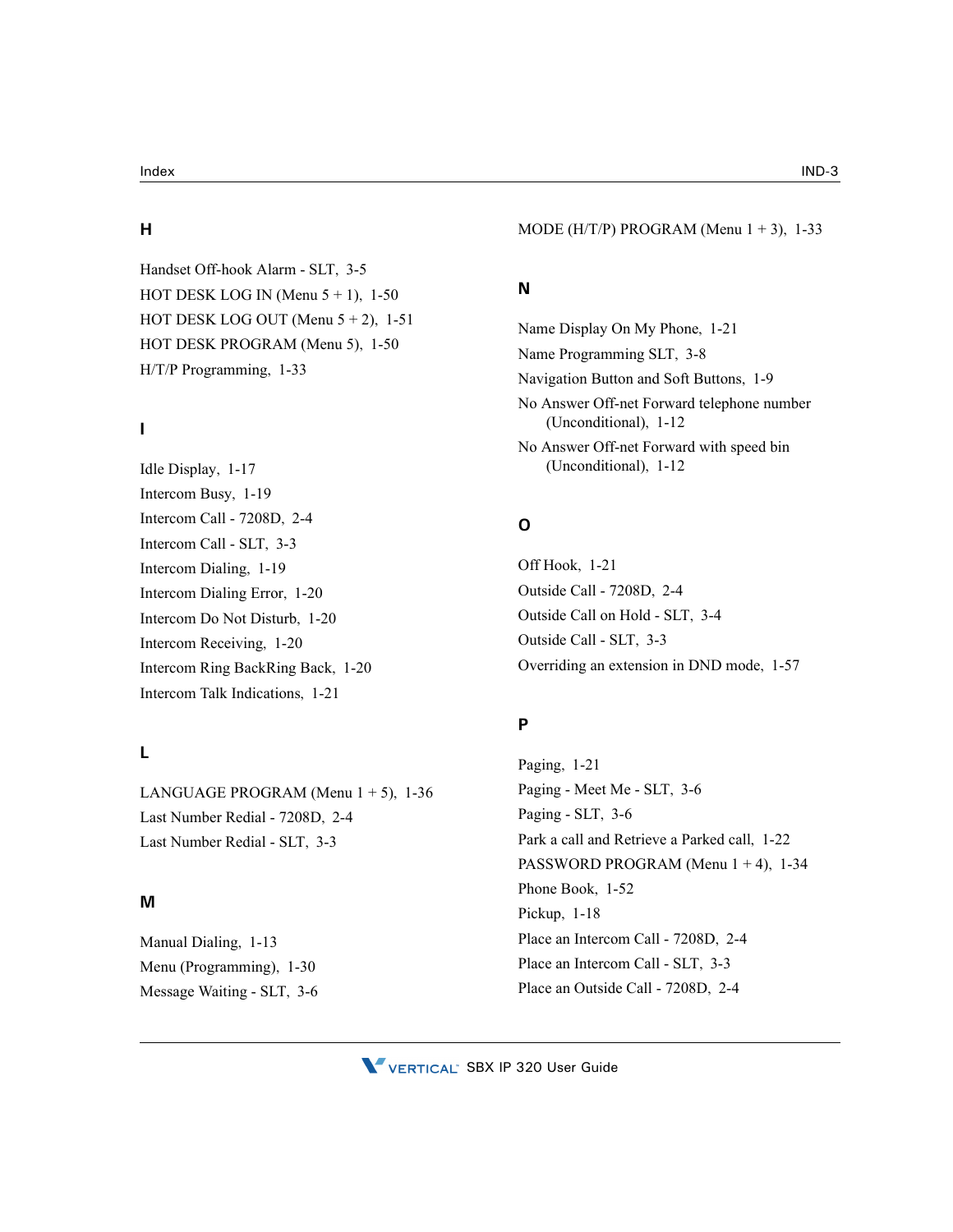Place an Outside Call on Hold - SLT, [3-4](#page-77-0) Place an Outside Call - SLT, [3-3](#page-76-5) Place an Outside Call via CO Group Access - SLT, [3-4](#page-77-1) Place an Outside Call via CO Individual Access - SLT, [3-4](#page-77-2) Placing or Answering Calls, [1-5](#page-12-0) Pre-selected Messages - SLT, [3-7](#page-80-0) PRESELECTED MSG PROGRAM (Menu 2 + 2), [1-40](#page-47-0) Programming Menu, [1-30](#page-37-0) Programming Your Name - SLT, [3-8](#page-81-0)

## **Q**

Queuing - SLT, [3-8](#page-81-1)

## **R**

Recording a Paging Message - SLT, [3-11](#page-84-0)

Recording Your Message - SLT, [3-11](#page-84-1) Redial, [1-19](#page-26-2) Re-direct an Incoming Call (Call Pick-up) - 7208D, [2-5](#page-72-0) Re-direct an Incoming Call (Call Pick-up) - SLT, [3-4](#page-77-3) RESTORING COS MODE (Menu 2 + 3), [1-43](#page-50-0) Retrieve a Held Outside Call - SLT, [3-4](#page-77-4) Retrieve an Outside Call on Hold - 7208D, [2-5](#page-72-1) Returning Call to Host System - SLT, [3-8](#page-81-2) RING PROGRAM (Menu  $1 + 2$ ), [1-32](#page-39-0)

## **S**

Screened Transfer - SLT, [3-4](#page-77-5) Setting day/night/weekend mode, [1-58](#page-65-0) Shuttle Call - SLT, [3-9](#page-82-0) Soft Buttons and Navigation Button, [1-9](#page-16-0) Speed Dialing, [1-14](#page-21-1) SPEED PROGRAM (Menu 3), [1-47](#page-54-0) SPK/HEADSET PROGRAM (Menu 2 + 4), [1-45](#page-52-0) STATION COS PROGRAM (Menu 2 + 3), [1-42](#page-49-0) STATION NAME PROGRAM (Menu 1 + 1), [1-31](#page-38-1) Station Speed Dial Numbers - Storing - 7208D, [2-5](#page-72-2) Station Speed Dial Numbers - Storing - SLT, [3-9](#page-82-1) Station Speed Dial Numbers - Using - 7208D, [2-5](#page-72-3) Station Speed Dial Numbers - Using - SLT, [3-9](#page-82-2) Station User Programming, [1-6](#page-13-0) Storing system speed dial numbers, [1-58](#page-65-1) System Speed Dial, [1-58](#page-65-1)

## **T**

Transfer Screened - SLT, [3-4](#page-77-5) Unscreened - SLT, [3-5](#page-78-0) Two way Recording, [1-22](#page-29-1)

### **U**

Unconditional, No Answer Off-net Forward telephone number, [1-12](#page-19-1) Unconditional, No Answer Off-net Forward with speed bin, [1-12](#page-19-2) Universal Night Answer - SLT, [3-9](#page-82-3)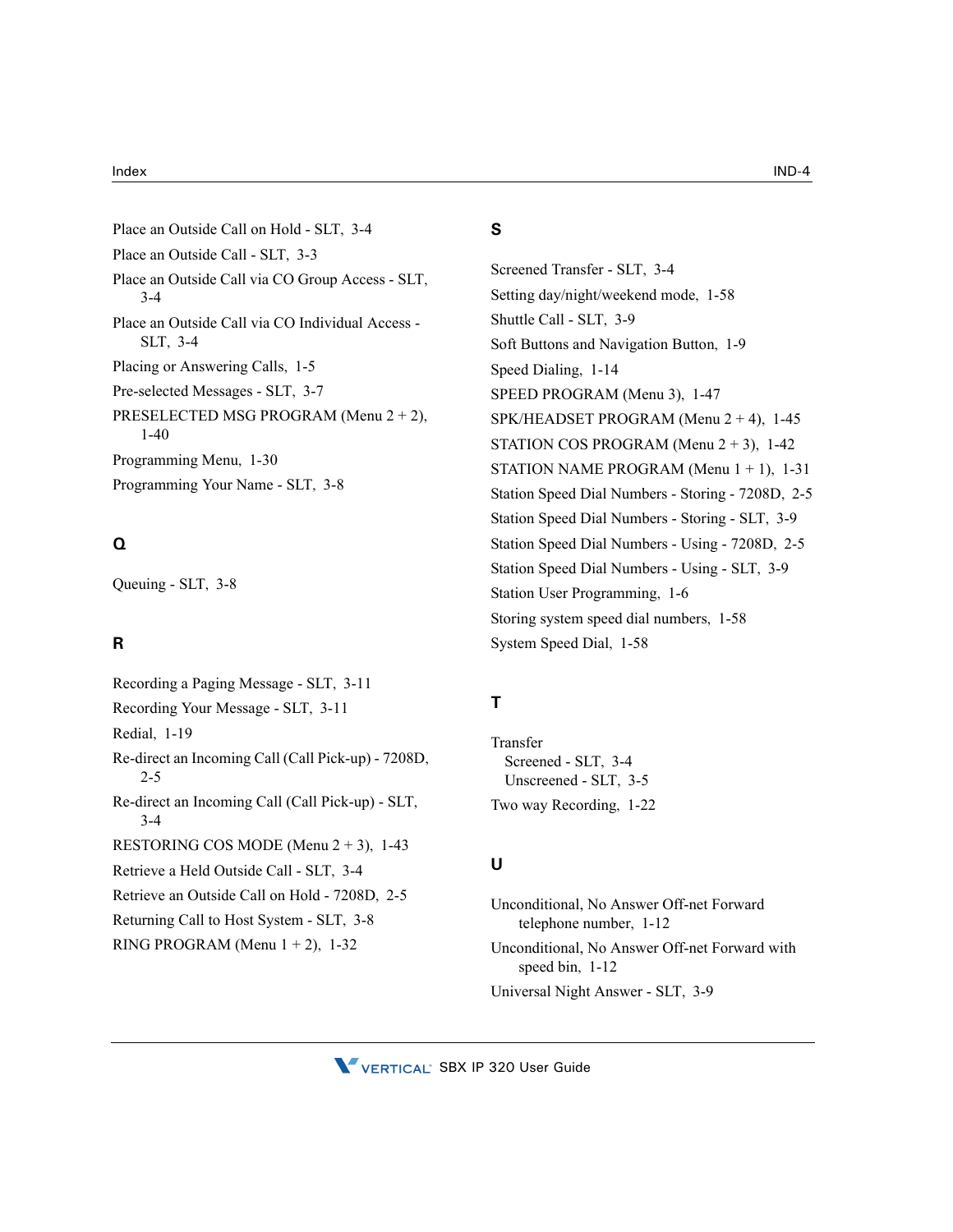Unscreened Transfer - SLT, [3-5](#page-78-0) Use my voice mail (VMIU card required), [1-22](#page-29-2)

## **V**

Voice Announcements - SLT, [3-10](#page-83-3) Voice Mail, [1-22](#page-29-2) Voice mail messages (checking), [1-13](#page-20-0) Voice Mail Messages - SLT, [3-12](#page-85-0) Voice Over, [1-24](#page-31-1)

### **W**

WAKE UP PROGRAM (Menu  $2 + 1$ ), [1-38](#page-45-1) WALKING COS MODE (Menu 2 + 3), [1-44](#page-51-0)